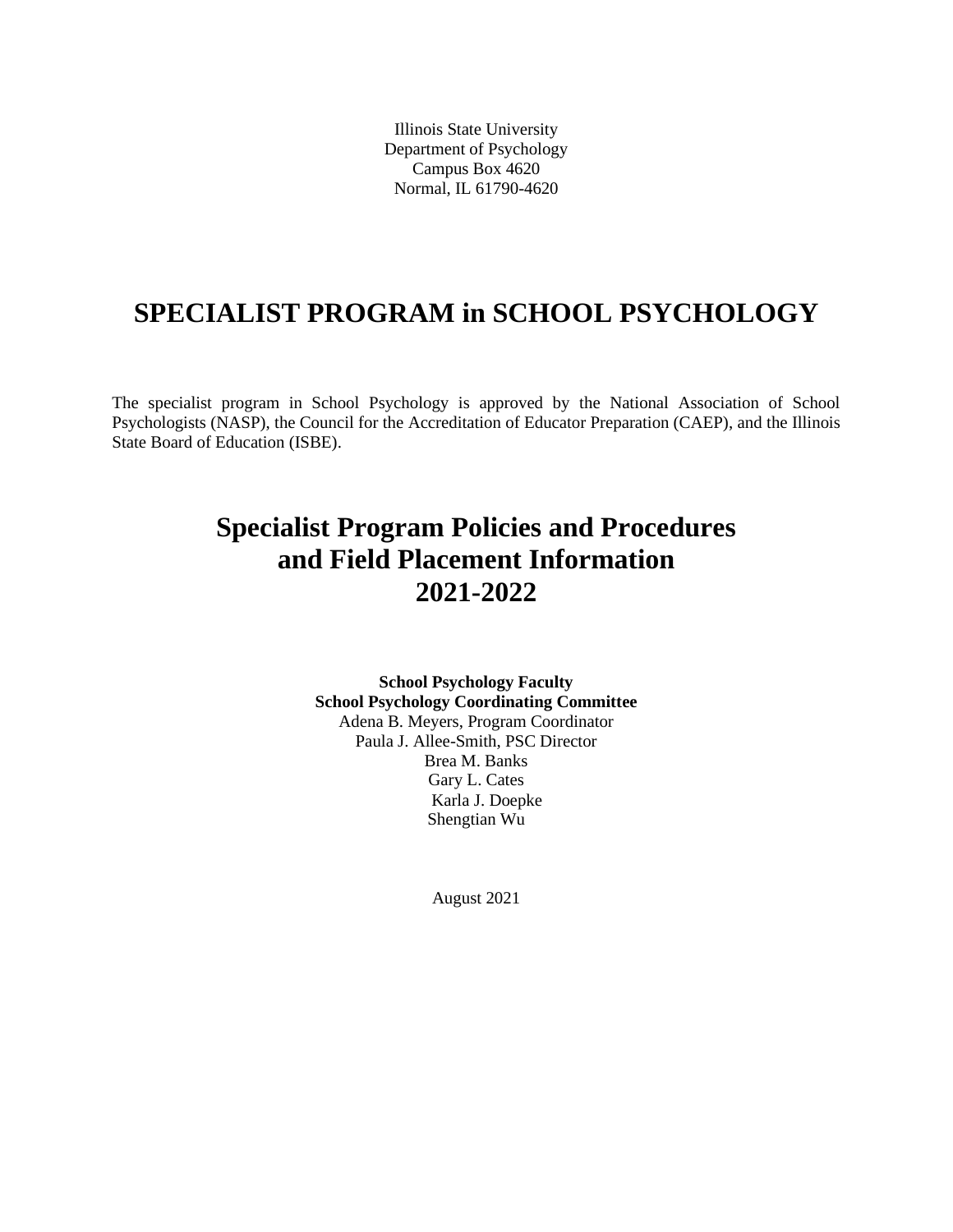## **TABLE OF CONTENTS**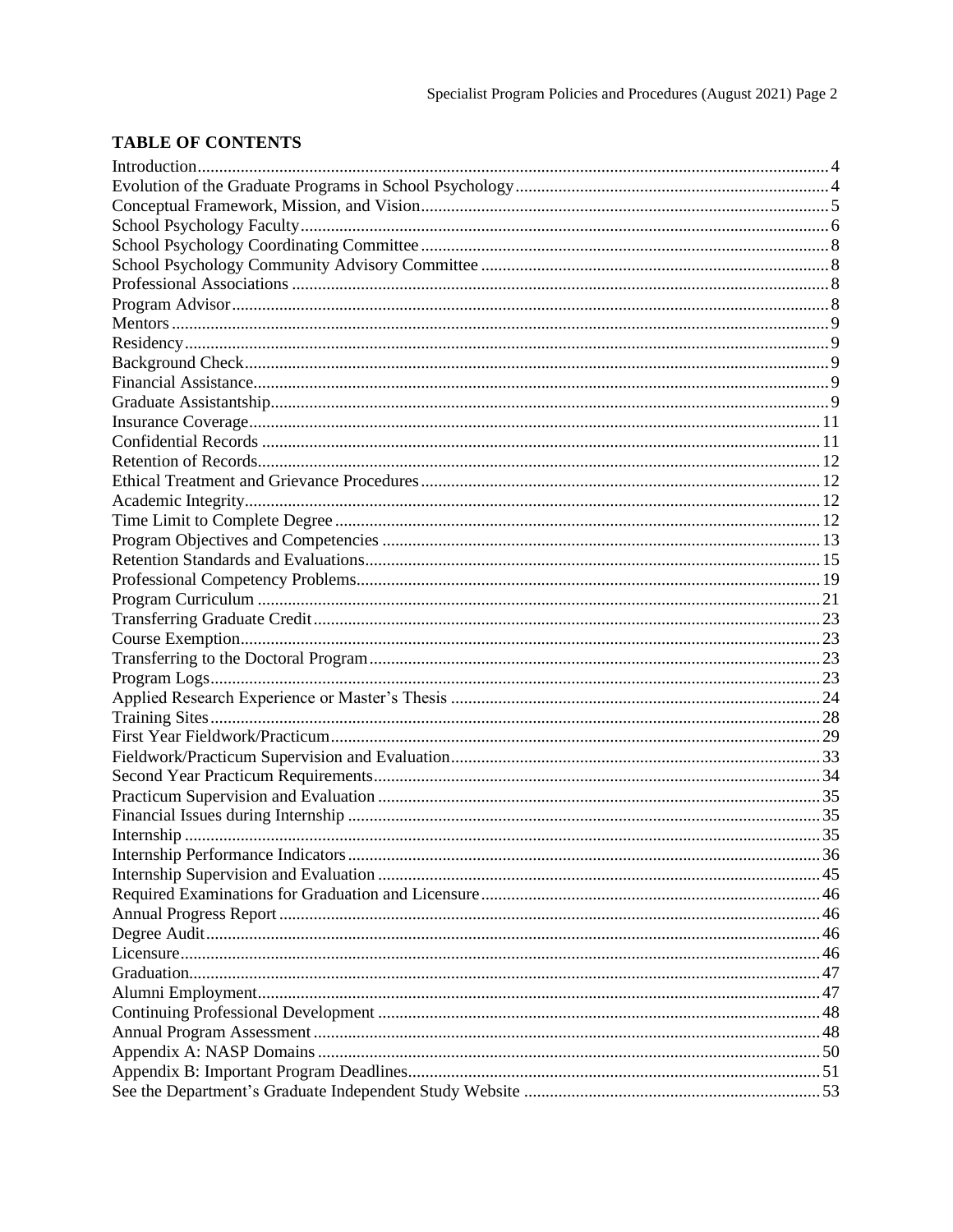| NASP Nondiscrimination and Equal Opportunity Policy (February, 2012) (review PDF)53            |  |
|------------------------------------------------------------------------------------------------|--|
|                                                                                                |  |
|                                                                                                |  |
| PSY 436A04 Psychoeducational Practicum Problem Solving/RtI School Placement Agreement (sample  |  |
|                                                                                                |  |
|                                                                                                |  |
| PSY 498A05 First Year Fieldwork/Practicum Head Start Placement Agreement (sample agreement) 53 |  |
| PSY 498A05 First Year Fieldwork/Practicum Public School Placement Agreement (sample agreement) |  |
|                                                                                                |  |
| PSY 498A05 First Year Fieldwork/Practicum TAP Placement Agreement (sample agreement)53         |  |
|                                                                                                |  |
|                                                                                                |  |
| School Psychology Program Practicum Evaluation (for PSY 498A05, 436A04, 436A05) (review PDF)   |  |
|                                                                                                |  |
|                                                                                                |  |
| Specialist Internship Assignment and Evaluation with Scoring Rubrics (review PDF)53            |  |
|                                                                                                |  |
|                                                                                                |  |
|                                                                                                |  |
|                                                                                                |  |
|                                                                                                |  |
|                                                                                                |  |
|                                                                                                |  |
|                                                                                                |  |
|                                                                                                |  |
|                                                                                                |  |
|                                                                                                |  |
|                                                                                                |  |
|                                                                                                |  |
|                                                                                                |  |
|                                                                                                |  |
|                                                                                                |  |
| See the Graduate School's Academics (Graduation and Commencement) Website 54                   |  |
|                                                                                                |  |
|                                                                                                |  |
|                                                                                                |  |
|                                                                                                |  |
|                                                                                                |  |
|                                                                                                |  |
|                                                                                                |  |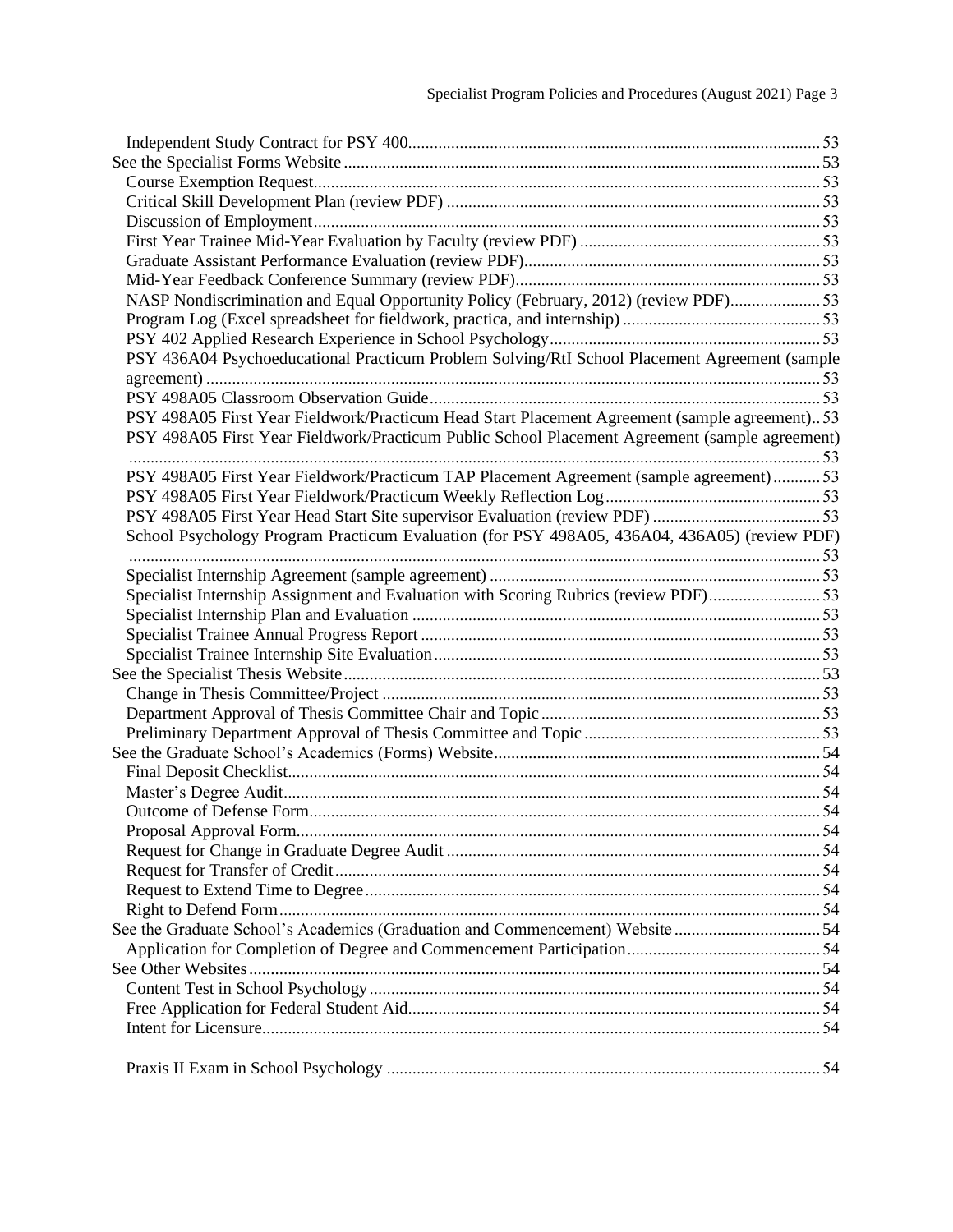## **Introduction**

<span id="page-3-0"></span>Welcome to the Specialist Program in School Psychology and the Department of Psychology at Illinois State University! The Graduate Programs in School Psychology have a long history. Since 1957, more than 600 practicing school psychologists have been educated at Illinois State. The purpose of the Graduate Programs in School Psychology is to prepare our graduates to provide the highest quality educational and mental health services for children and families. Our alumni become school psychologists who enter the profession with an understanding of the legal and ethical responsibilities of their practice, and are sensitive to the needs of children and families based on a variety of cultural and individual differences and diversity including age, disability, ethnicity, gender, gender identity, language, national origin, race, religion, culture, sexual orientation, and socioeconomic status. For purposes of clarity and to reflect their professional training status, graduate students in the specialist program are referred to as "trainees."

The Specialist Program's Policies and Procedures, which are updated annually, provide an extensive review of the requirements for completing a specialist degree in School Psychology. These policies and procedures are designed to make the academic experience more organized, productive, and enjoyable. Trainees should read this material to become thoroughly familiar with the program, department, and University requirements for graduation. Trainees are also encouraged to access the [Specialist Program](https://psychology.illinoisstate.edu/graduate/school-psychology/specialist-in-school-psychology/forms-and-agreements/) website for additional information.

The cover page of the Specialist Program's Policies and Procedures identifies program co-coordinators. For the sake of brevity, we will refer to the "program coordinator" throughout these policies and procedures. If you have any questions regarding the specialist program, department, or University, contact any School Psychology faculty member or the department's Graduate Programs Office. We are looking forward to working with you and hope your graduate studies at Illinois State are productive, satisfying, and successful.

## <span id="page-3-1"></span>**Evolution of the Graduate Programs in School Psychology**

- 1957 The first class of students graduated with a Guidance and Personnel-Counselor master's degree and were qualified to work as psychologists in the schools. Dr. Stanley S. Marzolf, a clinical psychologist is the director of the School Psychology Program.
- 1960 The degree is changed to School Psychologist-Counselor. The first class of students graduated.
- 1967 A separate degree program in school psychology is established. Dr. Audrey Grupe is hired as the program coordinator and served in this capacity until her retirement in 1987.
- 1976 The School Psychology Program received approval from the State of Illinois Teachers Certification Board to grant certification by entitlement.
- 1990 The Doctoral Program in School Psychology is established. The first class of students is admitted.
- 1990 The School Psychology Program completed a folio review and received approval from the National Association of School Psychologists (NASP). This is the first time the School Psychology Program completed the more rigorous review process.
- 1991 The specialist degree replaced the master's degree. The first class of specialist students graduated.
- 1997 The first doctoral student graduated with a doctorate degree (Ph.D.).
- 1998 The doctoral program is awarded accreditation by the American Psychological Association (APA). NASP approval is extended through 2003 for the doctoral program.
- 2001 APA accreditation is extended through 2005 for the doctoral program.
- 2003 The specialist and doctoral programs received full approval from NASP.
- 2005 The doctoral program completed a self-study. APA accreditation is extended through 2012.
- 2006 This is the 50th Anniversary of the training of school psychologists at Illinois State. NASP approval was extended through 2016 for the specialist and doctoral programs.
- 2012 The doctoral program completed a self-study. APA accreditation is extended through 2019.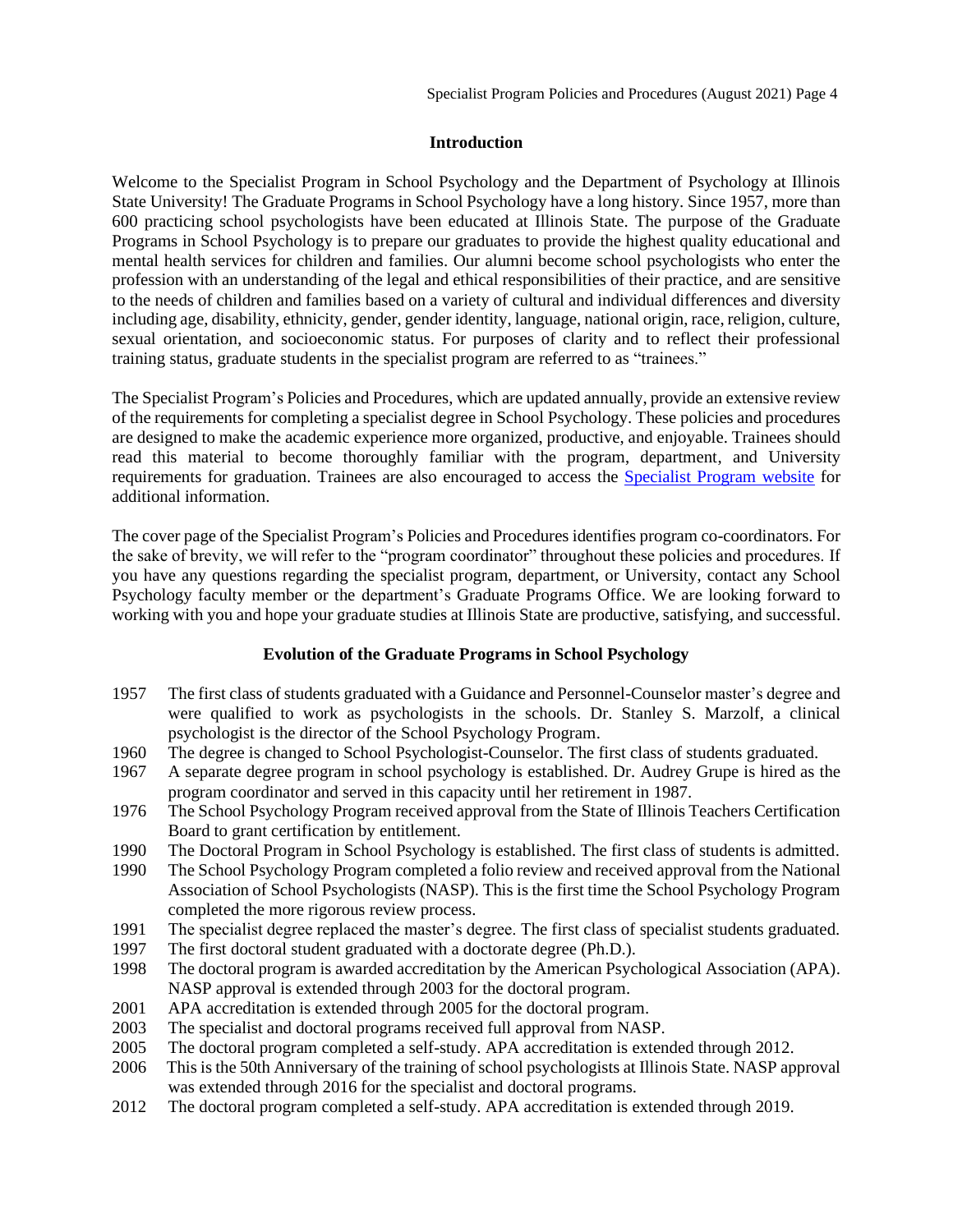- 2012 The doctoral program received full approval from NASP through 2019.
- 2017 The specialist program received full approval from NASP through 2023.
- 2019 The doctoral program completed the APA process for reaccreditation, which includes a 7-year selfstudy and a site visit.
- 2020 APA accreditation is extended through 2029 for the doctoral program.

## **Conceptual Framework, Mission, and Vision**

<span id="page-4-0"></span>The foundation of the Graduate Programs in School Psychology can be traced back to the College of Education and its mission to train teachers. The mission statement below, which is posted on the [College](https://education.illinoisstate.edu/) of Education's website, identifies the educational mission.

## **Realizing the Democratic Ideal**

Illinois State University has a historic and enduring commitment to prepare teachers and other school personnel who will be responsive to the ethical and intellectual demands of a democratic society. To teach in a democracy is to consciously take up the challenge of improving the ethical and intellectual quality of our societal dialogue by including in it as many educated voices as possible.

The democratic ideal unites caring and knowing: The more voices we call into thoughtful dialogue, the truer our convictions and conclusions will be. This is a demonstrable necessity of a democratic society, and it is why Illinois State University graduates aspire to teach and serve everyone, including those on the margins, those who have been or are in danger of being excluded.

This democratic conception of education informs all aspects of teacher education at Illinois State University. Graduates ready to meet the challenges and rewards of serving students in a democratic society embody the ethical and intellectual aspects of teaching and learning.

The ethical commitments are

- Sensitivity toward the varieties of individual and cultural diversity
- Disposition and ability to collaborate effectively with others
- High regard for learning and a seriousness of personal, professional and public purpose
- Respect for learners of all ages with special regard for children and adolescents

The intellectual commitments are

- Wide general knowledge and deep knowledge of the content to be taught
- Knowledge and appreciation of the diversity among learners
- Understanding of the factors that affect learning and appropriate teaching strategies
- Interest in and ability to seek out and use informational, technological, and collegial resources
- Contagious intellectual enthusiasm and courage enough to be creative

Of the challenges facing teachers and other school personnel in the 21st century, none is more pressing than the need for them to develop and maintain a strong sense of their ethical and intellectual commitments—a professional identity. Toward this end, Illinois State University prepares teachers and other school personnel who have a dynamic, reflective sense of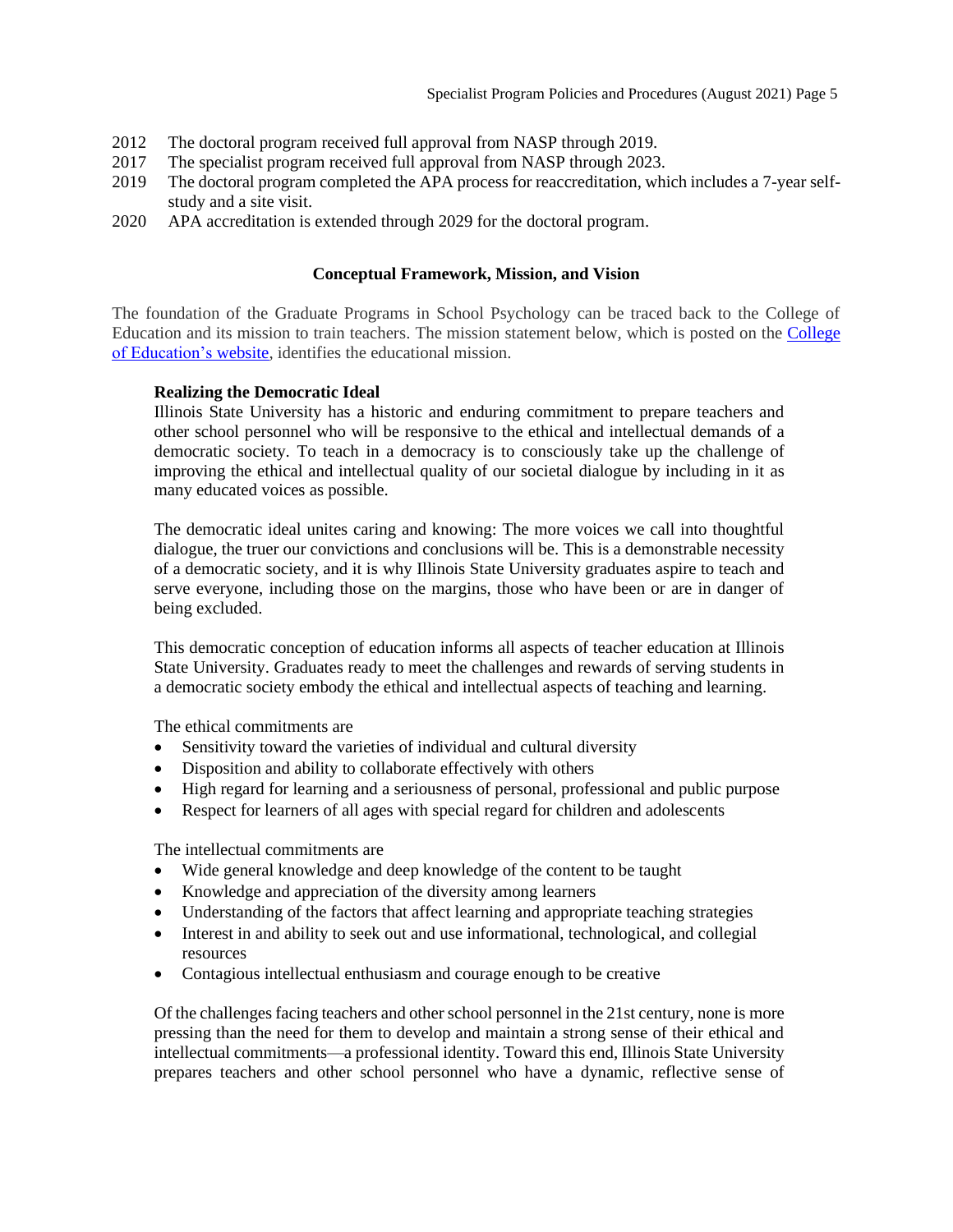themselves and their mission as: through caring and knowing they realize the democratic ideal.

The specialist program in School Psychology is approved by the National Association of School Psychologists (NASP), the Council for the Accreditation of Educator Preparation (CAEP), and the Illinois State Board of Education. Graduate programs with NASP and CAEP approval meet the national standards for educating professional service providers in school psychology. Program approval indicates high quality training, comprehensive curricula, and properly supervised field experiences. Graduates of the specialist program are eligible to sit for the examinations leading to the credentials of a Nationally Licensed School Psychologist and Licensed School Psychologist in Illinois. Program approval also allows our specialist program graduates the ability to transfer credentials for employment in other states.

The specialist program emphasizes the scientist-practitioner model of training. This integrated approach to science and practice promotes the development of complementary skills fostering a career-long process of psychological investigation, assessment, and intervention. Training in research prepares the scientistpractitioner to distinguish fact from opinion in the application of the science of behavior. The curriculum emphasizes the importance of knowledge and experience with a wide range of individual differences including, but not limited to ethnicity, gender, socioeconomic status, age, culture, religion, race, and lifestyle. The specialist program curriculum also stresses the importance of legal and ethical issues guiding service delivery and research.

The Department of Psychology is committed to the support and promotion of diversity by providing equal opportunities, and an educational and work environment that is free of discrimination and respectful of individual differences based on the [University's diversity policies.](http://illinoisstate.edu/diversity/) This commitment is met through our courses and content, faculty and trainee research, practical and applied experiences, and the recruitment and retention of a diverse body of students, faculty, and staff. By providing a respectful and inclusive environment, the department prepares its specialist trainees to be culturally sensitive and its graduates to function effectively in professional settings where diversity is embraced. We recognize the importance of cultural and individual differences, and the role of diversity in the training of school psychologists.

## **School Psychology Faculty**

<span id="page-5-0"></span>**Dr. Paula J. Allee-Smith** received her training in school psychology from Texas A&M's APA-Accredited and NASP-approved program. She competed an APA-Accredited internship at the Illinois School Psychology Internship Consortium, through Illinois State University's Psychological Services Center working in rural schools and primary care. Prior to her current position, she worked as a school psychologist in a rural special education cooperative, serving students from early childhood through high school across several districts. She is the Director of the Psychological Services Center and supervises trainees in PSY 436A04 Practicum: Psychoeducational Assessment and Intervention. She also serves as the Training Director of the Illinois School Psychology Internship Consortium. Her interests include developing the role of doctoral-level school psychologists in schools and healthcare settings, promoting social justice and equitable practices in schools, and enhancing our schools' ability to support all students using a trauma-informed approach. Dr. Allee-Smith is dually credentialed as a Licensed Clinical Psychologist and Nationally Certified School Psychologist.

**Dr. Brea M. Banks** received her training in school psychology from Illinois State's APA Accredited and NASP-approved program. She completed an APA Accredited internship in pediatric psychology at the University of Nebraska Medical Center's Munroe-Meyer Institute. Prior to her current position,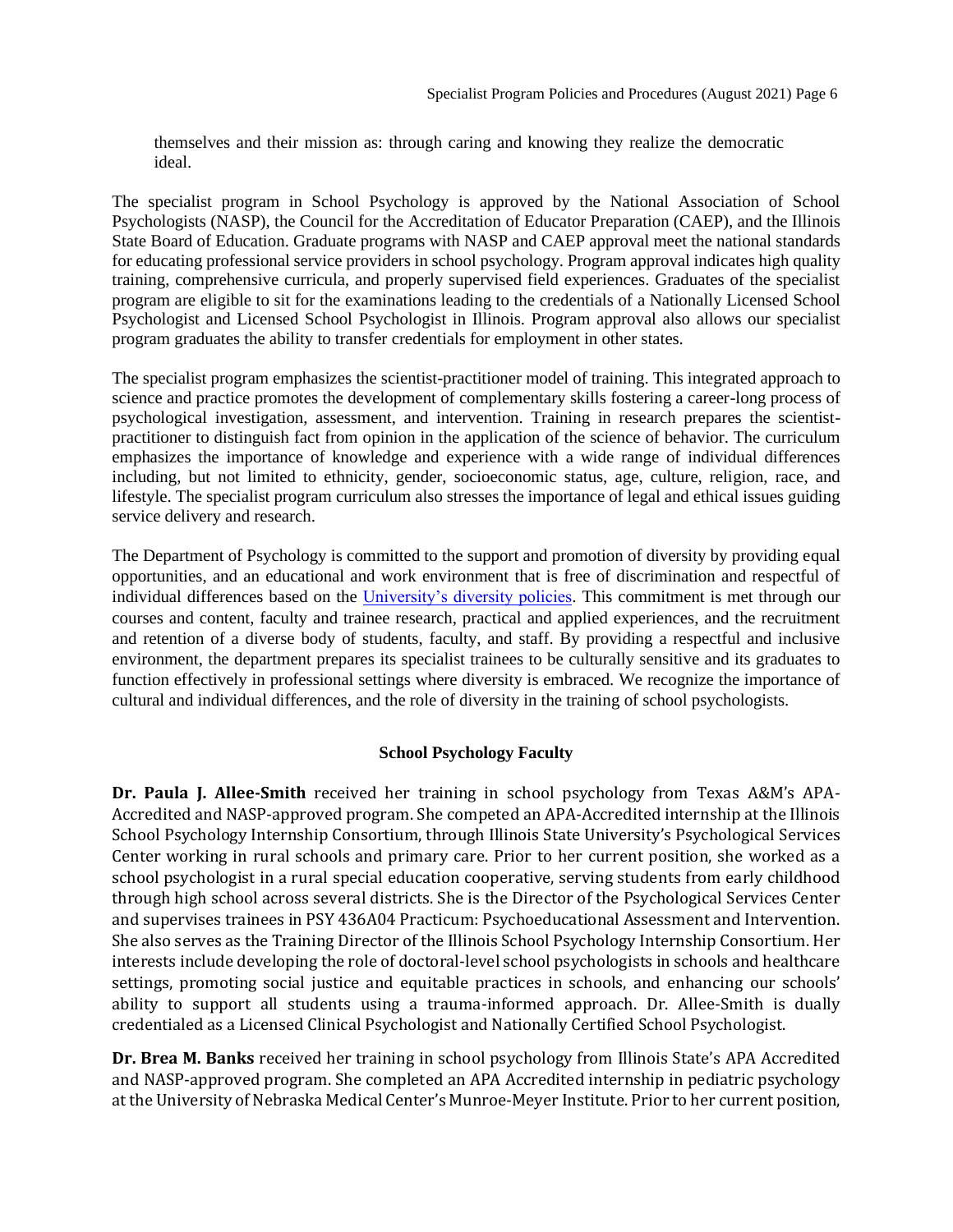she worked at a university counseling center, primarily serving students from underrepresented backgrounds. Her research includes the cognitive impact of race-based microaggressions and student of color experiences in higher education. She teaches PSY 432 Theory and Practice of Cognitive Assessment and PSY 473 Theories and Techniques of Counseling: Children and Adolescents, and supervises trainees as part of PSY 436A05 Practicum: Psychosocial Assessment and Intervention. Clinically, she has assessment and intervention expertise that includes but is not limited to the following presentations and concerns: attention-deficit/hyperactivity disorder, autism spectrum disorder, anxiety disorders, conduct problems, depression, learning disorders, and experiences related to racism and oppression. Dr. Banks is a licensed clinical psychologist and an ISBE licensed school psychologist. She is also the co-director of the African American Studies Minor Program at ISU.

**Dr. Gary L. Cates** received his training in educational psychology in an APA- and NASP-approved school psychology program from Mississippi State University. His research includes academic instruction and interventions, data-based decision making, and applied behavior analysis in educational environments. He teaches PSY 421 Advanced Behavior Modification, PSY 435 Academic Assessment and Intervention, PSY 547 Advanced Child and Adolescent Psychopathology, and supervises trainees in PSY 436A04 Practicum: Psychoeducational Assessment and Intervention and PSY 590 advanced practica. He also coordinates the Academic Intervention Consultation Services and the Multidisciplinary Psychoeducational Assessment Service at the Psychological Services Center, which provides academic intervention and research services for students with academic difficulties. Dr. Cates has brought in over 1 million dollars in funding to ISU through grants and contracts and is a Board Certified Behavior Analyst and Nationally Certified School Psychologist.

**Dr. Karla J. Doepke** received her training in child-clinical psychology from West Virginia University. She completed an internship at Johns Hopkins School of Medicine & Kennedy Krieger Institute, and a postdoctoral fellowship at Emory University School of Medicine. Her research interests include research-to-practice issues, evaluating the efficacy of prevention and intervention programs, autism, and how language choice influences perceptions. She received over \$2,000,000 in grants for her research and practice activities. Dr. Doepke is also the director of The Autism Place at Illinois State University, which is supported by grants, donations, and the University. She teaches various courses in assessment, consultation and treatment and supervises trainees in beginning and advanced practica. Dr. Doepke is a licensed clinical psychologist.

**Dr. Adena B. Meyers** received her training in clinical/community psychology from the University of Illinois in Urbana-Champaign. Dr. Meyers recently assumed the role of coordinator of the graduate programs in school psychology. Her research interests focus on contextual influences on child and adolescent development, with an emphasis on family-, school-, and community-based interventions designed to promote children's social and emotional functioning. She served as a consultant to the Collaborative for Academic, Social, and Emotional Learning, and as a program evaluator for numerous interventions in school and community settings. Her publications have focused on school- and community-based consultation; adolescent pregnancy, parenthood, and sexual development; integrated behavioral health; school-based preventive interventions; and the role of pretend play in child development. Her clinical interests include psychotherapeutic interventions related to stress and trauma, and mindfulness-based stress reduction. Dr. Meyers teaches PSY 474 Theory and Practice of Mental Health Consultation in the Schools and PSY 440 Statistics: Data Analysis and Methodology. She also supervises trainees in PSY 590 advanced practica in settings such as a school-based health center and Head Start. Dr. Meyers is a licensed clinical psychologist.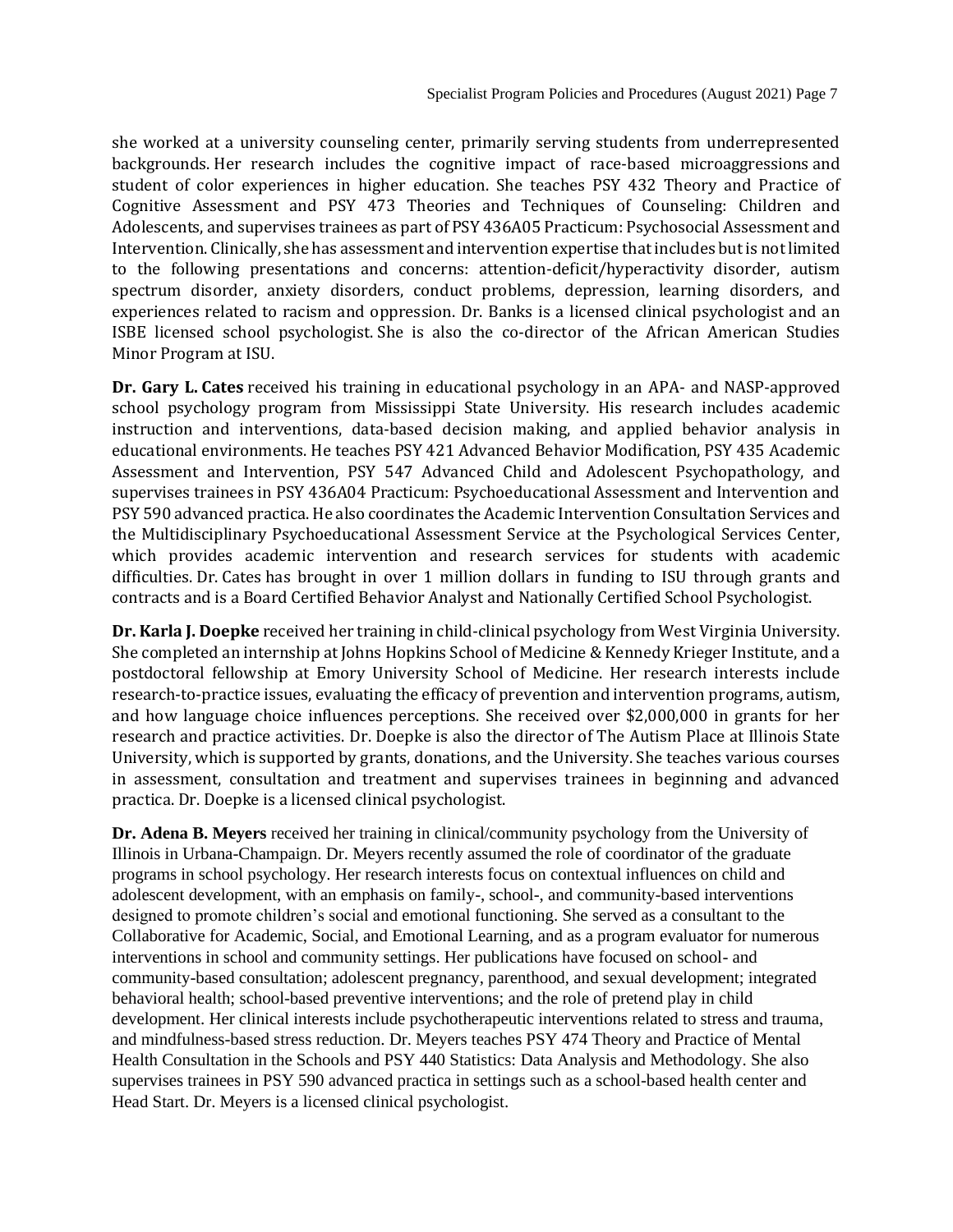**Dr. Shengtian Wu** received his training in the school psychology program from Mississippi State University's APA Accredited and NASP-approved program. He completed his internship at Boys Town. He finished his postdoctoral fellowship at the University of Utah school psychology program. His research interests include academic interventions, applied behavior analysis in school and clinic settings, multiculturalism, school consultation, and international school psychology. He supervised graduate students to consult with schools regarding Positive Behavioral Interventions and Supports as well as tiered mental health services. Dr. Wu is a Board Certified Behavior Analyst.

## <span id="page-7-0"></span>**School Psychology Coordinating Committee**

While the Department of Psychology is committed to maintaining the excellence of the Graduate Programs in School Psychology, the School Psychology Coordinating Committee is responsible for program development and evaluation. The Coordinating Committee consists of the School Psychology faculty and two trainee representatives. A specialist and a doctoral candidate are elected to represent their respective degree programs. Trainees nominate and vote by secret ballot for their program representative. The election is held during the fall semester for a one-year term.

## <span id="page-7-1"></span>**School Psychology Community Advisory Committee**

The School Psychology program coordinator convenes a community advisory committee that includes "consumers" of school psychological services. The School Psychology Community Advisory Committee members include School Psychology faculty, parents, general and special education teachers, school administrators such as principals, assistant superintendents, and directors of special education, related school personnel such as guidance counselors, social workers, and speech pathologists, and school psychologists including alumni, and trainee representatives. The Community Advisory Committee discusses areas of collaboration and provides input on curricular and field placement issues. The Community Advisory Committee meets annually and conducts other business by email.

## <span id="page-7-2"></span>**[Professional Associations](#page-10-1)**

The [Graduate Association of School Psychology](https://psychology.illinoisstate.edu/graduate/school-psychology/graduate-association-of-school-psychology/) (GASP) at Illinois State was established to provide a forum to discuss issues pertaining to the Graduate Programs in School Psychology, advance professional ethics and skills, share knowledge and support among school psychology trainees, and allow for socialization opportunities for trainees. Doctoral and specialist trainees are members of this organization. Each year, GASP members participate in the doctoral and specialist applicants' interview days during the spring semester, the orientation program for new trainees, and school psychology awareness activities on campus for undergraduate students and high school students in the community, and continuing professional development workshops. Trainees are also encouraged to join national and state school psychology associations. For information about national and state associations, see the association's website.

[American Psychological Association-Student Affiliate](https://www.apa.org/members) [Illinois School Psychologists Association](https://www.ilispa.org/)<br>National Association of School Psychologists Illinois Psychological Association [National Association of School Psychologists](http://www.nasponline.org/)

**National:**<br> **State:**<br> **State:**<br> **State:**<br> **State:**<br> **State:**<br> **State:**<br> **State:**<br> **State:**<br> **State:**<br> **State:**<br> **State:**<br> **State:**<br> **State:**<br> **State:** 

## **Program Advisor**

<span id="page-7-3"></span>The School Psychology program coordinator is the academic and program advisor for specialist trainees. The coordinator is also responsible for conducting the annual trainee evaluation and discussing the evaluation with each trainee, and consulting with trainees about accepting any employment outside the department. Academic advisement usually occurs each semester before Advance Registration. Trainees are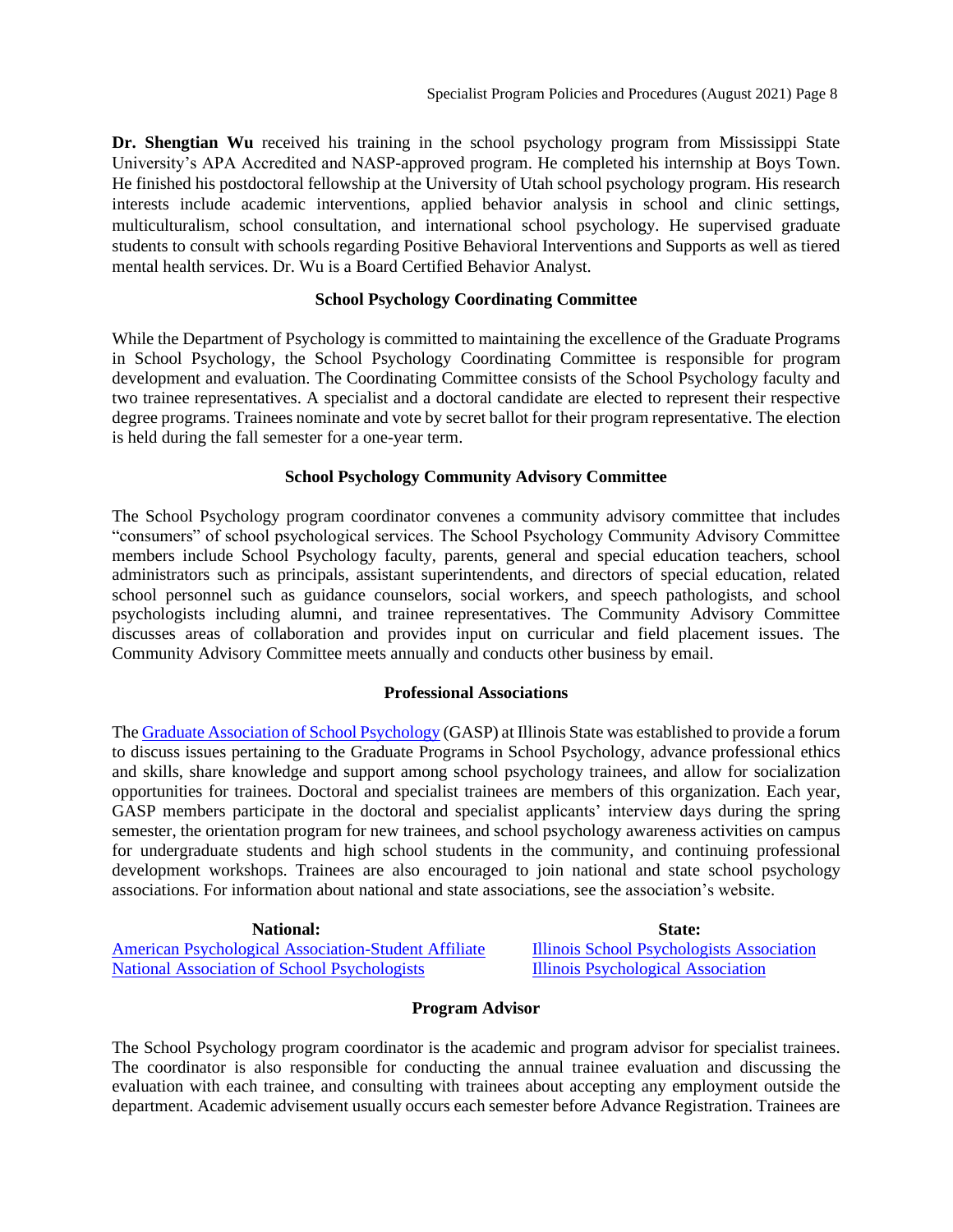responsible for seeking advisement before their assigned registration date but are encouraged to contact the coordinator as needed for professional guidance. Trainees should also contact the program coordinator for information related to program developments, courses, and other issues.

## **Mentors**

<span id="page-8-0"></span>Peer Mentor: First year trainees are assigned second year trainees who serve as peer mentors. A peer mentor's primary responsibility is to facilitate the first year trainee's socialization into the specialist program, department, University, and local community. This informal relationship is established prior to entrance into the program with letters sent during the summer from peer mentors to first year trainees.

Cyber Mentor: As a part of PSY 472 Legal, Ethical, and Professional Issues in School Psychology, first year specialist trainees are assigned cyber mentors, professionals in school psychology, or other related fields working in schools in the community. Trainees are required to correspond weekly with their cyber mentors to integrate and apply first year field experiences to readings and class discussions.

## <span id="page-8-1"></span>**Residency**

The specialist program's residency policy requires trainees to enroll for at least nine graduate credits for both the fall and spring semesters for the first two years of graduate study. Trainees have time to assume duties associated with assistantships, attend monthly program-sponsored meetings, and participate in colloquia or symposia at the University and in surrounding communities. Trainees also have time to work collaboratively with faculty members on research projects.

## <span id="page-8-2"></span>**[Background Check](#page-8-5)**

Some criminal convictions may preclude individuals from eligibility for licensure as a school psychologist in Illinois. The program coordinator notifies trainees about completing a background check, which may include fingerprinting, for their first-year fieldwork experience. The background check includes a fee that is at the trainee's expense. A copy of the completed background check must be submitted to the program coordinator.

## <span id="page-8-3"></span>**[Financial As](#page-8-6)sistance**

<span id="page-8-6"></span>Trainees are encouraged to complete the Free Application for Federal Student Aid, which is available on the [Federal Student Aid website.](http://www.fafsa.ed.gov/) Additional information about financial support is available on the Graduate School's [Funding website.](http://grad.illinoisstate.edu/funding/)

Information is also available on NASP's [Loan Forgiveness website](http://www.nasponline.org/research-and-policy/current-law-and-policy-priorities/current-law/loan-forgiveness-for-school-psychologists) specific to public school employees including school psychologists. The loan forgiveness programs may apply to trainees with the following financial assistance: Federal Direct Stafford Loan, Federal Direct Plus Loan, Federal Direct Unsubsidized Stafford Loan, or Federal Direct Consolidated Loan.

## <span id="page-8-4"></span>**Graduate Assistantship**

<span id="page-8-5"></span>The department offers graduate assistantships to as many trainees as possible based on available funding. A graduate assistantship includes a tuition waiver for the fall, spring, and summer semesters. For the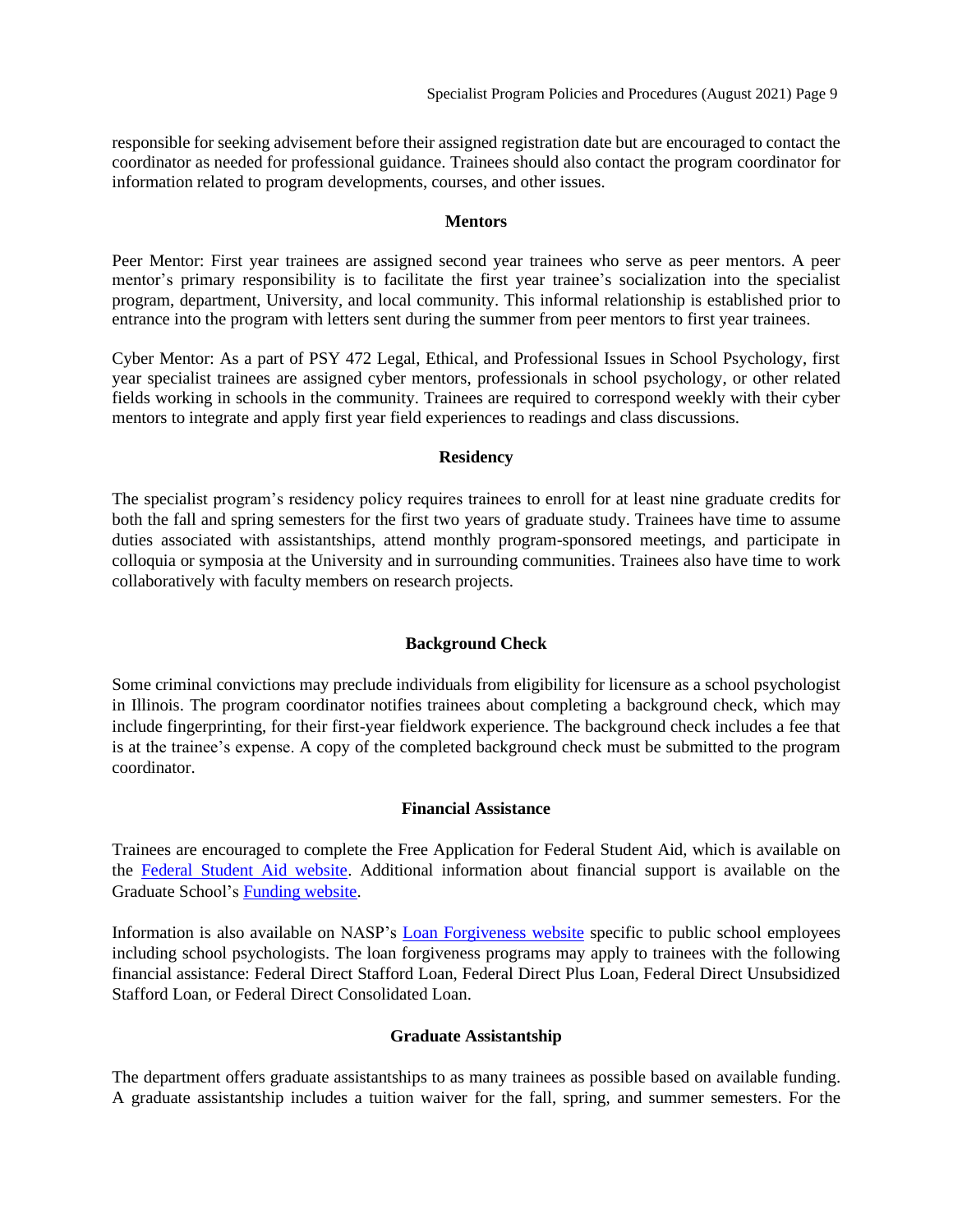assistantship, trainees must register for at least nine graduate credits for the fall and spring semesters and must maintain a 3.0 grade point average. Trainees are required to work 10 hours per week for half-time assistantships or 20 hours a week for full-time assistantships; trainees are employed for the fall and spring semesters. Trainees must complete the assistantship application and accept the graduate assistant offer, which is the University's employment contract. Every effort is made to provide trainees with at least a halftime assistantship each year during their on-campus training, if funding is available.

Based on the department's needs, assistantships may be for teaching, research, or pre-professional assignments. Trainees who accept graduate assistantships are considered employees of the University and the state of Illinois. Under the State Officials and Employees Ethics Act (5 ILCS 430/5-10), employees are required to complete the Mandatory Governmental Ethics Online Training each fiscal year. The University will contact trainees by email during the fall semester about the deadline for completing the online training. Trainees who do not complete the Ethics Online Training by October 30 will lose their assistantships and tuition waivers, and are ineligible for future graduate assistantships at the University. Trainees who lose their tuition waivers are responsible for tuition cost for the remainder of the fall semester.

Based on Illinois law, trainees who accept graduate assistantships where they are working, interacting, or spending significant time with children on a regular basis must complete a criminal background check that includes fingerprinting. Under the law, "regular basis" is defined as more than just a casual encounter with children out in the community or when children accompany their parents at a service agency. The Graduate Programs Office will distribute the background request form to trainees if the criminal background check is required for specific assistantships. The University will pay the cost for the background check for assistantships at the University's laboratory schools (i.e., Thomas Metcalf School and University High School). A cleared background report must be received by the University before trainees can begin their assistantships. This criminal background check is separate from any background check that may be required by a school district or agency.

Some graduate assistants (GA) must also complete departmental tasks as part of the GA pool. The tasks often range from proctoring an undergraduate exam, administering course evaluations, or performing other administrative tasks requested by the department's faculty members. The GA pool is administered by the Graduate Assistantship Coordinator, who contacts graduate assistants by email about future assignments. Trainees usually fulfill one GA pool assignment per academic year.

Graduate assistants must read and comply with the *Graduate Assistant Handbook*, which is available on the Graduate School's [Funding \(Assistantships\) website.](http://grad.illinoisstate.edu/funding/assistantships/) The performance of graduate assistants in the department is evaluated each semester by their faculty supervisors. Graduate assistants who fail to adequately perform their assigned duties may be placed on probation. Reappointment to a graduate assistantship is dependent, in part, on the results of the performance evaluation. A sample copy of the Graduate Assistant Performance Evaluation is available on the Specialist [Forms website.](https://psychology.illinoisstate.edu/graduate/school-psychology/specialist-in-school-psychology/forms-and-agreements/)

Based on the Internal Revenue Code, the University withholds taxes on the value of tuition waivers. Teaching and research assistants are exempt from taxation on the entire tuition waiver. International students may also be exempt based on tax treaties between the U.S. and their home countries. Practicum and pre-professional assistants are exempt from taxation on the first \$5,250 of the tuition waiver. Taxes on tuition waivers in excess of \$5,250 are typically withheld from the last two paychecks of the semester (i.e., in November and December for the fall semester; in April and May for the spring semester; and in July and August for the summer semester).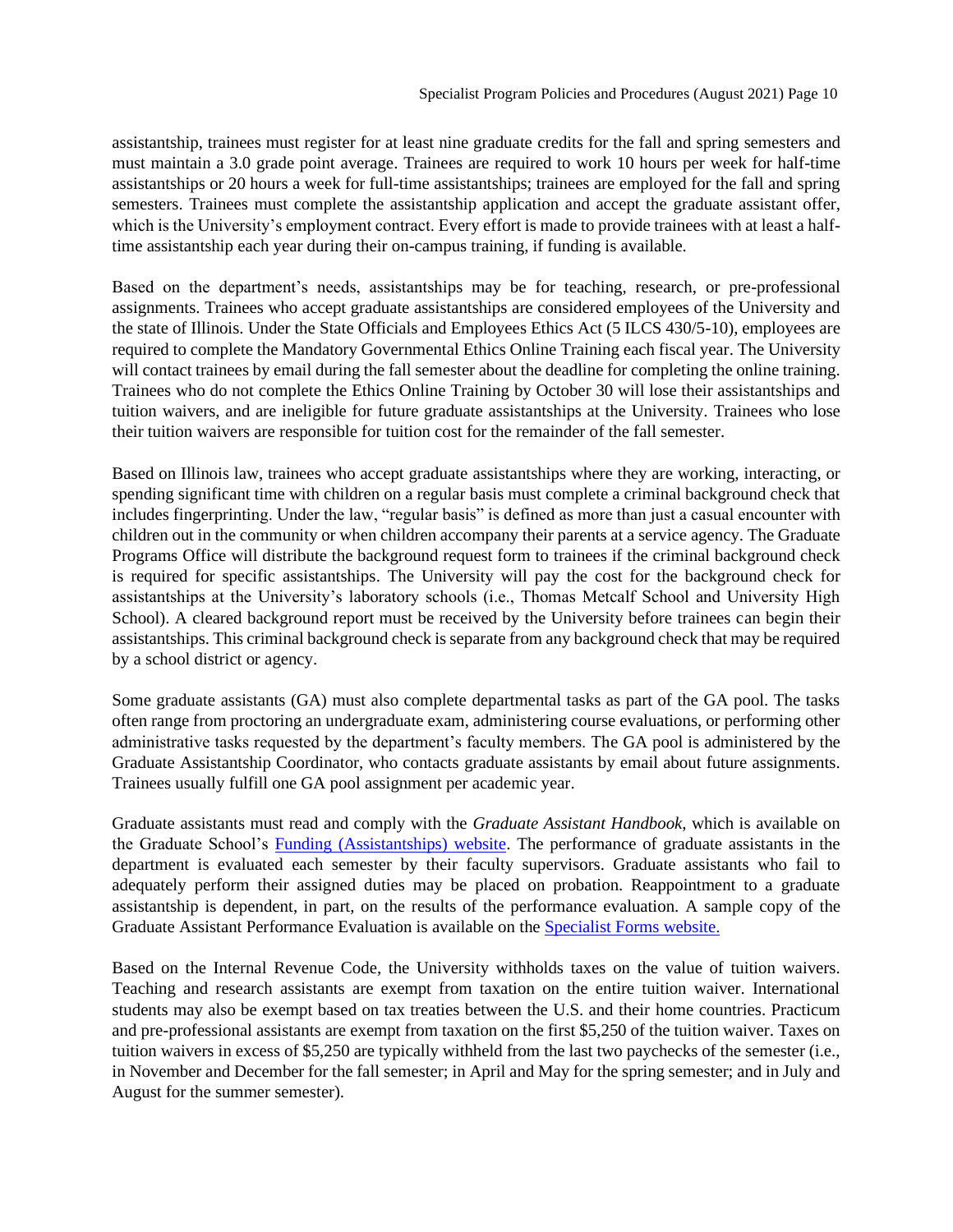#### **Other Employment Opportunities**

Trainees may apply for assistantships from other University departments or schools. Information about other assistantships is available on the [Human Resources website.](https://hr.illinoisstate.edu/prospective/opportunities/) However, trainees must consult with their program advisor before accepting any assistantships, employment, or other work-related commitments outside the department at any time including the summer months and during the 12-month internship. Trainees and their program advisor must evaluate the impact of any external commitments on the trainees' progress throughout the program, timely completion of all program requirements, and any possible conflicts of interest or dual relationships. Trainees and their program advisors must complete the Discussion of Employment form, which is available on the Specialist [Forms website,](https://hr.illinoisstate.edu/) before any additional employment or commitment is accepted. The Employment form should be submitted to the program coordinator.

#### <span id="page-10-0"></span>**[Insurance Coverage](#page-10-2)**

#### <span id="page-10-2"></span>**Health Insurance**

Full-time trainees are automatically covered by the University for health insurance policy and are billed each semester by the University. For information about health insurance, trainees should review th[e Student](http://shs.illinoisstate.edu/Insurance/)  [Health Insurance website.](http://shs.illinoisstate.edu/Insurance/) Trainees may waive student health insurance by providing proof of private insurance coverage. Trainees who accept graduate assistantships must have health insurance coverage during their assistantships. Trainees must complete the GA Health Insurance Certification. The Graduate Programs Office will distribute the certification form to the graduate assistants. The GA Health Certification must be submitted to the Graduate Programs Office by September 1 for the fall semester and January 31 for the spring semester. Trainees with summer assistantships (usually hired for research grants) must complete the GA Health Insurance Certification by June 1. Trainees with private health insurance coverage must also submit a copy of both sides of the private health insurance card.

#### **Professional Practice Insurance**

Trainees who enroll in specific courses that include contact with clients, such as practica and internships, are eligible for coverage under the University's professional practice insurance policy. Trainees must register for the course, practicum, or internship, and maintain adequate health insurance coverage for the duration of the course, practicum, or internship. The Graduate Programs Office will distribute the Professional Practice Insurance Coverage form and the Professional Practice Health Insurance Certification to trainees who are eligible for this insurance coverage. Trainees must complete and submit both forms to their course instructor or the Graduate Programs Office by September 1 for the fall semester, January 31 for the spring semester, and June 1 for the summer semester. Trainees who have private health insurance coverage must also submit a copy of both sides of the private insurance card. Trainees who fail to submit the required forms will not be covered by the University's professional practice insurance policy and could be held personally liable for their actions or behavior during the course, practicum, or internship. The Graduate Programs Office submits a report to the University each semester that identifies trainees who should be covered by the University's insurance policy.

#### **Confidential Records**

<span id="page-10-1"></span>Records related to a trainee's progress in the specialist program including employment contracts, grades, evaluations, probation agreements, critical skill development plans, and correspondence related to these records, etc., are confidential. Access to such records is restricted to only School Psychology faculty and clinical supervisors who have a need to review such records. Trainee files are stored in locked filing cabinets in the Graduate Programs Office. The department retains trainee files and confidential records for 10 years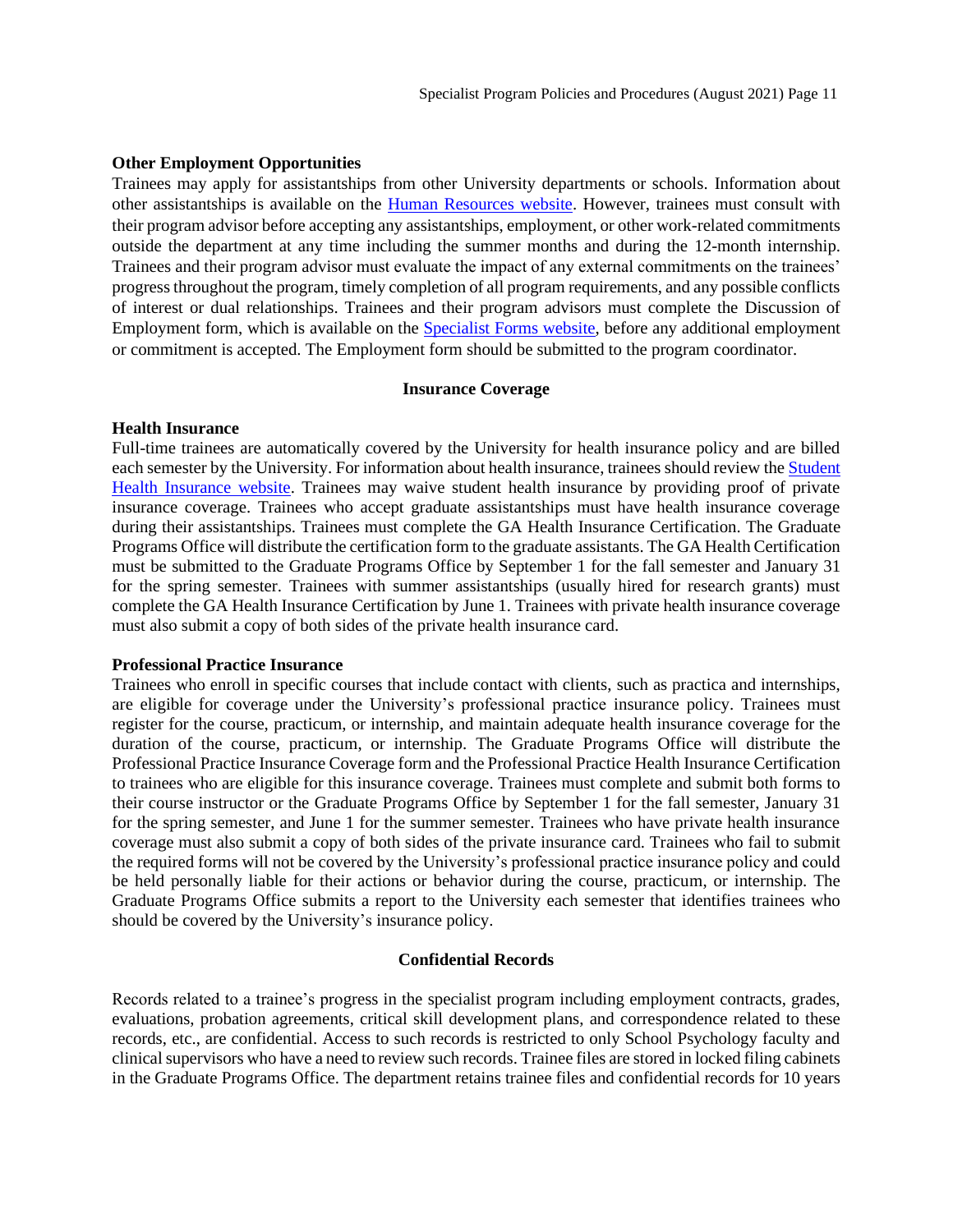after graduation in order to satisfy University and APA requirements. The records of trainees who are dismissed or who withdraw from the specialist program are retained by the department for five years.

#### **Retention of Records**

<span id="page-11-0"></span>Some department or University forms completed by trainees (e.g., tuition waivers, graduate assistant employment forms, professional practice insurance coverage, etc.) are retained as department records, and are subject to audit by the University. These records are retained in the department files in the Graduate Programs Office and are shredded based on the University's retention schedule for auditable records.

#### **Ethical Treatment and Grievance Procedures**

<span id="page-11-1"></span>Psychology faculty members must follow the University's [non-discrimination policy](http://equalopportunity.illinoisstate.edu/) and the APA's [Ethical](http://www.apa.org/ethics/code/index.aspx)  [Principles of Psychologists and Code of Conduct.](http://www.apa.org/ethics/code/index.aspx) Trainees who have concerns about fair treatment from faculty members or who feel harassed or subjected to discrimination on the basis of race, color, religion, sex, national origin, sexual orientation, gender identity or expression, ancestry, age, marital status, physical or mental disability, genetic information, unfavorable discharge from the military, status as a disabled veteran or as a veteran of the Vietnam Era are encouraged to contact the department chair or consult the [University's procedures for filing a complaint.](http://policy.illinoisstate.edu/conduct/1-1-2.shtml) Consistent with its duty to provide an environment free from unlawful harassment or discrimination, Illinois State reserves the right to investigate any allegation of harassment or discrimination after receipt of sufficient evidence to sustain a claim.

The Graduate Programs in School Psychology also adopted NASP's Nondiscrimination and Equal Opportunity Policy (February 2012), which is available on the Specialist [Forms website.](https://psychology.illinoisstate.edu/graduate/school-psychology/specialist-in-school-psychology/forms-and-agreements/) The Graduate Programs are committed to this policy of nondiscrimination and the promotion of equal opportunity, fairness, justice, and respect for all persons. Discrimination is defined as acting toward people in a manner that results in adverse impact because they share similar characteristics or are from specific groups. We work to ensure that our Graduate Programs in School Psychology provide an environment that is safe and welcoming and provides equal opportunity to all persons regardless of actual or perceived characteristics, including race, ethnicity, color, religion, ancestry, age, national origin, immigration status, socioeconomic status, language, disability, gender, gender identity, sexual orientation, chronic illness, or any other personal identity or distinguishing characteristics.

## **Academic Integrity**

<span id="page-11-2"></span>Illinois State University, the Department of Psychology, and the Graduate Programs in School Psychology, do not tolerate plagiarism and other forms of cheating. As graduate students, trainees are held to high standards of academic integrity. See the [Graduate School's Academic Honesty and Integrity website](http://grad.illinoisstate.edu/admission/orientation/honesty.shtml) and the [Dean of Students Academic Integrity website](http://deanofstudents.illinoisstate.edu/conflict/conduct/code/academic.php) for more information.

## **Time Limit to Complete Degree**

<span id="page-11-3"></span>Consistent with University requirements, the specialist degree must be completed in six years from the first semester of enrollment at Illinois State as a Specialist in School Psychology degree student. According to the graduate school the deadline extends through the end of the fall semester if trainee's first enrollment is for the fall semester). For example, trainees who begin graduate study in the 2020 fall semester reach the 6-year degree limit at the end of the 2026 fall semester. The primary purpose of the time limit is to ensure that trainees are current in their field of study when degrees are conferred. This 6-year limit increases the likelihood that trainees will progress through the specialist program in a timely fashion.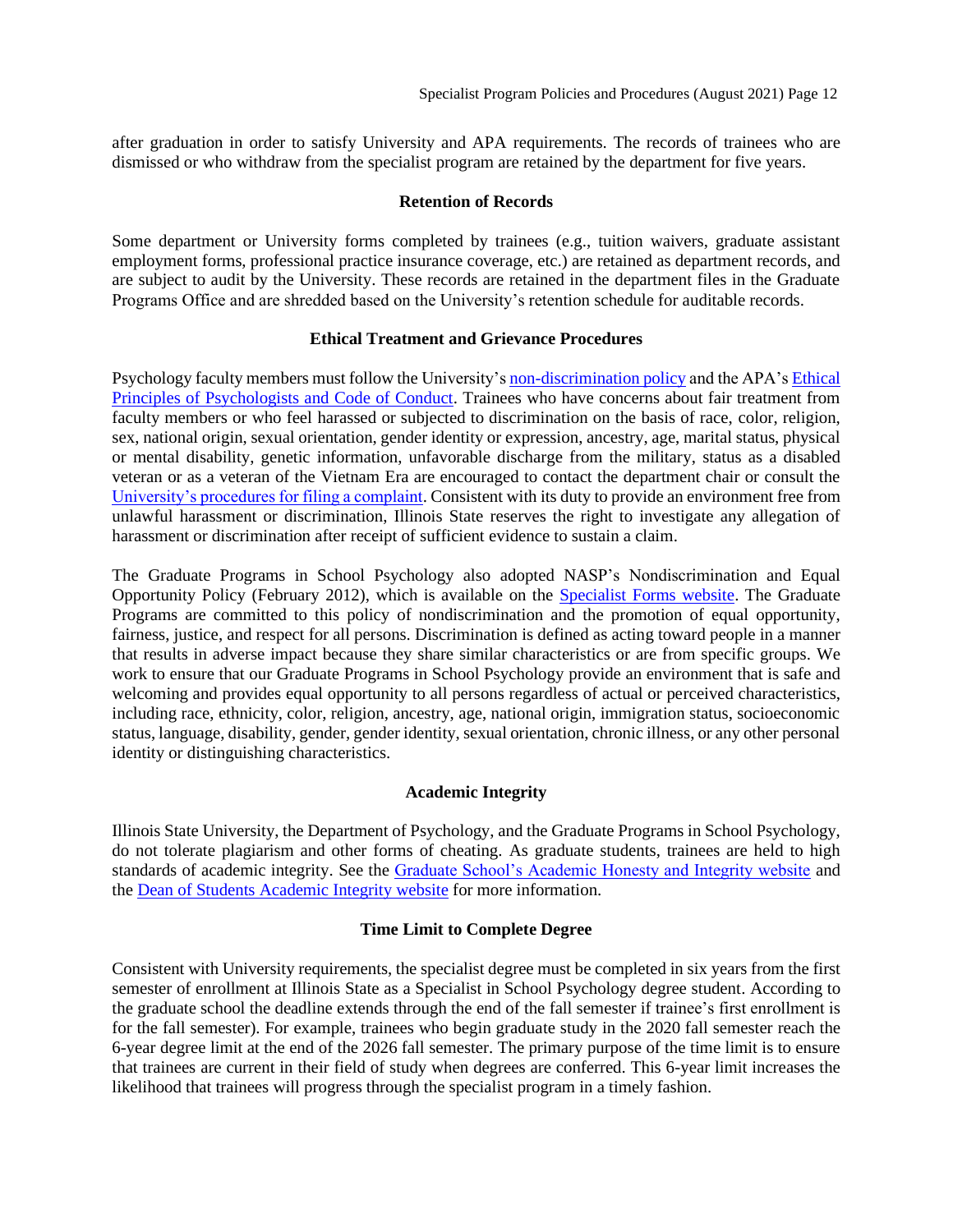Trainees who need an extension to the 6-year time limit must complete the Request to Extend Time to Degree form, which is available on the Graduate School's [Academics \(Forms\) website.](https://grad.illinoisstate.edu/students/forms/) Trainees should submit the completed Request form to the program coordinator by April 1 prior to trainee' 6-year limit. The program coordinator will discuss the extension with the School Psychology Coordinating Committee (SPCC). Extensions will not be routinely granted. If the extension request is approved by the SPCC, the program coordinator will submit the extension request to the Graduate School, which has final approval or denial of all extensions.

According to the *[Graduate Catalog](https://illinoisstate.edu/catalog/graduate/specialist-school-psychology/)*, this time-to-degree limit applies to enrollment in all graduate course work in the student's program including any transferred credit, as well as courses taken while a visiting student if the student wants to use the courses toward a degree. If a course is not completed during the 6 year limit, trainees may be required to retake the course for credit or demonstrate current knowledge and proficiency of the subject matter. Proficiency must be demonstrated to the satisfaction of the department offering the graduate course. Any course beyond the 6-year limit should not be included in the Master's/Specialist Degree Audit.

## **Program Objectives and Competencies**

<span id="page-12-0"></span>The Graduate Programs in School Psychology emphasize the importance of field-based training in its mission to develop competent and effective school psychologists. Successful field-based experiences are essential in achieving the training objectives of the specialist program, which strive for competency in:

- Applying the scientific problem-solving model in school-based settings;
- Developing a knowledge base in school psychology evolving from the integration of classroombased learning and field-based experience, and stressing practical application of psychological and educational foundations to school-based problems.
- Training in all areas of service delivery including assessment, direct and indirect intervention, consultation, prevention, and crisis intervention;
- Implementing ethical and responsible culturally competent practice; and
- Entering the profession as consumers and distributors of research capable of evaluating current practices and contributing new knowledge to the field.

The goal of the specialist program is to develop entry-level competencies in its graduates so that they can function as school psychologists in public or private schools. In order to reach this goal, the specialist program curriculum, practicum, and internship experiences are consistent with the NASP Standards for Graduate Preparation of School Psychologists (2020), and the NASP [Practice Model](https://www.nasponline.org/standards-and-certification/nasp-practice-model) (2020), as provided below:

## **Practices that Permeate All Aspects of Service Delivery**

## **Domain 1: Data-Based Decision Making**

School psychologists understand and utilize assessment methods for identifying strengths and needs; developing effective interventions, services, and programs; and measuring progress and outcomes within a multitiered system of supports. School psychologists use a problem-solving framework as the basis for all professional activities. School psychologists systematically collect data from multiple sources as a foundation for decision making at the individual, group, and systems levels, and they consider ecological factors (e.g., classroom, family, and community characteristics) as a context for assessment and intervention.

## **Domain 2: Consultation and Collaboration**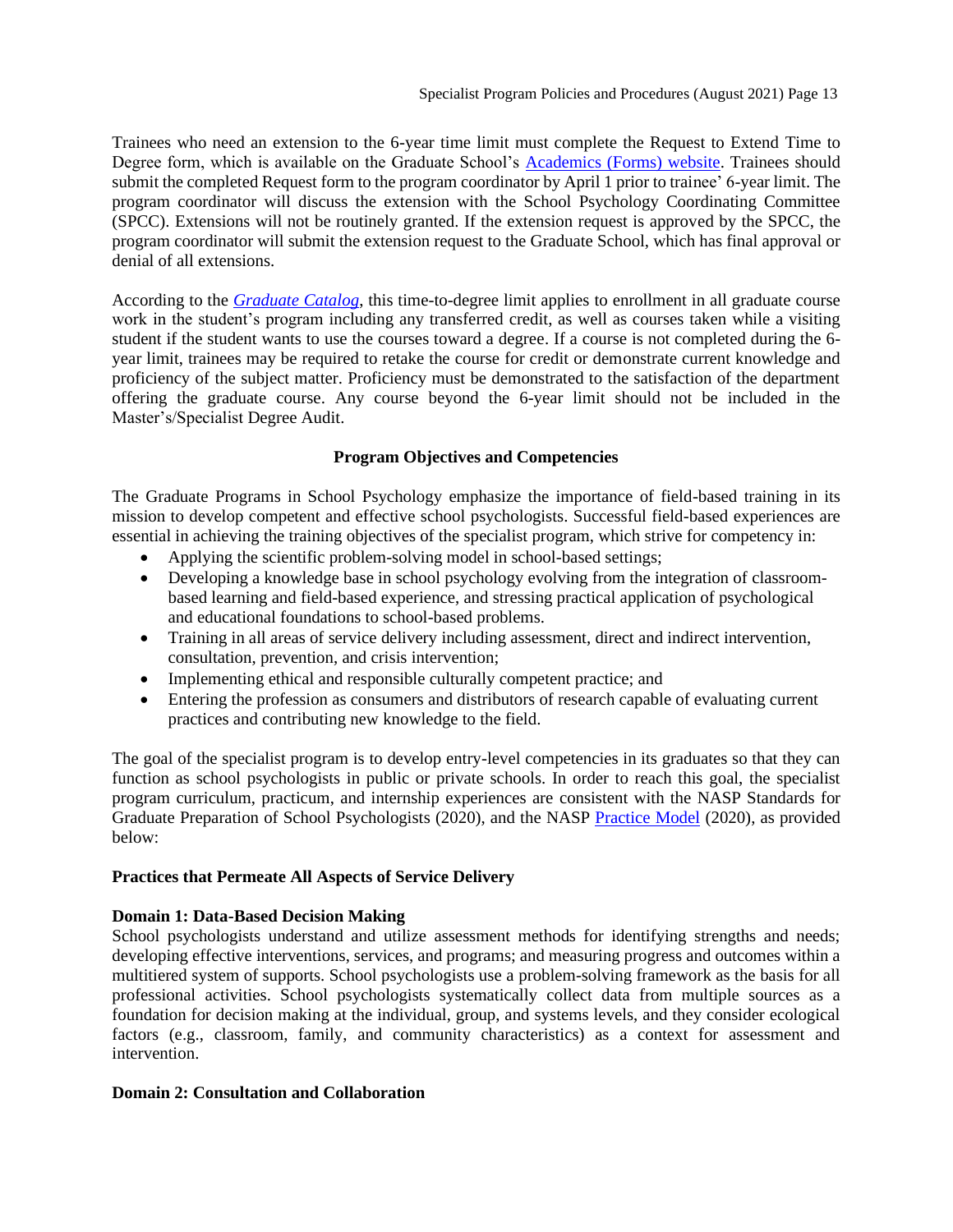School psychologists understand varied models and strategies of consultation and collaboration applicable to individuals, families, groups, and systems, as well as methods to promote effective implementation of services. As part of a systematic and comprehensive process of effective decision-making and problem solving that permeates all aspects of service delivery, school psychologists demonstrate skills to consult, collaborate, and communicate effectively with others.

## **Direct and Indirect Services for Students, Families, and Schools**

## **Domain 3: Academic Interventions and Instructional Supports**

School psychologists understand the biological, cultural, and social influences on academic skills; human learning, cognitive, and developmental processes; and evidence-based curricula and instructional strategies. School psychologists, in collaboration with others, use assessment and data collection methods to implement and evaluate services that support academic skill development in children.

## **Domain 4: Mental and Behavioral Health Services and Intervention**

School psychologists understand the biological, cultural, developmental, and social influences on mental and behavioral health; behavioral and emotional impacts on learning; and evidence-based strategies to promote social–emotional functioning. School psychologists, in collaboration with others, design, implement, and evaluate services that promote resilience and positive behavior, support socialization and adaptive skills, and enhance mental and behavioral health.

## **Domain 5: School-Wide Practices to Promote Learning**

School psychologists understand systems structures, organization, and theory; general and special education programming; implementation science; and evidence-based, school-wide practices that promote learning, positive behavior, and mental health. School psychologists, in collaboration with others, develop and implement practices and strategies to create and maintain safe, effective, and supportive learning environments for students and school staff.

## **Domain 6: Services to Promote Safe and Supportive Schools**

School psychologists understand principles and research related to social–emotional well-being, resilience and risk factors in learning, mental and behavioral health, services in schools and communities to support multitiered prevention and health promotion, and evidence-based strategies for creating safe and supportive schools. School psychologists, in collaboration with others, promote preventive and responsive services that enhance learning, mental and behavioral health, and psychological and physical safety and implement effective crisis prevention, protection, mitigation, response, and recovery.

## **Domain 7: Family, School, and Community Collaboration**

School psychologists understand principles and research related to family systems, strengths, needs, and cultures; evidence-based strategies to support positive family influences on children's learning and mental health; and strategies to develop collaboration between families and schools. School psychologists, in collaboration with others, design, implement, and evaluate services that respond to culture and context. They facilitate family and school partnerships and interactions with community agencies to enhance academic and social–behavioral outcomes for children.

## **Foundations of School Psychological Service Delivery**

## **Domain 8: Equitable Practices for Diverse Student Populations**

School psychologists have knowledge of individual differences, abilities, disabilities, and other diverse characteristics and of the impact they have on development and learning. They also understand principles and research related to diversity in children, families, schools, and communities, including factors related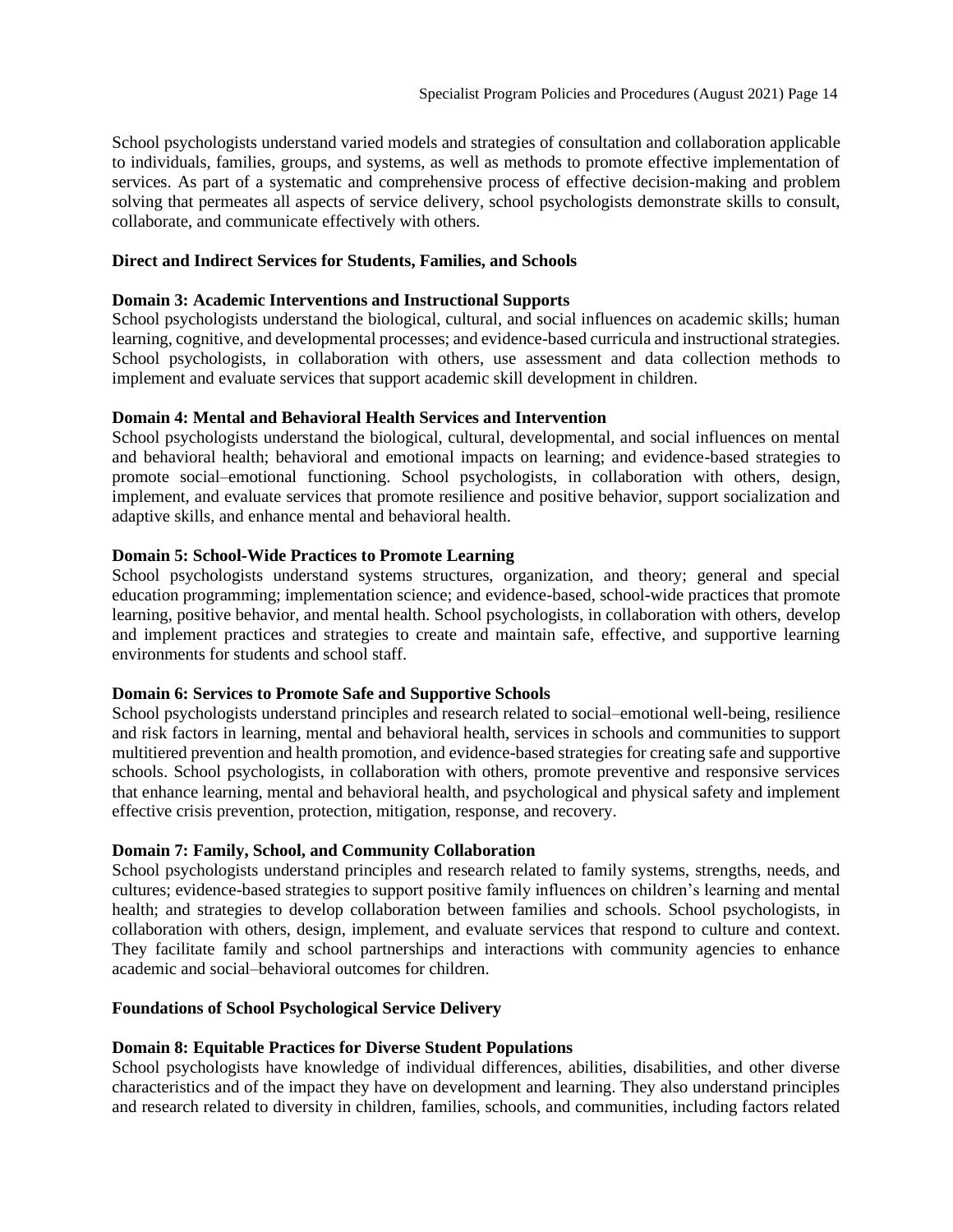to child development, religion, culture and cultural identity, race, sexual orientation, gender identity and expression, socioeconomic status, and other variables. School psychologists implement evidence-based strategies to enhance services in both general and special education and address potential influences related to diversity. School psychologists demonstrate skills to provide professional services that promote effective functioning for individuals, families, and schools with diverse characteristics, cultures, and backgrounds through an ecological lens across multiple contexts. School psychologists recognize that equitable practices for diverse student populations, respect for diversity in development and learning, and advocacy for social justice are foundational to effective service delivery. While equality ensures that all children have the same access to general and special educational opportunities, equity ensures that each student receives what they need to benefit from these opportunities.

## **Domain 9: Research and Evidence-Based Practice**

School psychologists have knowledge of research design, statistics, measurement, and varied data collection and analysis techniques sufficient for understanding research, interpreting data, and evaluating programs in applied settings. As scientist practitioners, school psychologists evaluate and apply research as a foundation for service delivery and, in collaboration with others, use various techniques and technology resources for data collection, measurement, and analysis to support effective practices at the individual, group, and/or systems levels.

## **Domain 10: Legal, Ethical, and Professional Practice**

School psychologists have knowledge of the history and foundations of school psychology; multiple service models and methods; ethical, legal, and professional standards; and other factors related to professional identity and effective practice as school psychologists. School psychologists provide services consistent with ethical, legal, and professional standards; engage in responsive ethical and professional decision making; collaborate with other professionals; and apply professional work characteristics needed for effective practice as school psychologists, including effective interpersonal skills, responsibility, adaptability, initiative, dependability, technological competence, advocacy skills, respect for human diversity, and a commitment to social justice and equity.

<span id="page-14-0"></span>See Appendix A for a list of required program courses and the NASP Domains addressed in each course.

## **Retention Standards and Evaluations**

The specialist program admits its trainees each year with the expectation that they will complete their studies and graduate. The specialist program adopted the Comprehensive Evaluation of Student-Trainee Competence in Professional Psychology Programs policy developed by the Student Competence Task Force of the Council of Chairs of Training Councils. The policy is provided below.

## **II. Model Policy**

Students and trainees in health service psychology programs (at the doctoral, internship, or postdoctoral level) should know—prior to program entry and at the outset of training—that faculty, training staff, supervisors, and administrators have a professional, ethical, and potentially legal obligation to: (a) establish criteria and methods through which aspects of competence other than and, in addition to, a student-trainee's knowledge or skills may be assessed (including, but not limited to emotional stability and well-being, interpersonal skills, professional development, and personal fitness for practice); and, (b) ensure insofar as possible—that the student-trainees who complete their programs are competent to manage future relationships (e.g., client, collegial, professional, public, scholarly, supervisory, teaching) in an effective and appropriate manner. Because of this commitment, and within the parameters of their administrative authority, health service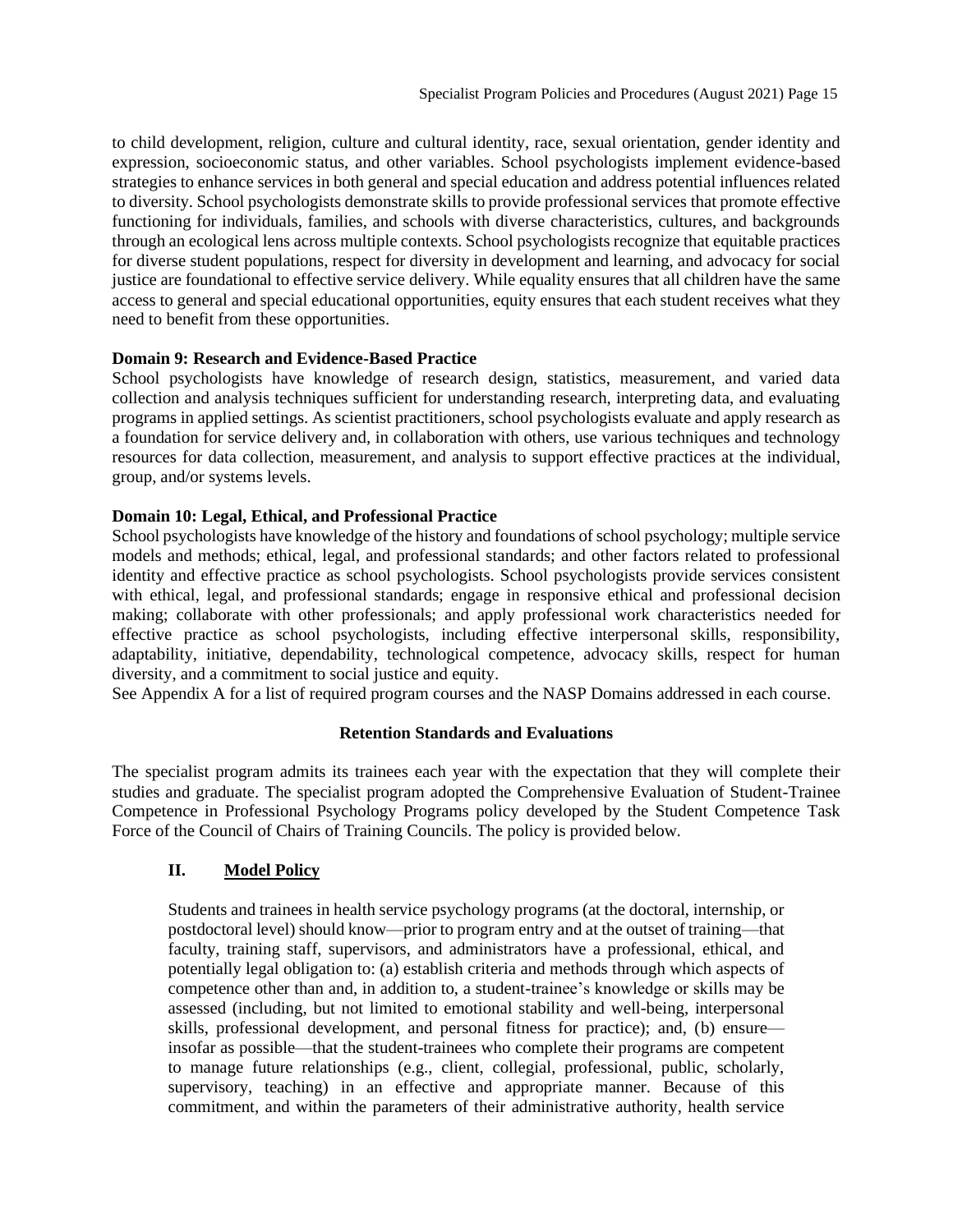psychology education and training programs, faculty, training staff, supervisors, and administrators strive not to advance, recommend, or graduate students or trainees with demonstrable problems (e.g., cognitive, emotional, psychological, interpersonal, technical, and ethical) that may interfere with professional competence to other programs, the profession, employers, or the public at large.

As such, within a developmental framework and with due regard for the inherent power difference between students and faculty, students and trainees should know that their faculty, training staff, and supervisors will evaluate their competence in areas other than and, in addition to, coursework, seminars, scholarship, comprehensive examinations, or related program requirements. These evaluative areas include, but are not limited to, demonstration of sufficient: (a) interpersonal and professional competence (e.g., the ways that student-trainees relate to clients, peers, faculty, allied professionals, the public, and individuals from diverse backgrounds or histories); (b) self-awareness, self-reflection, and self-evaluation (e.g., knowledge of the content and potential impact of one's own beliefs and values on clients, peers, faculty, allied professionals, the public, and individuals from diverse backgrounds or histories); (c) openness to processes of supervision (e.g., the ability and willingness to explore issues that either interfere with the appropriate provision of care or impeding professional development or functioning); and (d) resolution of issues or problems interfering with professional development or functioning in a satisfactory manner (e.g., by responding constructively to feedback from supervisors or program faculty; by the successful completion of remediation plans; and by participating in personal therapy in order to resolve issues or problems).

This policy is applicable to settings and contexts where evaluation would appropriately occur (e.g., coursework, practica, supervision), rather than settings and contexts that are unrelated to the formal process of education and training (e.g., non-academic, social contexts). However, irrespective of setting or context, when a student-trainee's conduct clearly and demonstrably (a) impacts the performance, development, or functioning of the student-trainee, (b) raises questions of an ethical nature, (c) represents a risk to public safety, or (d) damages the representation of psychology to the profession or public, appropriate representatives of the program may review such conduct within the context of the program's evaluation processes.

Although the purpose of this policy is to inform students and trainees that evaluation will occur in these areas, it should also be emphasized that a program's evaluation processes and content should typically include: (a) information regarding evaluation processes and standards (e.g., procedures should be consistent and content verifiable); (b) information regarding the primary purpose of evaluation (e.g., to facilitate student or trainee development; to enhance self-awareness, self-reflection, and self-assessment; to emphasize strengths as well as areas for improvement, to assist in the development of remediation plans when necessary); (c) more than one source of information regarding the evaluative area(s) in question (e.g., across supervisors and settings); and (d) opportunities for remediation, provided that faculty, training staff, or supervisors conclude satisfactory remediation is possible for a given student-trainee. Finally, the criteria, methods, and processes through which student-trainees will be evaluated are clearly specified in a program's handbook, which should also include information regarding due process policies and procedures (e.g., including, but not limited to, a review of a program's evaluation processes and decisions).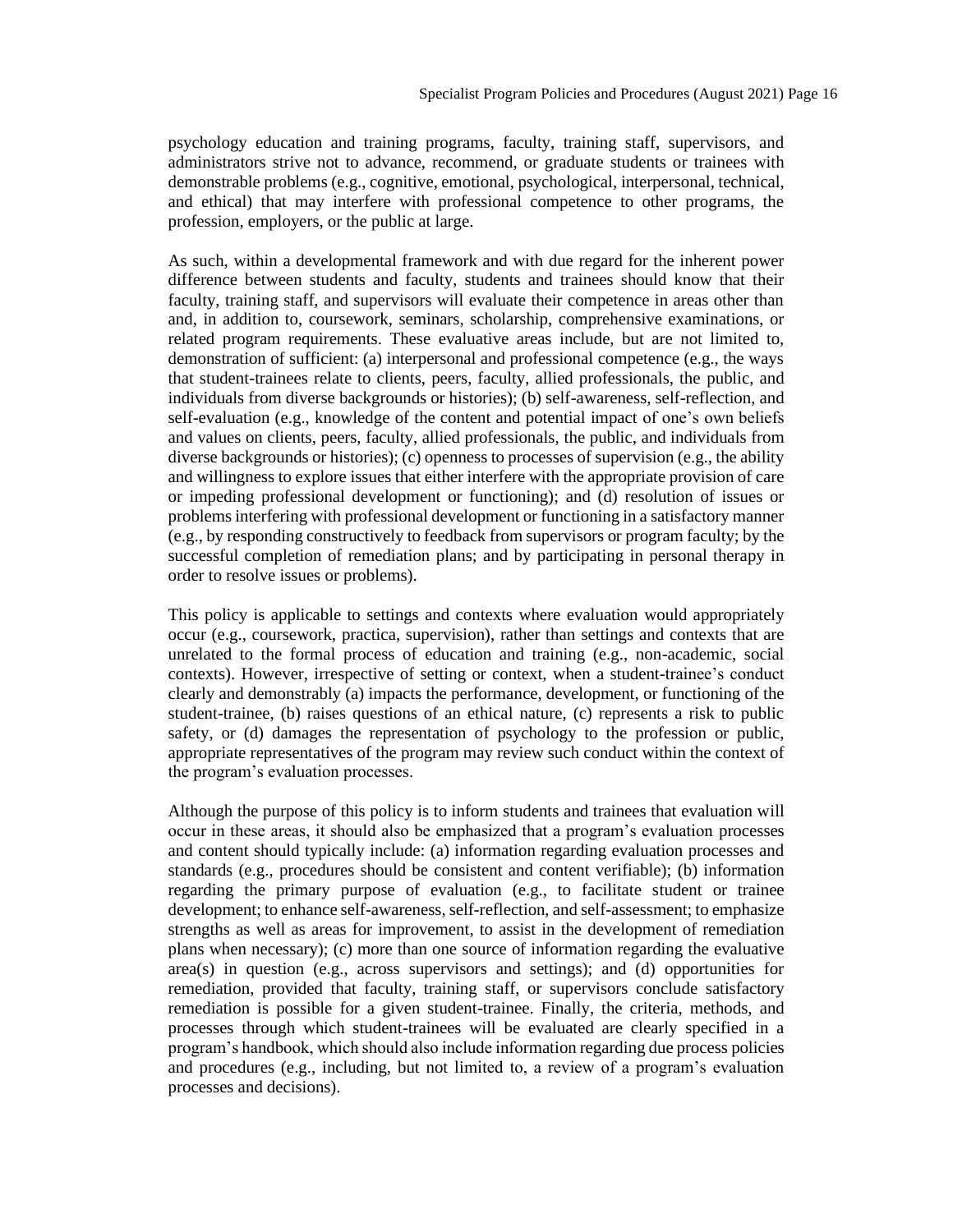Personal and professional growth is critical for functioning effectively as a school psychologist. Interpersonal and professional skills include the following:

## **Ethical Concerns**

- Demonstrate a knowledge and application of APA's [Ethical Principles of Psychologists and Code](http://www.apa.org/ethics/code/index.aspx)  [of Conduct](http://www.apa.org/ethics/code/index.aspx) and NASP's [Principles for Professional Ethics](https://apps.nasponline.org/search-results.aspx?q=professional+ethics)
- Demonstrate a knowledge and application of statutes regulating professional practice
- Demonstrate a concern for client welfare
- Demonstrate an appropriate client-school psychologist relationship

## **Professional Deportment Issues**

- Appropriate manifestation of professional identity (e.g., attire, behavior)
- Appropriate involvement in professional development activities (e.g., professional associations)
- Appropriate interaction with peers, colleagues, staff, trainees
- Awareness of impact on colleagues (faculty, trainee)

## **Sensitivity to Client and Diversity Issues**

• Acknowledgment of and effective dealing with children, parents, teachers, school administrators, and other school staff, (e.g., social workers, guidance counselors, speech therapists) of diverse ethnic and racial groups, and lifestyles is imperative for trainees to function as school psychologists.

## **Use of Supervision Issues**

- Appropriate preparation
- Accept responsibility for learning
- Open to feedback and suggestions
- Apply learning to practice
- Willing to self-disclose and explore personal issues affecting professional process functioning
- Appropriately self-reliant
- Appropriately self-critical

## **Other Trainee Issues**

- Effective management of personal stress
- Lack of professional interference because of own adjustment problems and/or emotional responses
- Develop realistic professional goals for self
- Appropriate self-initiated professional development (e.g., self-initiated study)

School Psychology faculty members are responsible for evaluating the progress of each trainee. The primary purpose of this assessment is to facilitate trainees' personal and professional growth. It is important to maintain close working relationships between trainees and faculty members so that specialist program policies and procedures can be implemented to maximize trainee development and growth.

We recognize that developmental stressors are inherent in the transition from undergraduate to graduate student and during the course of the training program. Trainees make significant developmental transitions during their graduate training and may need extra support. When clinical work begins, there is additional stress inherent in being a member of a helping profession. All of these factors may increase a trainee's sense of personal and professional vulnerability. Therefore, the supervision of trainees in the specialist program is frequent and intensive. We strive to facilitate growth and minimize stress through such procedures and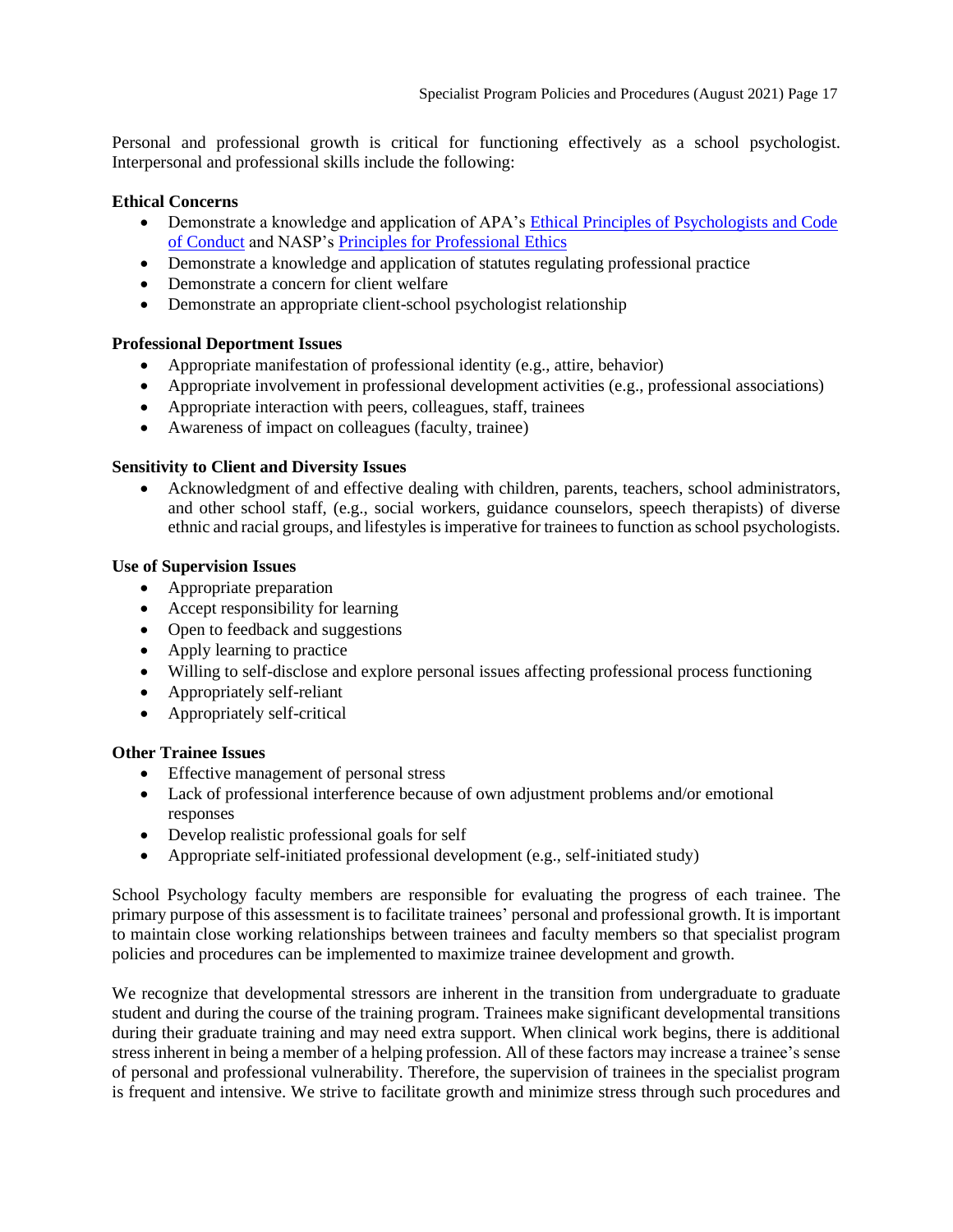opportunities as orientation meetings, professional development and self-care activities, timely evaluations with suggestions for positive change, and contact with support providers including supervisors, advisors, mentors, and peer groups.

## **Retention Standards**

Trainees must maintain good academic standing in the specialist program with a minimum grade point average of 3.0 (on a 4.0 scale) for all academic and skill-related training (e.g., diagnostic assessment, intervention, and report writing). If trainees earn a "C" or lower grade or an Incomplete in any first year required courses, (i.e., PSY 498A05 First Year Fieldwork in School Psychology, PSY 421 Advanced Behavioral Modification, PSY 432 Theory and Practice of Cognitive Assessment, PSY 433 Social Emotional and Behavioral Assessment and Intervention, PSY 435 Academic Assessment and Intervention, PSY 440 Statistics: Data Analysis and Methodology, PSY 472 Legal, Ethical, and Professional Issues in School Psychology, PSY 473 Theories and Techniques of Counseling: Children and Adolescents, and PSY 474 Theory and Practice of Mental Health Consultation in the Schools, PY 547 Advanced Child and Adolescent Psychopathology) trainees must petition the School Psychology Coordinating Committee (SPCC) for permission to enroll in the PSY 436A05 psychosocial practicum and PSY 436A04 psychoeducational practicum during their second year in the program. The written petition should be submitted to the program coordinator for review by the SPCC.

If the SPCC approves the petition, trainees are placed on probation that involves intensive supervision. A Critical Skills Development Plan will be developed by the practicum instructors in collaboration with the instructor(s) for the course(s) in which trainees earned a "C" or lower grade or an Incomplete. Trainees on probation must comply with their Development Plan. Practicum instructors will conduct mid-semester evaluations to determine if trainees on probation will be allowed to continue in practicum. If the Development Plan is not successfully completed, trainees will not earn a passing grade in practica and are dismissed from the specialist program. A copy of the Critical Skill Development Plan is available on the [Specialist Forms website.](https://psychology.illinoisstate.edu/graduate/school-psychology/specialist-in-school-psychology/forms-and-agreements/)

## **Evaluations**

Specialist trainees are formally evaluated at least once each year. Continuation in the specialist program is contingent upon satisfactory annual evaluations. Trainee evaluations include, but are not limited to:

- 1. Trainees receive grades each semester in their didactic courses.
- 2. Faculty evaluations of first year trainees will culminate in a mid-year feedback conference with the program coordinator and each trainee. Trainees receive a written mid-year conference summary report. First year trainees are also evaluated at the end of the second semester.
- 3. Feedback is provided on a case-by-case basis to all trainees during the psychoeducational (PSY 436A04) and psychosocial (PSY 436A05) practica. A written summative evaluation is also provided to trainees at the end of the first and second semester of practica.
- 4. The program coordinator conducts an annual performance evaluation of each trainee. Performance assessment data are based on course grades, supervisor and professional development evaluations. Trainees submit an Annual Progress Report to the program coordinator during the spring semester. The Progress Report is reviewed with each trainee by the program coordinator during the summer. Each trainee is provided a written summary of the review. If problems are identified, feedback is immediately provided to the specialist trainee.

The First Year Trainee Mid-Year Evaluation by Faculty form, Mid-Year Feedback Conference Summary, and the Annual Progress Report are available on the [Specialist Forms website.](https://psychology.illinoisstate.edu/graduate/school-psychology/specialist-in-school-psychology/forms-and-agreements/)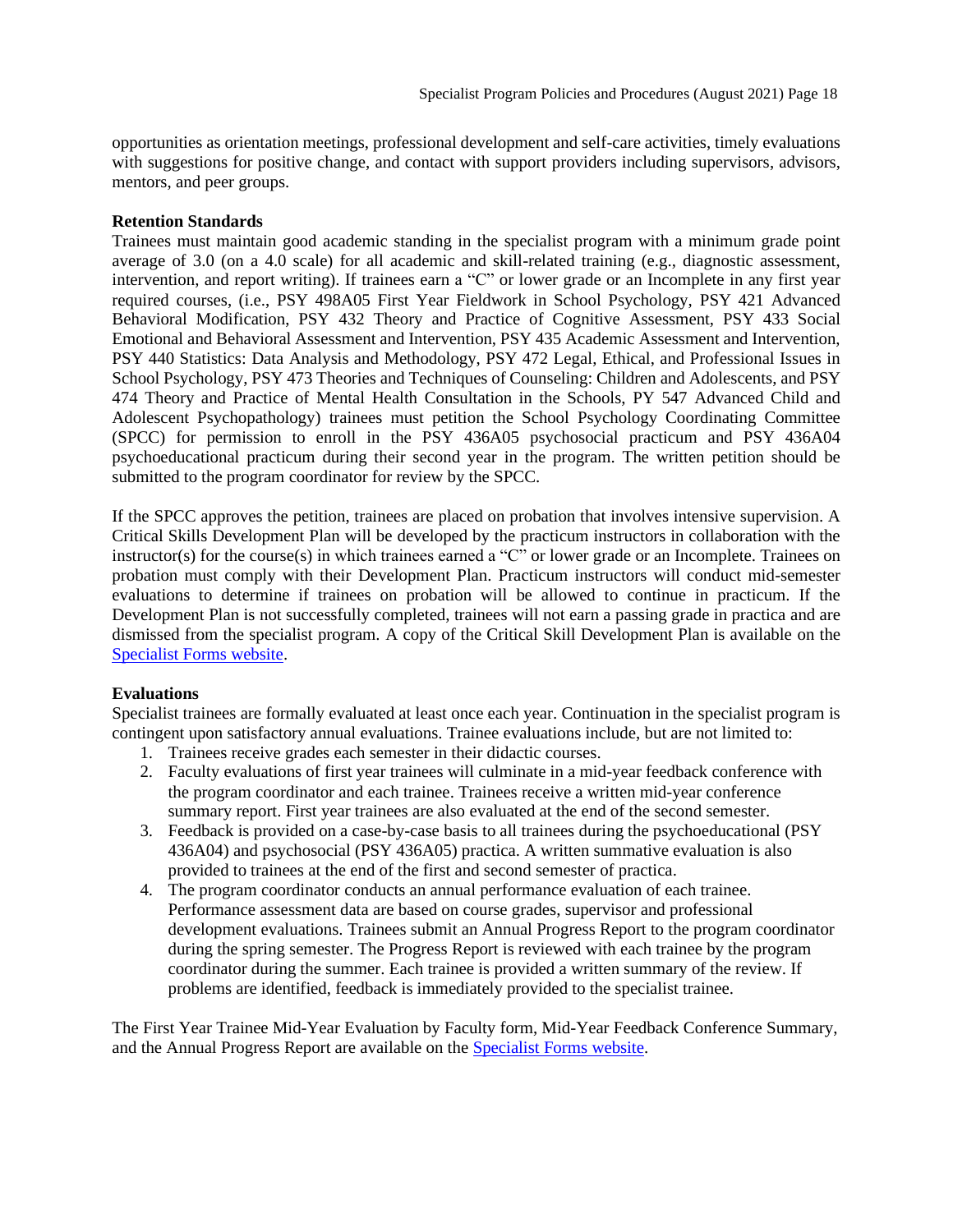## **Professional Competency Problems**

<span id="page-18-0"></span>The Graduate Programs in School Psychology broadly defines behavior indicative of professional competence problems as interference with professional functioning that is reflected in one or more of the following functional areas and evident in the academic classroom, field placement, or university facility (e.g., Psychological Services Center, The Autism Place):

- An inability and/or unwillingness to acquire and integrate professional standards into trainee's repertoire of professional behavior
- An inability to acquire professional skills in order to reach an acceptable level of professional competency
- An inability to control personal stress and/or excessive emotional reactions that interfere with professional functioning

Based on the School Psychology faculty members' professional judgment, professional competence problems refer to behaviors, attitudes, or characteristics that evoke concern from the faculty members that requires intervention or remediation. Some professional competence problems may be associated with the demands and rigors of advanced training. For example, performance anxiety, discomfort with clients of diverse lifestyles and/or ethnic backgrounds, or insensitivity to agency norms may require intervention. Such problems are usually transitory and can be remedied. However, there may be more serious professional competence problems that lead the School Psychology Coordinating Committee to conclude the trainee's performance is irrevocably impaired. To reach this determination, a serious professional competence problem typically includes one or more of the following characteristics:

- 1. Trainees do not acknowledge, understand, or address the professional competence problem when it is identified.
- 2. The professional competence problem is not merely a reflection of a skill deficit that could be addressed by additional didactic or clinical training.
- 3. The professional competence problem is not restricted to one area of professional functioning.
- 4. The professional competence problem requires a disproportionate amount of attention from training personnel.
- 5. The quality of services delivered by trainees is sufficiently and negatively affected.
- 6. The behavior associated with the professional competence problem does not change as a function of feedback and/or remedial efforts.
- 7. The behavior associated with the professional competence problem has the potential to escalate into ethical or legal violations.

## **Due Process**

Due process ensures that decisions made by graduate training programs affecting trainees should not be arbitrarily or personally biased. Due process require written evaluation and appeal procedures so trainees may challenge the decisions and actions of the specialist program. Any actions taken by the specialist program will be implemented in a manner consistent with the following due process procedures, which include but are not limited to:

- Providing written program expectations related to professional functioning
- Stipulating the evaluation procedures including when and how evaluations will be conducted
- Articulating the procedures and actions involved in making decisions regarding professional competence problem behavior
- Using input from multiple professional sources when making decisions or recommendations regarding trainees' behavior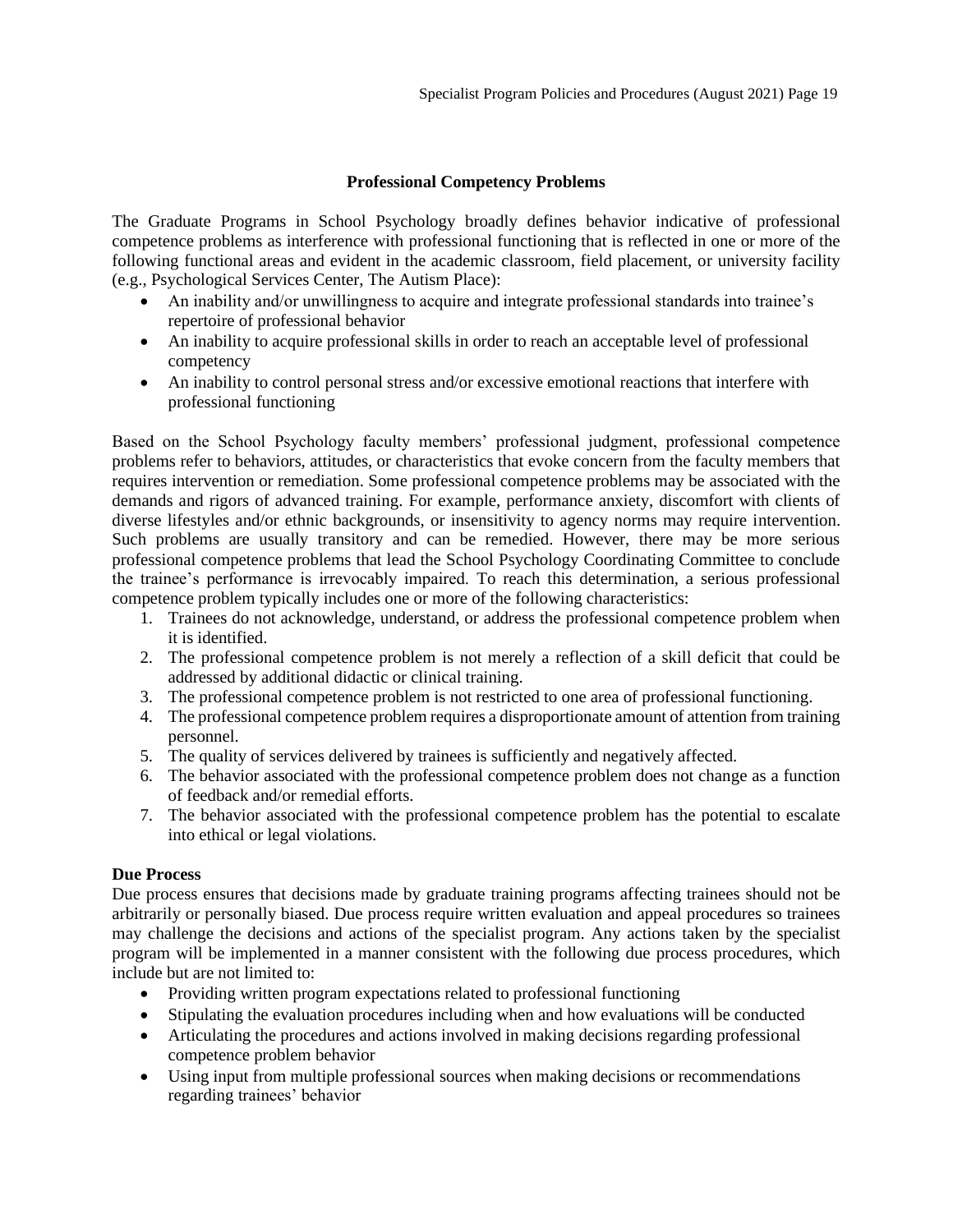- Instituting a Critical Skills Development Plan addressing identified professional competence problems, providing a time frame for the expected remediation to occur, and identifying specific consequences if the Critical Skills Development Plan is not successfully completed
- Providing written documentation to all relevant parties of the actions taken by the specialist program and the rationale for such actions
- Providing written procedures of how to appeal the specialist program's decision
- Providing sufficient time for trainees to respond to any action taken by the specialist program

## **Addressing Problem Behaviors**

If professional competence problems are identified, the following procedures will be implemented with all steps documented in writing and communicated during a formal conference with the trainee, program coordinator, and appropriate School Psychology faculty members:

- 1. Trainees are notified of specific areas of professional competence problems identified by School Psychology faculty.
- 2. A plan to remediate the problems is developed by the School Psychology Coordinating Committee, unless the professional competence problems are severe enough to warrant an immediate dismissal from the doctoral program
- 3. The development plan will define the trainee's professional competence problem behavior(s), identify the expected behavior patterns or goals for the trainee, specify methods to reach such behaviors or goals, and designate a date for goal attainment and re-evaluation of the trainee.

During the remediation period, trainees have "probationary" standing in the specialist program. If trainees choose not to accept the terms and conditions of the Critical Skills Development Plan, trainees are immediately dismissed from the specialist program.

## **Critical Skill Development Considerations**

It is important to have meaningful ways to address professional competence problems when they are identified. Several possible, and potentially concurrent, courses of action designed to remedy professional competence problems should include, but are not limited to:

- Increasing supervision, either with the same or different supervisor(s);
- Increasing field work experience;
- Changing the format, emphasis, and/or the focus of supervision;
- Recommending or requiring personal therapy when all parties involved have clarified the manner in which therapy contacts will be used in the remediation process;
- Reducing clinical or other workload and/or requiring specific courses; and
- If appropriate, repeating a particular experience.

When trainees are re-evaluated, the School Psychology Coordinating Committee (SPCC) will notify trainees, in writing, of its decision. The SPCC has four options:

- 1. Determine the professional competence problems no longer exist, probationary status is rescinded, and the trainee is allowed to continue in the doctoral program
- 2. Continue probation with an updated development plan and a new re-evaluation date
- 3. Counsel the trainee to voluntarily withdraw from the specialist program
- 4. Dismiss the trainee from the specialist program

If the SPCC dismisses a trainee from the specialist program, the trainee has 14 days after receiving written notice of the dismissal decision to appeal the Committee's decision. As part of the appeal process, trainees may ask the department to formally review the SPCC's decision. The appeals should be addressed to the department chair. If requested by the trainee, the department chair will appoint a review panel consisting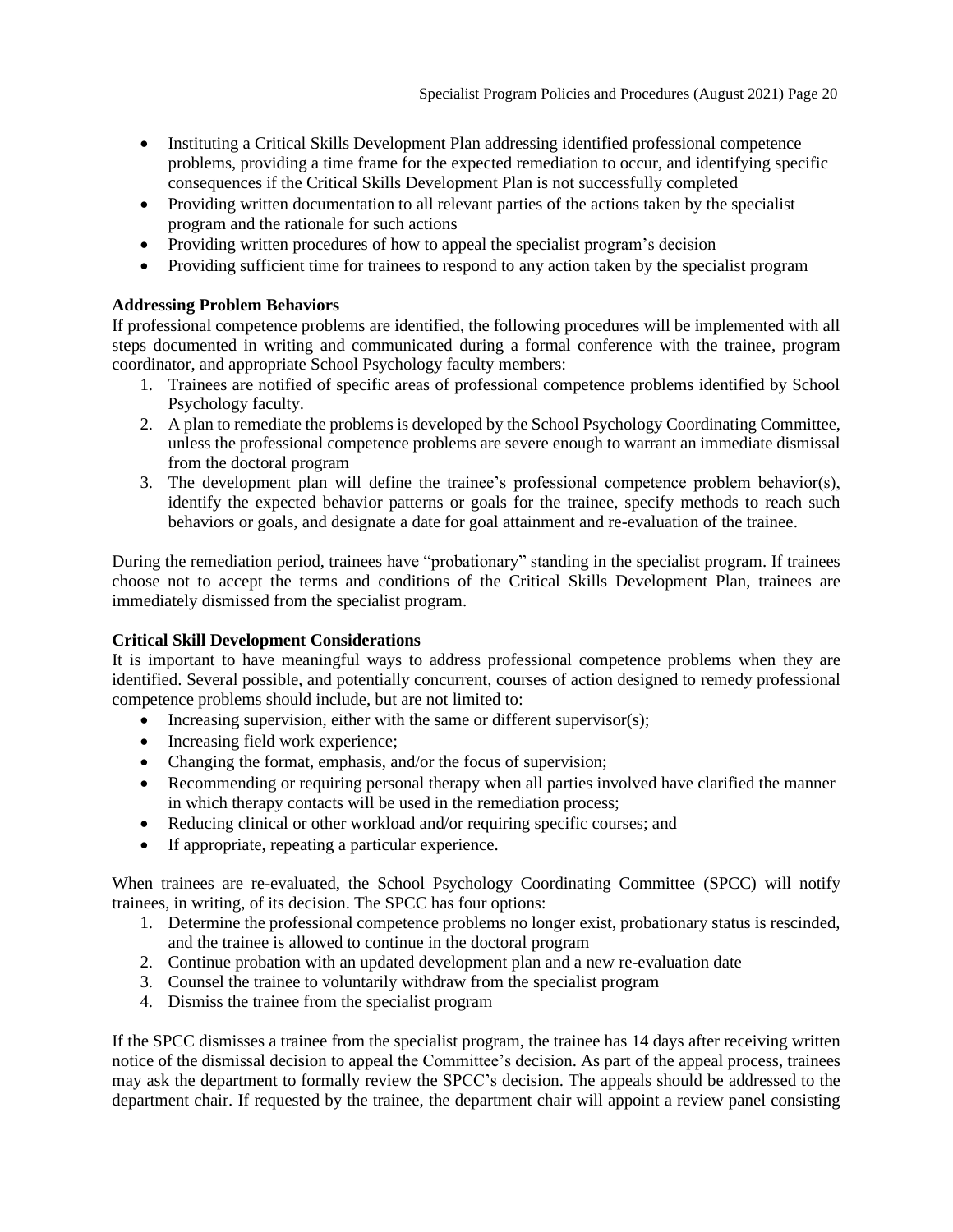of psychology faculty members who are not affiliated with the Graduate Programs in School Psychology. This review panel will evaluate the dismissal and will forward its recommendation to the department chair. If the review panel determines the dismissal was appropriate, the program coordinator will submit a Request for Dismissal form to the Graduate School. If the dismissal request is approved by the Graduate School, the trainee is dismissed from the specialist program and University.

## **Program Curriculum**

<span id="page-20-0"></span>The most fundamental tenet of the specialist program in School Psychology is for trainees to acquire the scientific knowledge and practical skills to become leaders, innovators, and positive change agents in the service of children and families. Therefore, the program's curriculum incorporates courses in psychological and educational foundations, and the development of skills in assessment, intervention, preventative mental health services, collaborative consultation, and research.

Coursework is integrated with over 1800 hours of field-based experiences during the three-year program, which includes first year fieldwork/practicum, two-semester practica during the second year, and a 9-month internship. These field experiences are sequenced to maximize integration with the curriculum in order to satisfy the training objectives of the specialist program. The field-based experiences are designed as a primary vehicle for the implementation of the collaborative scientific problem-solving model throughout the training program. Fieldwork represents the central components of professional training and an opportunity to apply acquired knowledge and skills in field-based settings. Field sites provide a key arena where the training core and the scientific method interface to produce a developing knowledge base in school psychology.

Trainees must enroll in a minimum of nine graduate credits during the fall and spring semesters and six credits during the summer for the first two years in the specialist program. All specialist program requirements are at the graduate level for a minimum of 60 credits. Graduate credit is not earned for any remedial courses. Prerequisite courses, usually completed as an undergraduate student, cannot be taken for graduate credit.

## **Prerequisite Undergraduate Courses:**

PSY 111 Introduction to Psychology

PSY 231 Research Methods in Psychology

PSY 340 Statistics for the Social Sciences

MAT 119 College Algebra **or**

MAT 120 Finite Mathematics **or**

MAT 144 Precalculus (can be taken pass/fail or by passing a competency exam administered by the Department of Mathematics or by completing an approved correspondence course)

Note: The math requirement will be waived if trainees received at least a "B" in a college-level statistics course or 144 on the Quantitative Reasoning section of the Graduate Record Examination General Test.

Trainees enroll in PSY 498A05 First Year Fieldwork in School Psychology for four credits for Head Start and public school field work placements. During the second year in the program, trainees enroll in psychoeducational (PSY 436A04) and psychosocial (PSY 463A05) practica for a total of 12 credits for both practica (six credits during the fall and spring semesters). During the third year, trainees enroll in PSY 498 Professional Practice in School Psychology (internship) for a minimum of one credit for both the fall and spring semesters. Trainees enrolled in PSY 498 are considered full-time graduate students, except for the purposes of student health insurance, which may be purchased by trainees. Trainees must complete the nine-month supervised internship for a minimum of 1200 work hours in an approved school setting, consistent with the requirements outlined in the NASP Professional Standards.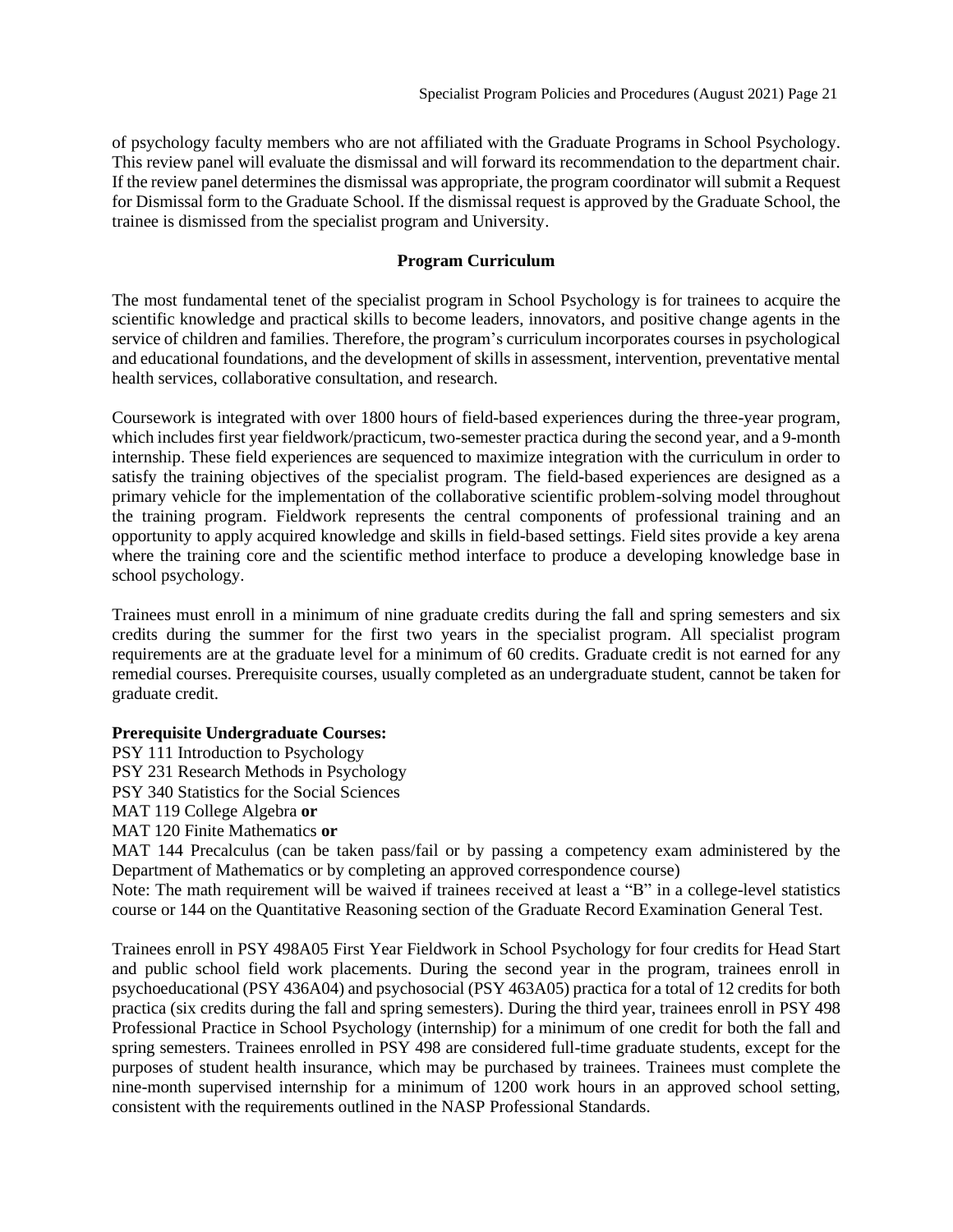The courses usually taken each semester are listed below. The course schedule may vary based on enrollment limitations and the availability of faculty. All of the courses are for three credits unless otherwise noted.

## **First Year, FALL**

PSY 402 Applied Research Experience in School Psychology (2 credits) (if not completing PSY 499) PSY 421 Advanced Behavior Modification

PSY 432 Theory and Practice of Cognitive Assessment

PSY 440 Statistics: Data Analysis and Methodology

PSY 472 Legal, Ethical, and Professional Issues in School Psychology

PSY 498A05 First Year Fieldwork in School Psychology (2 credits)

## **First Year, SPRING**

PSY 402 Applied Research Experience in School Psychology (2 credits) or PSY 499 Master's Thesis (1credit) PSY 433 Social, Emotional, and Behavioral Assessment and Intervention PSY 435 Academic Assessment and Intervention PSY 474 Theory and Practice of Mental Health Consultation in the Schools PSY 498A05 First Year Fieldwork in School Psychology (2 credits)

## **First Year, SUMMER**

PSY 473 Theories and Techniques of Counseling: Children and Adolescents PSY 499 Master's Thesis (1 credit) (if not completing PSY 402) PSY 547 Advanced Child Psychopathology TCH 407 Learning in Educational Settings

## **Second Year, FALL**

PSY 436A04 Practicum: Psychoeducational Assessment and Intervention PSY 436A05 Practicum: Psychosocial Assessment and Intervention PSY 452 Seminar in Developmental Psychology PSY 499 Master's Thesis (1 credit) SED 422 Teaching Diverse Learners

## **Second Year, SPRING**

PSY 436A04 Practicum: Psychoeducational Assessment and Intervention PSY 436A05 Practicum: Psychosocial Assessment and Intervention PSY 463 Brain and Behavior Relationships PSY 499 Master's Thesis (1 credit) SED 593A03 Computer Applications in Special Education (1 credit)

**Second Year, SUMMER** PSY 499 Master's Thesis (1 credit)

## **Third Year, FALL and SPRING**

PSY 498A90 Professional Practice in School Psychology (1 credit each for fall and spring semesters)

Trainees may also enroll in PSY 400 Independent Study for 1-4 credits. This course involves intensive study in a specific area of trainees' interests under the guidance of faculty members. Trainees and their faculty supervisors should complete the Independent Study Contract, which is available on the department's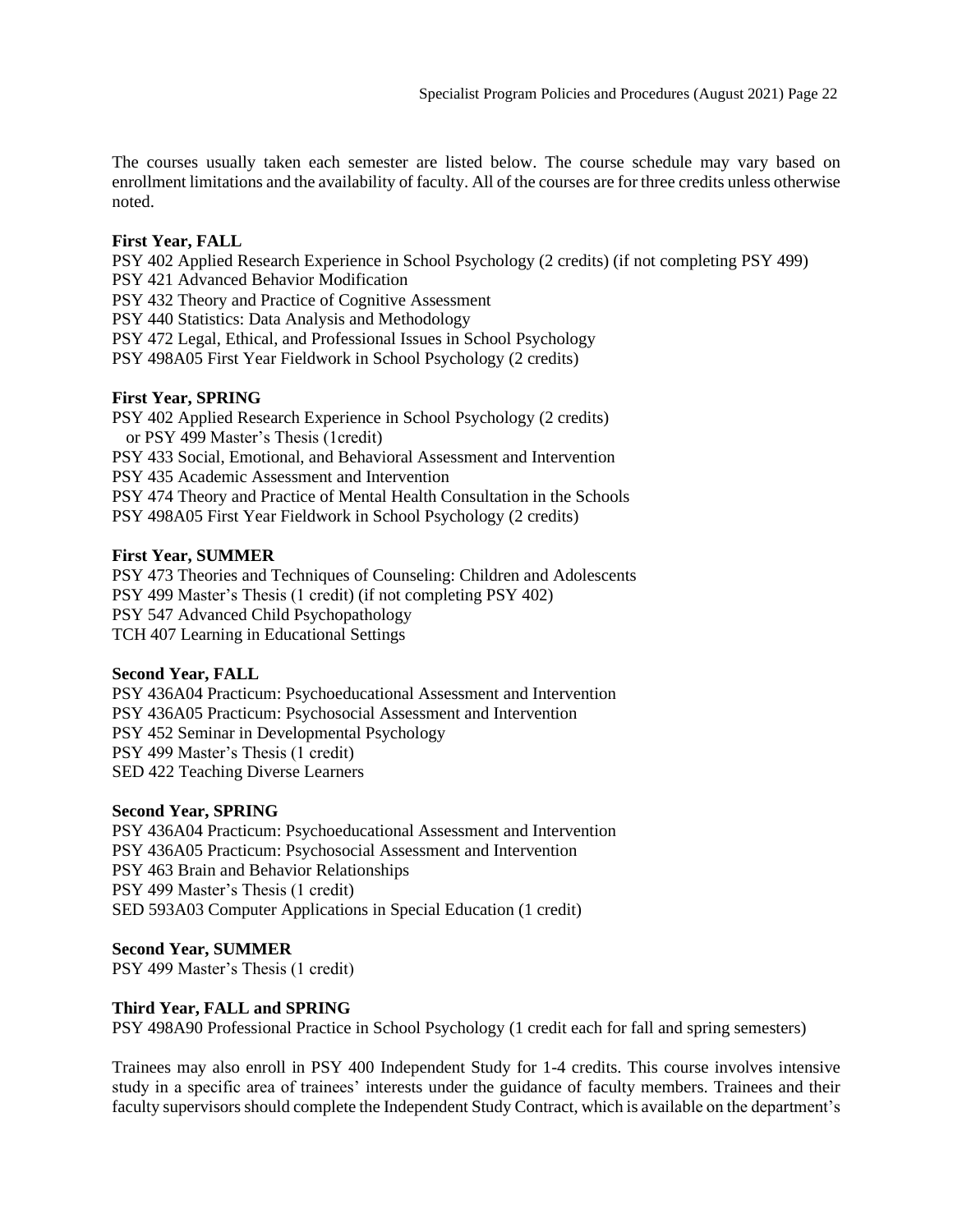[Graduate Independent Study](https://psychology.illinoisstate.edu/graduate/advising-resources/graduate-independent-study/) website. The trainee, faculty supervisor, and program coordinator should sign the completed Contract, and submit it to the department chair for approval. The chair's approval must be received and an override processed before trainees can enroll in PSY 400. The Graduate Programs Office will notify trainees when the Independent Study Contract is approved and trainees can register for PSY 400.

<span id="page-22-0"></span>See Appendix B for important deadlines relative to the specialist program.

## **Transferring Graduate Credit**

Trainees may transfer a maximum of nine graduate credits, from another institution that is accredited by the appropriate regional association, for use in meeting the requirements for the specialist degree. The transferred credit must be for courses taught at the graduate level and trainees must have received a grade of "B" or better. However, according to the *[Graduate Catalog](https://illinoisstate.edu/catalog/graduate/specialist-school-psychology/)*, "Credits more than six years old at the time of first registration into a degree program are not transferable from other institutions."

Trainees who want to transfer credits to Illinois State should complete the Request for Transfer of Credit form, which is available on the Graduate School'[s Academics \(Forms\)](https://grad.illinoisstate.edu/students/forms/) website. Trainees should submit the completed form and required documentation (i.e., the transcript from the other institution that includes the recorded grade, a catalog description of the course, and a course syllabus) to the program coordinator. If the transfer request is approved by the program coordinator, the request will be sent to the Graduate School for approval by the University. If the transferred credit is approved, trainees should include the transferred credit on their Master's Degree Audit, which is used by specialist trainees.

## **Course Exemption**

<span id="page-22-1"></span>Trainees with graduate credits for courses taken at another institution may submit a course exemption request for required program courses. Trainees should complete the Course Exemption Request, which is available on the [Specialist Forms website.](https://psychology.illinoisstate.edu/graduate/school-psychology/specialist-in-school-psychology/forms-and-agreements/) Trainees should submit the completed form and required documentation (i.e., catalog description of the course, and course syllabus) to the program coordinator. The program coordinator and the faculty member who teaches the required course will review the documentation to determine if the requested exemption is equivalent to the required course. The program coordinator will notify trainees, in writing, if the course exemption request is approved or denied.

## **Transferring to the Doctoral Program**

<span id="page-22-2"></span>During the first two years in the specialist program, trainees may request a transfer to the doctoral program, which involves more extensive graduate training. Trainees must meet with each School Psychology faculty member to discuss their request. Trainees should submit a formal letter to the program coordinator requesting the transfer. The letter should describe how the doctoral program better meets the trainee's needs and professional goals. Transfer to the doctoral program is not automatic. Approving a transfer is subject to trainees' qualifications. Granting a transfer request is subject to space and availability in the applicable doctoral cohort. The School Psychology Coordinating Committee will consider transfer requests during the last two weeks of the semester. The Coordinating Committee will notify trainees, in writing, of its decision. If the request is approved, the Graduate Programs Office will notify trainees once the official transfer to the doctoral program has been processed.

## **Program Logs**

<span id="page-22-3"></span>Trainees must prepare logs related to their fieldwork, practica, and internship. The Program Logs are used to monitor fieldwork and practicum activities by the University supervisor, and to provide information for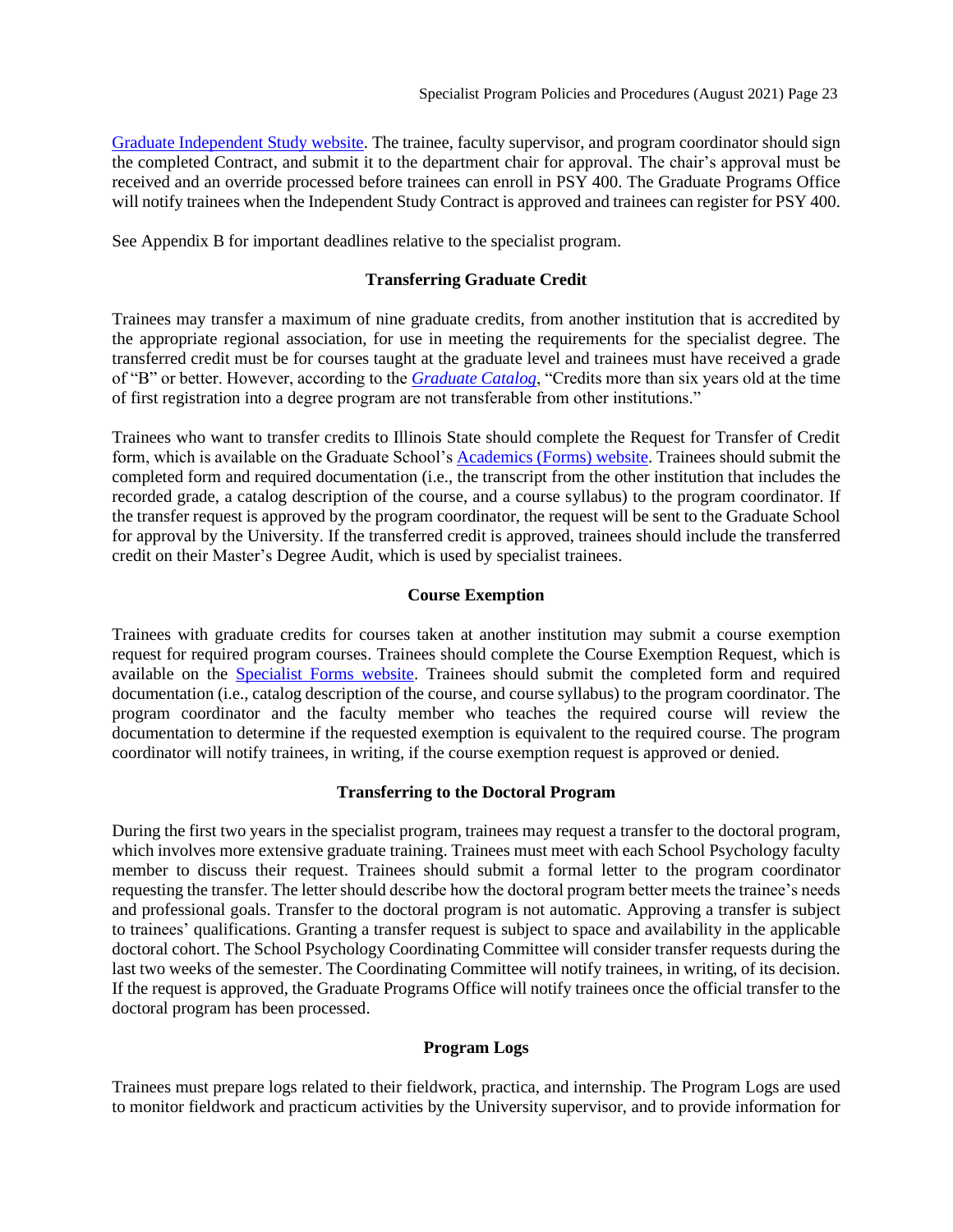internship and licensure applications. The Program logs should be maintained as a Microsoft Excel spreadsheet. Trainees should design the Program Log to aggregate the data and summarize information based on the focus of interest; categories should be are operationally defined. The Program Log is available on the [Specialist Forms website.](https://psychology.illinoisstate.edu/graduate/school-psychology/specialist-in-school-psychology/forms-and-agreements/)

Trainees should use the Specialist Excel Log to record:

Courses—enter the course number for:

- PSY 498A05 First Year Fieldwork in School Psychology
- PSY 436A04 Practicum: Psychoeducational Assessment and Intervention
- PSY 436A05 Practicum: Psychosocial Assessment and Intervention
- PSY 498A90 Professional Practice in School Psychology (Internship)

Site Supervisor(s)—enter name and email address for:

- PSY 498A05 School psychologist or other designated supervisor, Head Start teacher, and advanced doctoral trainee supervisor
- PSY 436A04 Psychoeducational supervisor
- PSY 436A05 Psychosocial supervisor
- PSY 498 Faculty member coordinating the professional practice (internship)

## **Internship Case Studies**

By the end of PSY 498A90 Professional Practice (internship), trainees are required to have completed four case studies (Comprehensive Case Study, Consultation Case Study, Counseling Case Study, and Responseto-Intervention Academic Case Study) and must submit the case studies to program faculty during the spring semester of their internship year. At least one case study must involve a student from a diverse background, with diversity being broadly defined as racial/ethnic, geographic, and/or sexual orientation. Trainees should review the Specialist Internship Descriptions of Required Case Studies with Scoring Rubrics, which is available on the [Specialist Forms website.](https://psychology.illinoisstate.edu/graduate/school-psychology/specialist-in-school-psychology/forms-and-agreements/)

## **Applied Research Experience or Master's Thesis**

<span id="page-23-0"></span>Trainees must complete either an applied research experience or a master's thesis. Trainees must decide which option during their first semester in the specialist program. If trainees will complete a master's thesis, the proposals must be approved by their thesis committee by February 15 of trainees' second year in the specialist program. No exceptions, extensions, waivers, etc., will be granted for this deadline. Once the proposal is approved, trainees may not to switch to the Applied Research Experience option in lieu of the completing the master's thesis.

## **Applied Research Experience**

PSY 402 Applied Research Experience provides trainees with an opportunity to understand the process and skills in research collaboration. This research experience teaches trainees to be knowledgeable consumers and distributors of research as practicing school psychologists. As part of this Applied Research Experience, trainees discuss readings related to program evaluation with their research supervisor. The program coordinator will select faculty supervisors for trainees based on trainees' research interests and the applied nature of faculty research projects, and trainees should enroll in PSY 402 for two credits for the fall and spring semesters. Trainees and their faculty supervisors should complete the PSY 402 Applied Research Experience in School Psychology form, which is available on the [Specialist Forms website.](https://psychology.illinoisstate.edu/graduate/school-psychology/specialist-in-school-psychology/forms-and-agreements/) The completed form must be submitted to the program coordinator by September 15.

Although trainees work with a faculty supervisor on a research team, each trainee's contributions should be distinct from the work of other team members. Trainees work on an applied research project for up to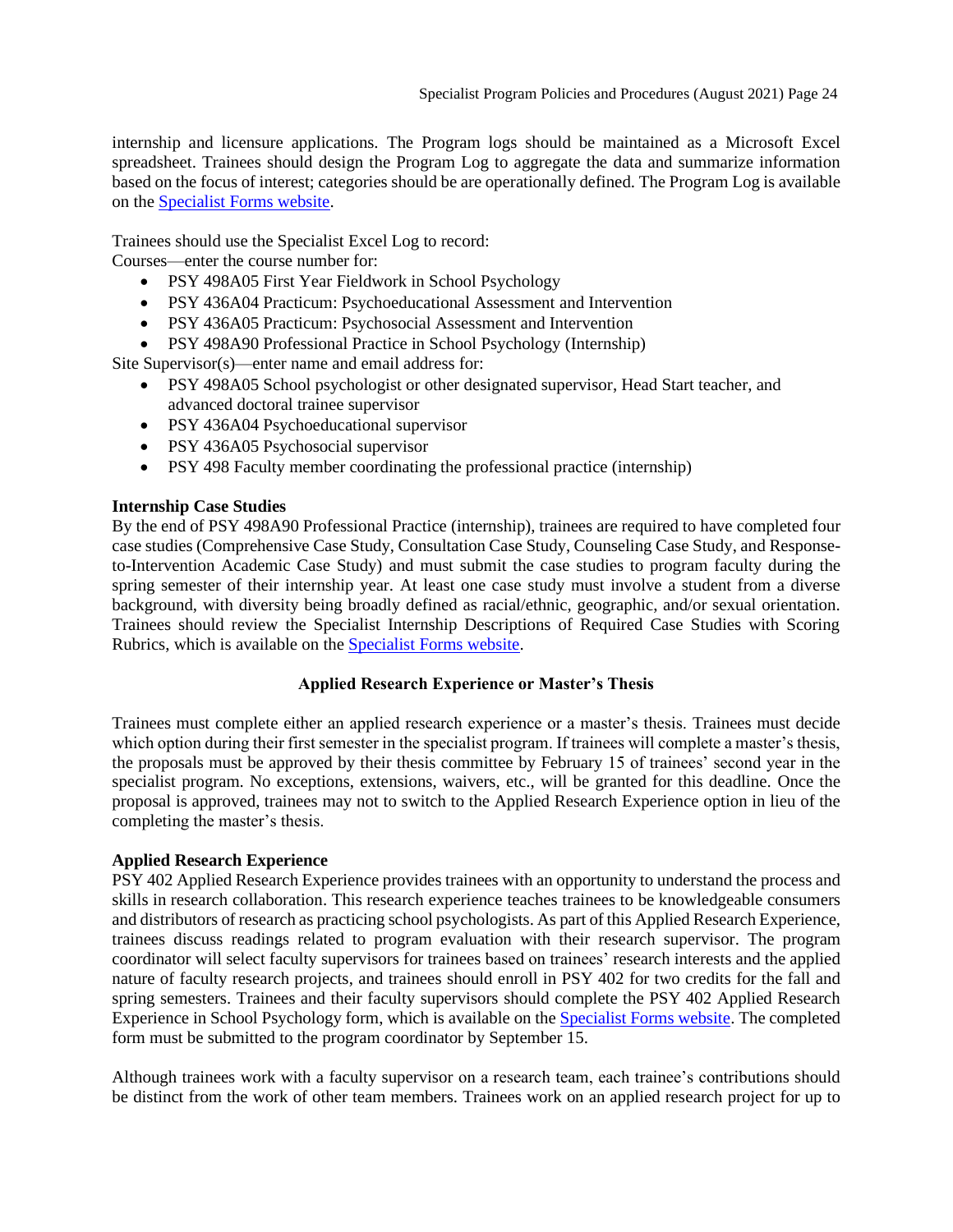six hours per week per semester. This work may include assisting in the conceptualization of research questions, developing a research methodology, or collecting, analyzing, and interpreting data. During the spring semester, trainees must also register for the University Research Symposium and present a poster that reflects their research results. Additional presentations of the research project's data are optional and negotiated with the faculty supervisor.

## **Master's Thesis**

If trainees elect to complete a master's thesis, trainees should enroll in PSY 480.19 Research Seminar in School Psychology during the first semester in the specialist program. Trainees should review the Specialist [Thesis Procedures website](https://psychology.illinoisstate.edu/graduate/school-psychology/specialist-in-school-psychology/thesis/) for a thorough explanation of the department's thesis procedures. The University's format requirements for a thesis are identified on the Graduate School's [Academics \(Thesis](https://grad.illinoisstate.edu/students/thesis-dissertation/)  [Assistance\)](https://grad.illinoisstate.edu/students/thesis-dissertation/) website. Trainees must also follow the writing style outlined in the *Publication Manual of the American Psychological Association* (7th edition, 2019) and must comply with the APA's [Ethical](https://www.apa.org/ethics/code)  [Principles of Psychologists and Code of Conduct](https://www.apa.org/ethics/code) (2010) when conducting research.

## **Forming a Thesis Committee**

Trainees should discuss their research interests with department faculty and solicit a Graduate Faculty member to serve as their thesis committee chair. Graduate Faculty members are identified in the department's section of the *[Graduate Catalog](https://illinoisstate.edu/catalog/graduate/)*. After a faculty member agrees to serve as a thesis committee chair, trainees should complete the Preliminary Department Approval of Thesis Committee Chair and Topic form, which is available on the Specialist [Thesis Procedures website.](https://psychology.illinoisstate.edu/graduate/school-psychology/specialist-in-school-psychology/thesis/) Trainees should obtain the signature of their committee chair and submit the signed form to the program coordinator. This form also includes an override request to enroll in PSY 499 Master's Thesis for the first research credit. The Graduate Programs Office will notify trainees when the Preliminary Department Approval form has been approved, and when trainees may register for PSY 499.

Trainees should work with their committee chair to select a second Graduate Faculty member to serve on the thesis committee. When the second Graduate Faculty member has agreed to serve on the thesis committee, trainees should complete the Department Approval of Thesis Committee and Topic form, which is available on the Specialist [Thesis Procedures website.](https://psychology.illinoisstate.edu/graduate/school-psychology/specialist-in-school-psychology/thesis/) Trainees should obtain the signature of their committee chair and member, and submit the signed form to the Graduate Programs Office for approval from the department chair. Graduate School rules require at least two thesis committee members must have full member status of the Graduate Faculty.

After the thesis committee has been approved, trainees may request a change in their committee or thesis topic. Trainees should discuss any changes with their thesis committee chair. Trainees should complete the Change in Thesis Committee/Project form, which is available on the Specialist [Thesis Procedures website.](https://psychology.illinoisstate.edu/graduate/school-psychology/specialist-in-school-psychology/thesis/) If the requested change includes a new committee member, trainees must obtain the signatures of their thesis committee chair, current committee member, and the new committee member. The signed form should be submitted to the Graduate Programs Office for approval from the department chair.

## **Thesis Proposal**

Trainees should work with their thesis committee chair to review relevant literature and develop a thesis proposal. Trainees must publicly propose their thesis. Trainees must complete a copyright check before they can propose their thesis. The information about the copyright check is on the Proposal Approval Form, which is available on the Graduate School's **Academics** (Forms) website. Trainees must complete page 2 of the Proposal Approval Form. If any of the boxes in the copyright checklist are marked, trainees must discuss their thesis with the [Copyright Officer](https://grad.illinoisstate.edu/contact/) and obtain the Copyright Officer's signature on the Proposal Approval Form before trainees can schedule their thesis proposal.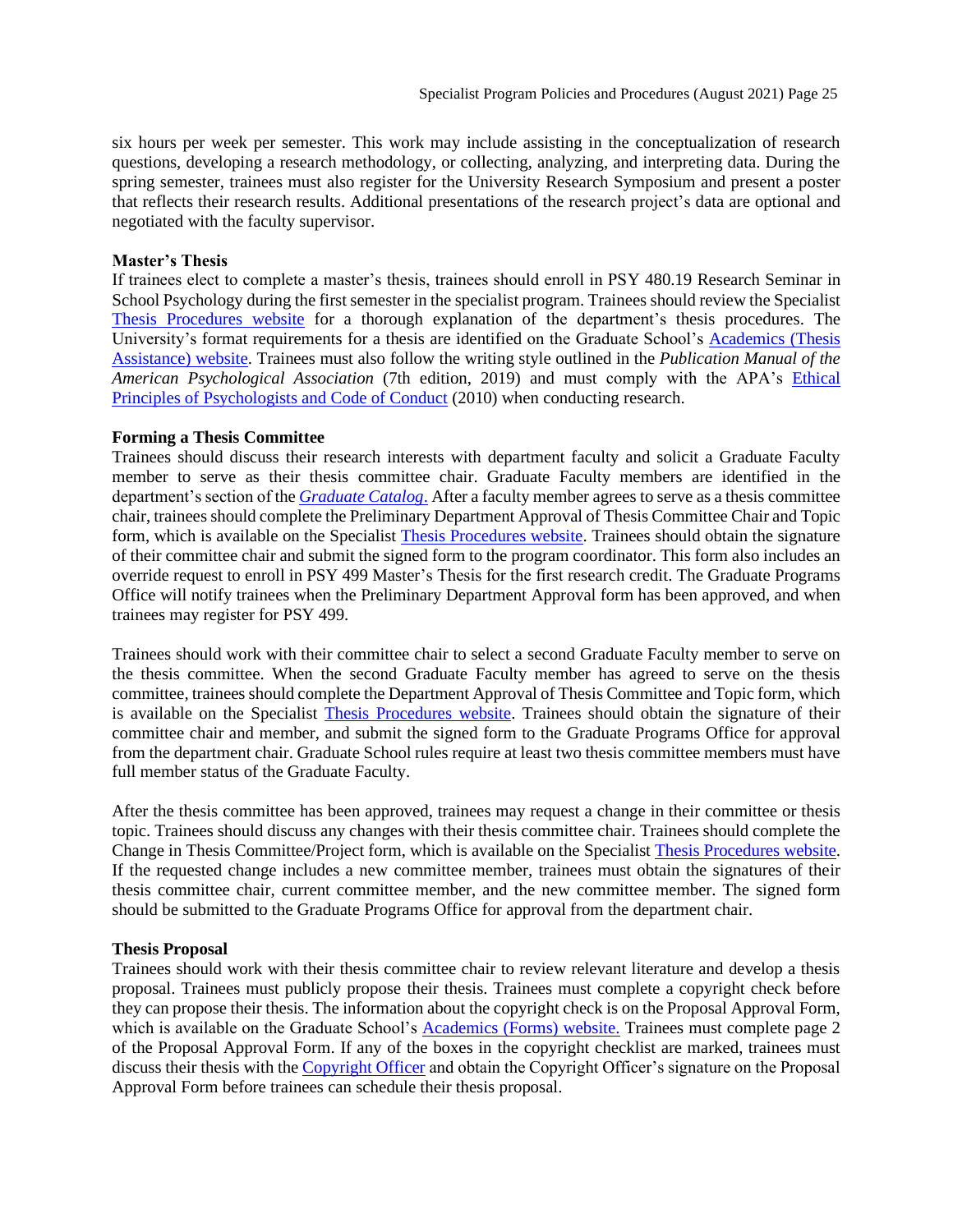When they are ready to present their thesis proposal, trainees should contact the Graduate Programs Office to request a reader. The Graduate Programs Office will submit a request for a reader to the department. The reader is a psychology faculty member who is not affiliated with the graduate program of the thesis committee members. Readers are selected to represent the department in the thesis process. The Graduate Programs Office will notify trainees when a reader is assigned. Trainees must work with their thesis committee and reader to determine a mutually acceptable date and time for the thesis proposal. The thesis proposal must be presented between 8:00 a.m. and 5:00 p.m. Monday through Friday when classes are in session (i.e., excluding University holidays, final exams week, and semester breaks). When a date and time has been selected, trainees must contact the Graduate Programs Office to reserve a room for the thesis proposal. The Graduate Programs Office will notify the trainee when a room has been reserved.

Trainees must write a thesis proposal. On page 3 of the Proposal Approval Form, trainees should fill in the information for their thesis committee chair and member, the department, and the Graduate Faculty status. The reader is not identified on the Proposal Approval Form. If the thesis committee includes an individual who is not a member of the Graduate Faculty at Illinois State, trainees must request an exception for their thesis committee. The Proposal Approval Form includes a section on page 3 that must be completed to request the exception for the committee member. In this section, trainees must explain the qualifications of the individual to serve on the thesis committee. Trainees must also obtain a curriculum vita from the committee member, which should be attached to the Proposal Approval Form. Trainees must submit a written copy of the thesis proposal and the Proposal Approval Form to the Graduate Programs Office at least one week before the proposal date. The only signature on the Proposal Approval Form should be the Copyright Officer, if applicable. The Graduate Programs Office will announce the thesis proposal on the department's email listservs and on the University's Events website.

After the proposal has been presented and when it is accepted by the thesis committee, the committee members and trainee should sign the Proposal Approval Form. If trainees need to amend the thesis proposal, the Proposal Approval Form should not be signed until the changes have been made. Trainees should submit the signed Proposal Approval Form to the Graduate Programs Office. When the Proposal Approval Form has been signed by the thesis committee and the Compliance Requirements have been satisfied, if applicable, the Graduate Programs Office will submit the Proposal Approval Form to the department chair for approval. After the department chair's approval has been obtained, the Graduate Programs Office will submit the Proposal Approval Form to the Graduate School for final approval. When the thesis proposal is approved by the Graduate School, trainees will receive a copy of the approved Proposal Approval Form in an email from the Graduate School.

## **Establishing a ProQuest Account**

The University uses ProQuest, a national electronic database, for the submission of all theses. Trainees should establish a ProQuest account after their proposal has been accepted by their thesis committee. Information about establishing a ProQuest account is available on the Graduate School'[s Academics \(Thesis](https://grad.illinoisstate.edu/students/thesis-dissertation/)  [Assistance\) website](https://grad.illinoisstate.edu/students/thesis-dissertation/) under the Plan your defense section. Trainee should access the [ProQuest ETD](http://www.etdadmin.com/cgi-bin/school?siteId=493)  [Administrator website](http://www.etdadmin.com/cgi-bin/school?siteId=493) and establish an account. The accepted proposal should be uploaded in ProQuest. If a ProQuest account is not created when the thesis proposal is accepted, trainees must establish the account and upload their theses before the Right to Defend form is submitted to the Graduate School for permission to schedule a thesis defense.

## **Maintaining Continuous Registration**

To satisfy graduation requirements, specialist trainees must enroll for four to six credits of PSY 499 Master's Thesis. Illinois State has a continuous registration policy that is in effect once the thesis proposal is approved and all program course work is completed. Trainees must register for at least one credit of PSY 499 each semester after they complete their coursework until their thesis is defended. According to the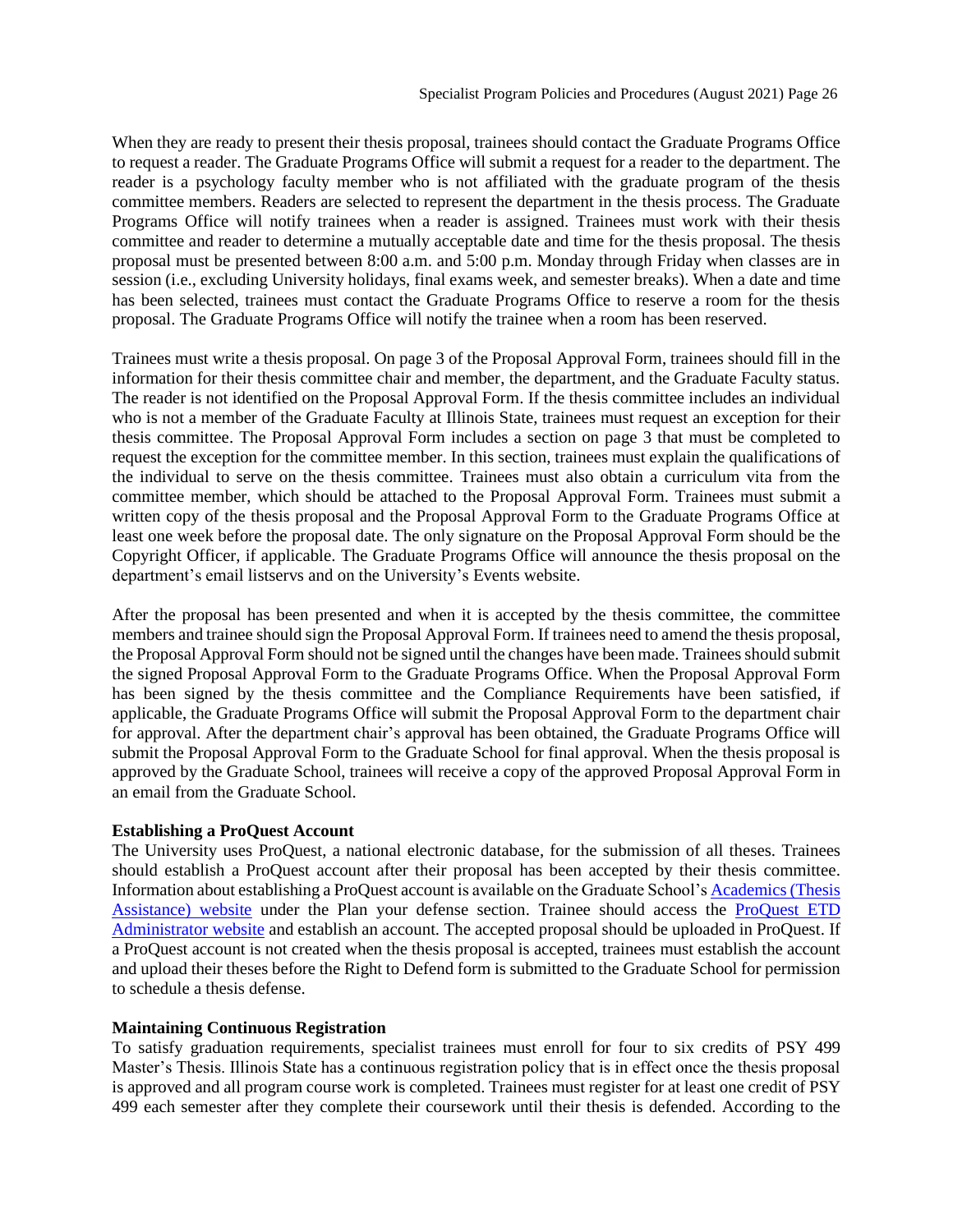## *[Graduate Catalog](https://illinoisstate.edu/catalog/graduate/)*:

**Continuous Thesis Registration:** After the Thesis Proposal Approval form has been accepted in the Graduate School and a student has completed the courses on the approved degree audit and registered for four to six of hours of 499 Master's Thesis, the student is required to maintain continuous registration until the deposit of the final thesis on ProQuest and approval of the final thesis in the Graduate School. The requirement for continuous registration may be fulfilled by maintaining registration of 1 hour of 499 or 499 each semester through the semester of degree completion. (Students registering for less than 9 credit hours in fall or spring, or less than 6 credit hours in summer will not have the insurance fee automatically assessed. See the Health Insurance section for further information.) The requirement for continuous registration does not apply during the summer term unless the student is graduating that term. Registration for 499 may be in absentia. If circumstances prohibit continuous registration, a student must request a leave of absence from the department or school and then from the Graduate School. Any student interrupting registration without obtaining a leave of absence, upon reenrollment and/or reinstatement, must pay tuition and fees for one credit hour of 499, at the current tuition and fee rate, for each of the delinquent semesters. Any student requesting reinstatement in a degree program after a lapse of one calendar year must complete an application for readmission. The Proposal Approval Form and Degree Audit Form are available at: Grad.IllinoisState.edu/Academics/Forms.

## **Thesis Research**

Before conducting any research involving human participants, trainees must receive approval of their research project from the University's Institutional Review Board. The thesis proposal must include, in the methods section, a detailed explanation of how ethical requirements will be satisfied (e.g., possible risks to participants, how such risks will be minimized, confidentiality procedures, informed consent and debriefing procedures, etc.). Trainees must also comply with the department's [Ethical Guidelines and Procedures for](https://research.illinoisstate.edu/ethics/training/)  [Research Using Human Participants website.](https://research.illinoisstate.edu/ethics/training/)

Before conducting any research involving animals, trainees must receive approval of the research project from the University's Institutional Animal Care and Use Committee (IACUC). The thesis proposal must include, in the method section, a detailed explanation of how the ethical requirements for the care and use of animals will comply with the IACUC procedures. When an IRB or IACUC Protocol Number has been assigned to trainees' thesis research, trainees should inform the Graduate Programs Office of this number.

## **Defending a Thesis**

After the research has been conducted and data have been collected and analyzed, trainees must publicly defend their thesis. Trainees must have a current thesis uploaded in ProQuest. Although the thesis does not have to be fully formatted, it should contain all of the required thesis chapters. Trainees must complete and submit the Right to Defend form to the Graduate School. The form is available on the Graduate School's [Academics \(Forms\) website.](https://grad.illinoisstate.edu/students/forms/) The Graduate School will review the thesis in ProQuest. If the thesis is acceptable, the Graduate School will notify trainees by email that they may schedule their thesis defense. If the Graduate Programs Office is not copied on this email, trainees must forward the Graduate School's email to the Graduate Programs Office at **psygrad@ilstu.edu**. The Graduate School's right to defend notice must be received by the Graduate Programs Office before trainees can schedule a thesis defense.

The thesis defense must be presented between 8:00 a.m. and 5:00 p.m. Monday through Friday when classes are in session (i.e., excluding University holidays, final exams week, and semester breaks). When trainees, their thesis committee, and reader have determined an acceptable date and time for the defense, trainees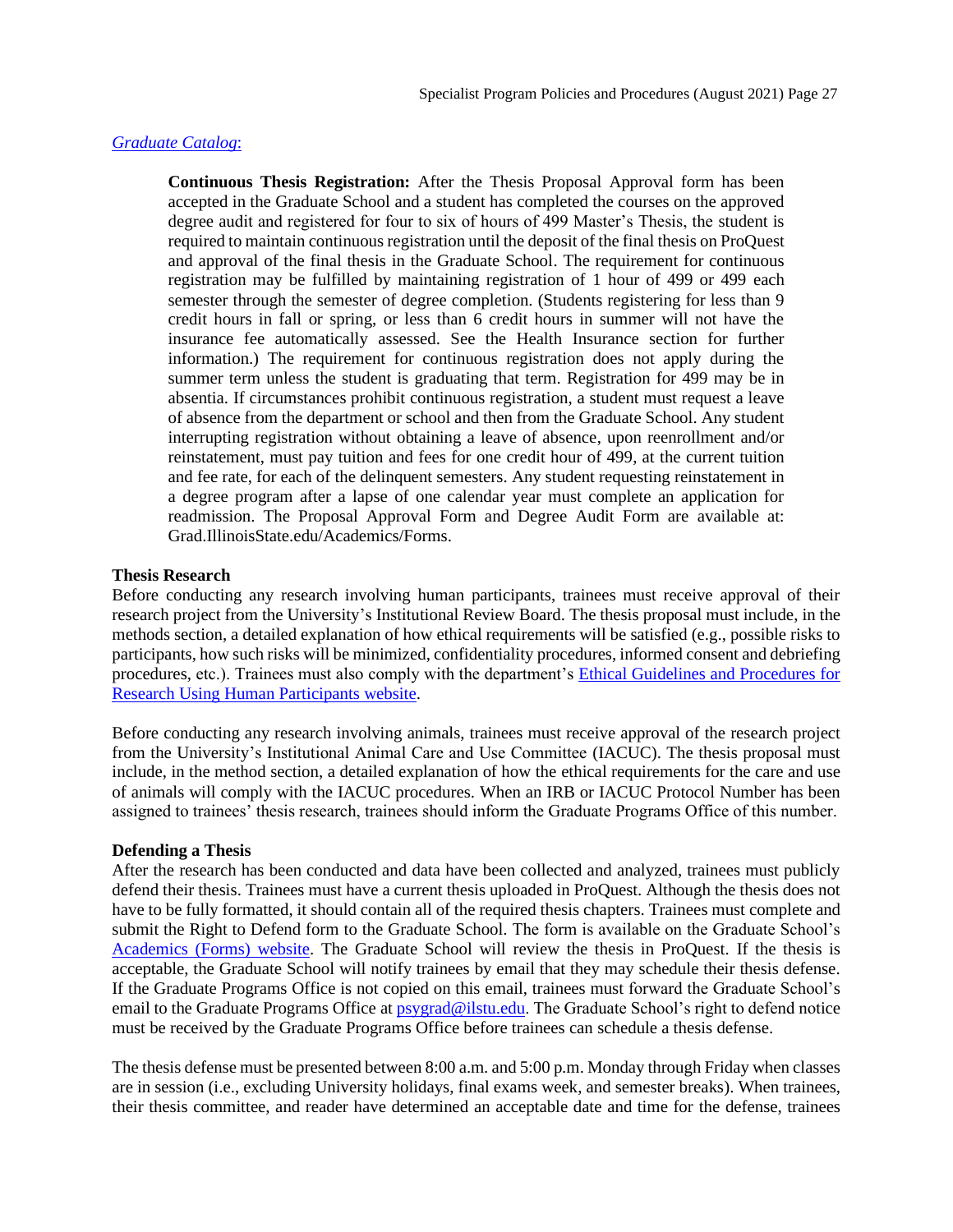should contact the Graduate Programs Office to reserve a room. The Graduate Programs Office will notify trainees when a room has been reserved for the defense. Trainees must submit a written copy of their thesis to the Graduate Programs Office at least seven days before the defense date. The Graduate Programs Office will announce the thesis defense on the department's email listservs and on the University's Events website.

Trainees must bring an Outcome of Defense form to the defense. The form is available on the Graduate School's [Academics \(Forms\) website.](https://grad.illinoisstate.edu/students/forms/) After the thesis is defended and any changes to the thesis have been completed, if required, and the thesis is approved by the committee, the Outcome of Defense form should be signed by the thesis committee, which does not include the reader. Trainees must submit a copy of the signed Defense form to the Graduate Programs Office. Trainees must upload their final thesis in ProQuest to satisfy graduation requirements. The final thesis uploaded in ProQuest must be fully formatted and have a different submission date than the thesis reviewed by the Graduate School for the right to defend.

Trainees must complete the Final Deposit Checklist, which is available on the Graduate School's [Academics \(Forms\) website.](https://grad.illinoisstate.edu/students/forms/) Trainees should follow the directions on the Checklist and submit the required documentation to the Graduate School.

If trainees are working on their theses over the summer and receiving supervision from their thesis chair, trainees must register for at least one hour of PSY 499. Trainees, who must maintain continuous registration after completing their internships and after exhausting their PSY 499 credits, may apply for an economic hardship deferment that will halt interest accruing on student loans. Trainees should contact the Loan Servicing Center (1-800-848-0979 or 1-800-557-7394) to request an application.

## **Training Sites**

<span id="page-27-0"></span>The Graduate Programs in School Psychology have a well-established relationship with training sites in local public school districts, private schools, and agencies that are approved for first year fieldwork and practica experiences. These training sites include:

**Local Public and Private Elementary and Secondary Schools:** First year trainees are assigned to Unit 5 (McLean County) and District 87 (Bloomington) public schools, member schools of the Livingston County Special Services Unit, Tri-County Special Education Association, Woodford County Special Education Association, and at local private schools. Trainees are assigned to elementary schools for two hours per week for their first year fieldwork (PSY 498A05), and for one day per week for one semester during their second year psychoeducational practicum (PSY 436A04) in school buildings implementing Multi-Tiered System of Support (MTSS)/Response to Intervention (RtI).

**Heartland Head Start (Bloomington-Normal):** Trainees are assigned to a Head Start classroom for two hours per week during their first year fieldwork.

**Laboratory Schools:** Trainees may work with students enrolled in Illinois State's laboratory schools: Thomas Metcalf School (grades pre-K-8) and University High School (grades 9-12). Trainees have an opportunity to observe effective teaching practices and consult with teachers, conduct psychoeducational evaluations, provide counseling services to children and their parents, and develop preventative mental health programs and classroom-based interventions (e.g., social skills training groups for children).

**Psychological Services Center (PSC):** The PSC is operated and maintained by the Department of Psychology for training, service, and research purposes. The PSC occupies the entire fourth floor of Fairchild Hall. The facility consists of ten rooms, a large waiting area, and the director's office. The interview and testing rooms are equipped with video cameras connected to supervision rooms. A large room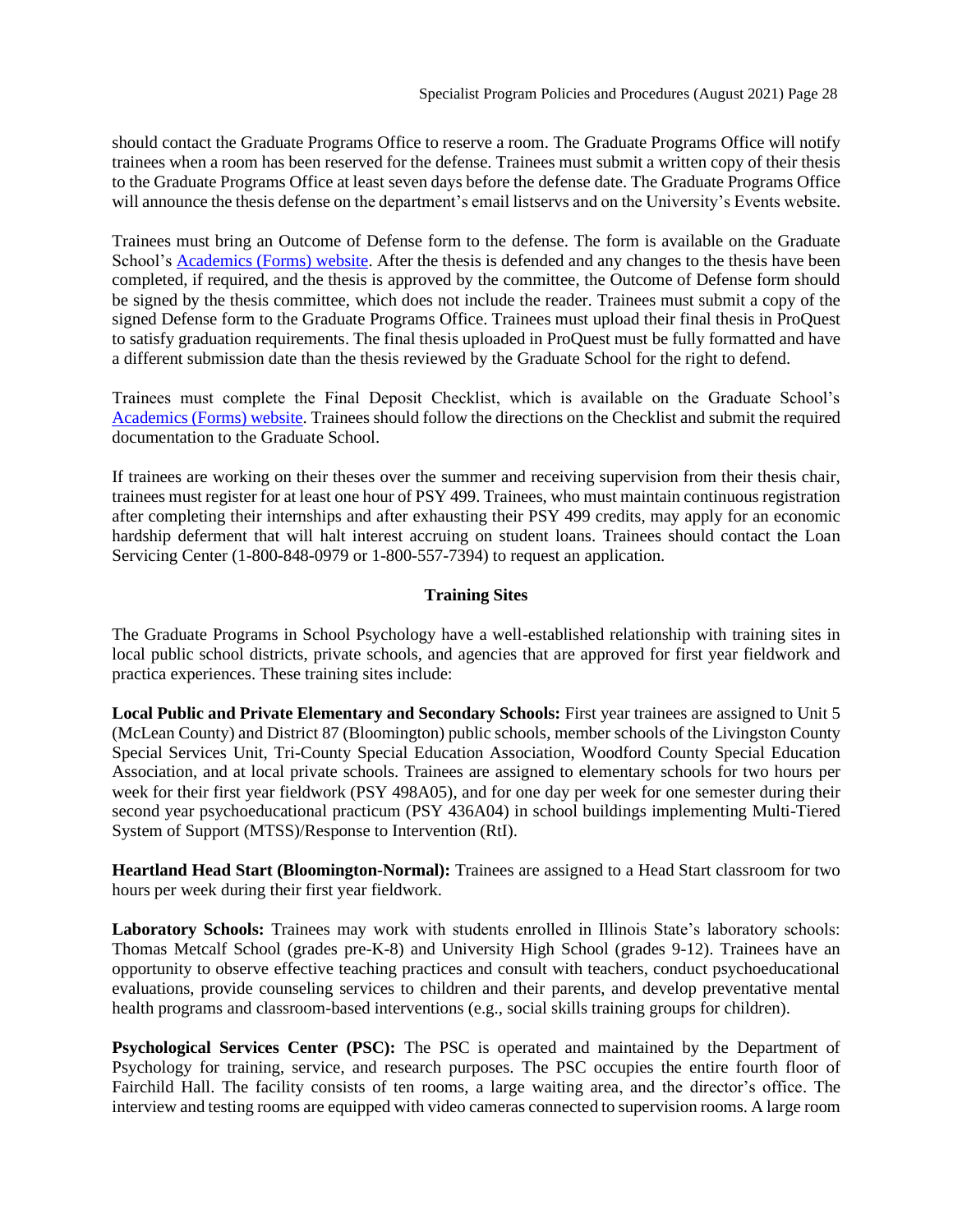provides space for children to play and for family meetings. Rooms are also available for individual consultation. See the [PSC website](https://psychology.illinoisstate.edu/centers/psc/) for more information about the services identified below:

[Academic Intervention Consultation Services:](https://psychology.illinoisstate.edu/centers/psc/academicIntervention/) The service provides academic assessment and intervention services for students who demonstrate difficulty with basic academic skills, such as math, reading, spelling, and writing. This service also provides consultation services to parents and teachers of students who are struggling academically. Consultations and workshops on various topics are also provided at schools and for school districts.

[Child/Adolescent Intervention Services:](https://psychology.illinoisstate.edu/centers/psc/childAdolIntervention/) The PSC provides either clinic-based, school-based, or classroombased intervention services. Clinic-based and school-based intervention involve individual counseling for students with troubling behaviors who are referred for treatment as a result of an evaluation or by a parent, school representative, physician, or social service agency. This service also provides group counseling. Classroom-based intervention involves addressing a focal concern within a classroom group, such as social/communication skills or compliance with directions from a teacher.

[Child and Adolescent Assessment Service:](https://psychology.illinoisstate.edu/centers/psc/childAdolAssessment/) This service provides psychological assessment for children and adolescents who are experiencing learning and/or adjustment problems. Also, assessment and parent/school consultation services are provided for children and adolescents gifted with advanced development.

[College Learning Assessment Service:](https://psychology.illinoisstate.edu/centers/psc/collegeLearning/) This service offers standardized testing primarily for college students with a history of learning disabilities or who think they might have learning disabilities. The value of testing is that results often clarify for college students exactly what, if any, diagnosable learning disabilities they might have. Plans can be designed for college students to adjust to new learning techniques and, if indicated, to seek assistance with the learning process.

[Multidisciplinary Psychoeducational Assessment Service:](https://psychology.illinoisstate.edu/centers/psc/multidisPsychAssessment/) This service includes staff representing the disciplines of school psychology, speech and audiology, special education, social work, and literacy. The primary objective of this service is the training of future school-based, pupil-personnel services, and educational specialists who function with an interdisciplinary orientation towards assessment and intervention. The multidisciplinary service provides these services for school-age children, adolescents, and their families.

The department also provides autism services through [The Autism Place,](https://psychology.illinoisstate.edu/centers/psc/autism/) which is funded by grants, donations, and the University. Autism services include parent and teacher consultation, individualized intervention services in both clinic and home settings for children with autism, social skills groups, and specialized services for early childhood-age children. Trainees are assigned to The Autism Place for two hours per week during their first year. Trainees also receive supervised experiences at The Autism Place during their second-year PSY 436A05 psychosocial practicum.

## <span id="page-28-0"></span>**First Year Fieldwork/Practicum**

Trainees enroll in PSY 498A05 First Year Fieldwork in School Psychology for the fall and spring semesters. First year fieldwork/practicum requires a minimum of 120 hours with two hours per week at each placement site (i.e., a school setting, Head Start classroom, and The Autism Place). The purpose of the fieldwork/practicum is to gradually expose trainees to the culture and operation of schools and to familiarize trainees with the role and function of school personnel (e.g., school psychologist, principal, teacher, speech therapist, social worker, etc.). Trainees will also be exposed to other settings, where school psychologists may work (i.e., The Autism Place).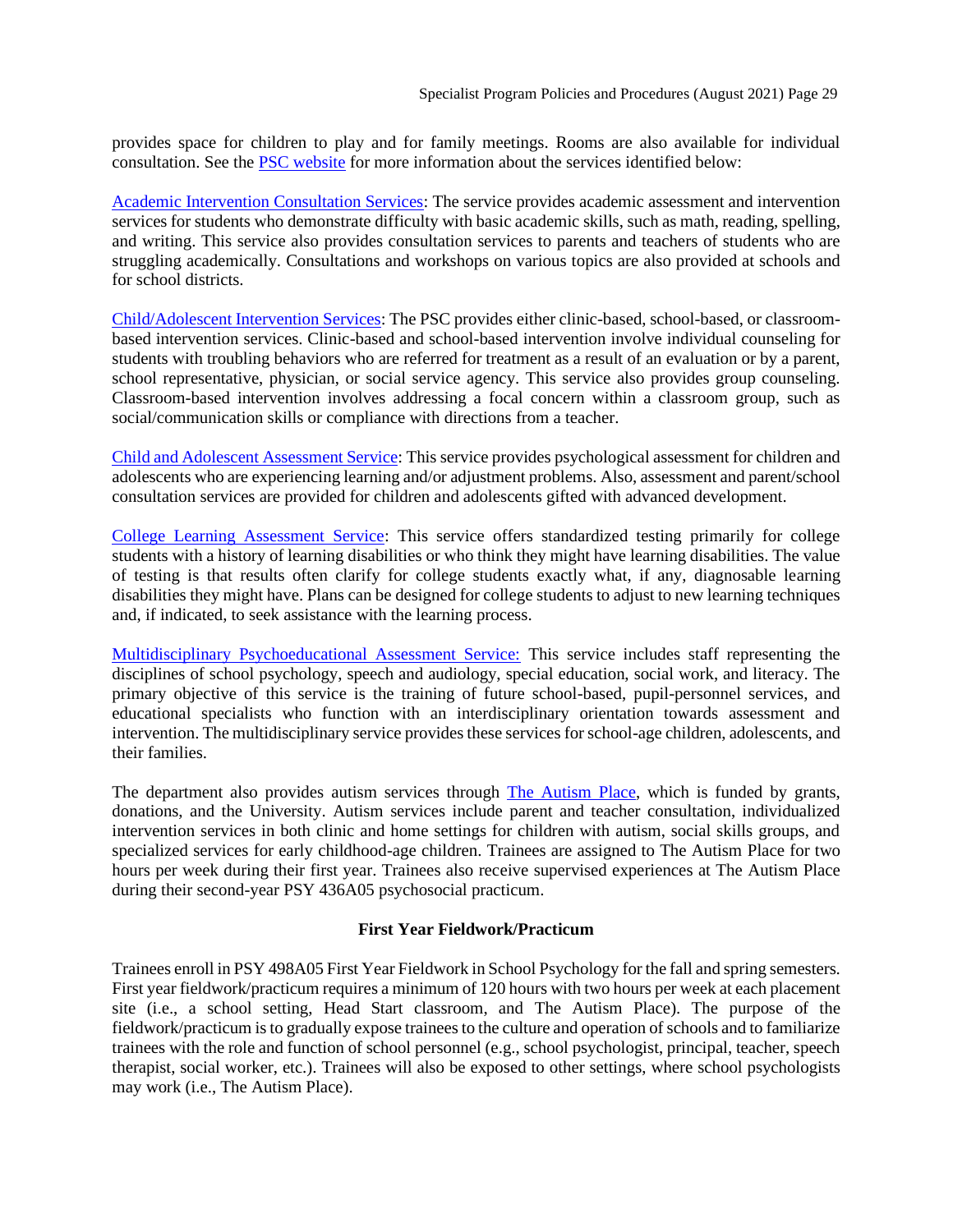Trainees and their site supervisors should complete a fieldwork/practicum agreement for each of the placement sites. If the fieldwork/practicum site does not have an agreement, trainees and their supervisors should modify the appropriate PSY 498A05 First Year Fieldwork/Practicum Agreement (i.e., for a public school, Head Start, or The Autism Place) to identify the parties and the specific learning experience that will be provided at the site. Sample agreements are available on the [Specialist Forms website.](https://psychology.illinoisstate.edu/graduate/school-psychology/specialist-in-school-psychology/forms-and-agreements/) The completed agreement should be submitted to the program coordinator by September 1.

Trainees must consistently attend their placement sites, and actively participate in weekly individual and group supervision with their advanced doctoral trainee and faculty supervisors. Trainees are required to keep a log for each placement site. At the end of each week of their fieldwork/practicum, trainees should complete the PSY 498A05 First Year Fieldwork/Practicum Weekly Reflection Log, which is available on the [Specialist Forms website.](https://psychology.illinoisstate.edu/graduate/school-psychology/specialist-in-school-psychology/forms-and-agreements/) Trainees should submit the Weekly Reflection Log to the site supervisors.

## **Elementary School Field Placements**

At their field placements, trainees should observe in the classrooms, at intervention team meetings, and during parent conferences, etc. After approximately 10-12 weeks of observation during the fall semester, trainees should begin to participate more directly in consultation with advanced doctoral trainee supervisor, as deemed appropriate by the site supervisor. Direct participation may include tutoring, assisting with group interventions such as social skills training, and collecting observational data for planning, implementing, and evaluating interventions developed by the building-based intervention teams. It should be noted that some training activities may require permission from the parent(s). Trainees should consult with the site supervisor to determine if permission is needed.

Elementary school placement activities may include:

- Compose a letter introducing yourself to the school faculty and staff
- Meet the placement site supervisor (school psychologist, guidance counselor, social worker, or principal) to explain your role and schedule; obtain a copy of the school calendar (including teacher meetings), school policies and handbooks; ask for a mailbox or space for messages
- Ask the site supervisor to ask the principal to make you part of the building email list
- Attend an early teachers' meeting to introduce yourself
- Schedule a meeting with the specialist program coordinator, the site supervisor, and yourself
- Interview the school principal or assistant principal about their role and function
- Interview a school staff member about their role and function in the school
- Review the building's crisis intervention plan; obtain a copy of the plan from the site supervisor or building principal
- Interview a general education teacher about their role and perceptions
- Interview a special education teacher about their role and perceptions
- Interview a school psychologist about their role and perceptions
- Interview another school professional (school nurse, social worker, speech pathologist, etc.) about their role and perceptions
- Interview the person who coordinates the school's group-testing program
- Inspect a student's cumulative file, paying particular attention to school policy regarding these files (e.g., types of information in the file, provisions for the release of information, etc.)
- Review the school's discipline policy
- Determine avenues of parent-school communication
- Attend a school board meeting
- Attend a policy council meeting (e.g., Head Start)
- Attend a PTA or PTO meeting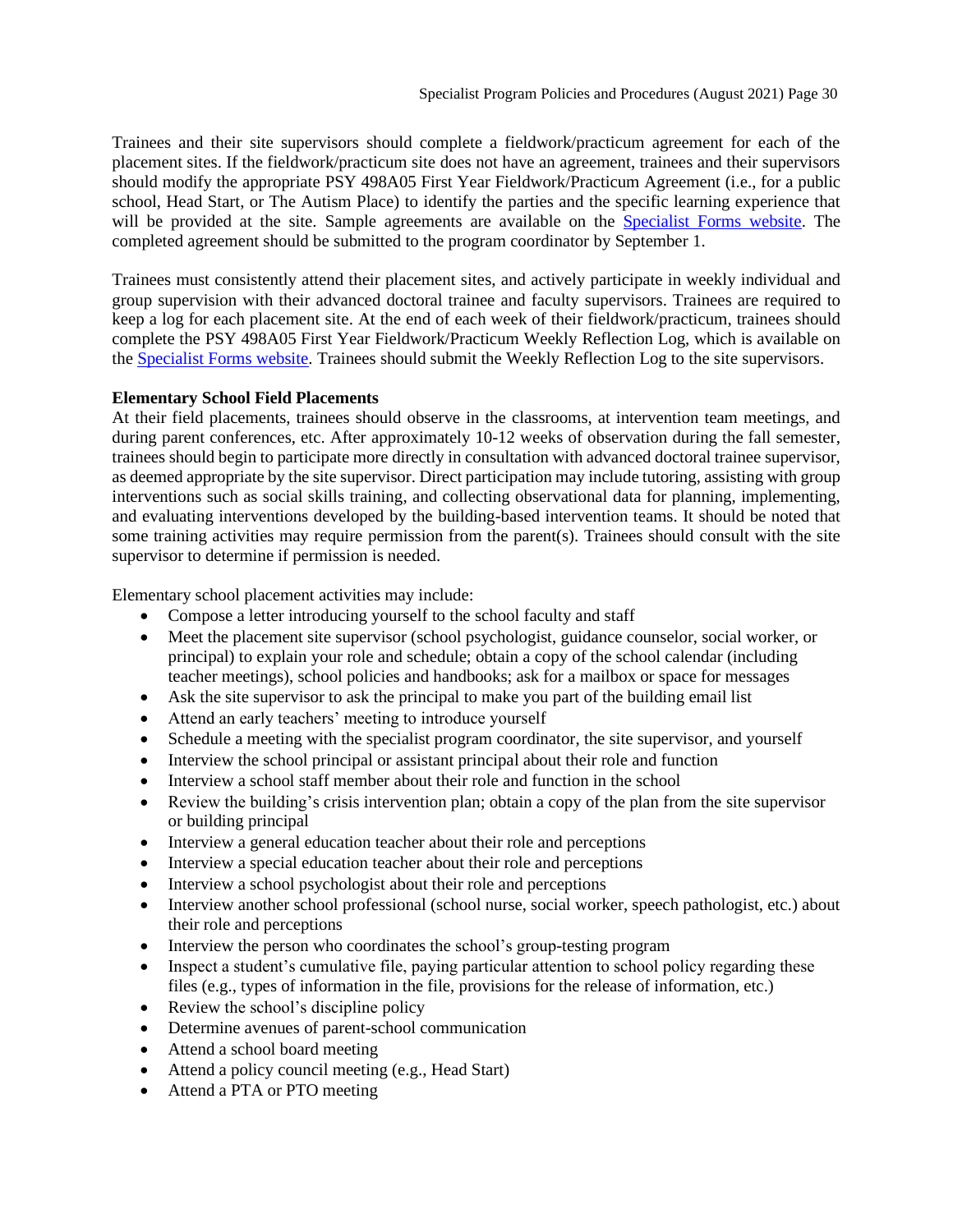- Attend one teachers' meeting (in addition to the meeting where you were introduced)
- Observe a parent-teacher conference
- Observe a vision-hearing screening or speech-language screening
- Observe bus, lunch, or recess supervision
- Review scope and sequence of reading curriculum for all grades at the school
- Review scope and sequence of math curriculum for all grades at the school
- Review scope and sequence of the written expression curriculum for all grades at the school
- Observe a reading class in at least two different grade levels
- Observe a math class in at least two different grade levels
- Observe written language (written expression) instruction
- Observe the various components of a prevention programs such as Positive Behavioral Intervention and Supports (PBIS), I Can Problem Solve, or other social skills prevention programs
- Observe effective teaching strategies
- Conduct a curriculum-based measurement during the spring semester
- Observe a preschool assessment
- Observe a low-incidence assessment (e.g., vision, hearing-impaired, EMD/TMD)
- Attend a problem solving team meeting (which may have a different title in each building)
- Eat breakfast or lunch with teachers in the school building
- Tutor a student in reading and use a progress monitoring system
- Tutor a student in math and use a progress monitoring system
- Tutor a student in written language and use a progress monitoring system
- Observe a classroom at each grade in the school; pay particular attention to characteristics of the students, peer interactions, classroom environment, classroom discipline
- Observe a special education classroom in the school; pay particular attention to characteristics of the students, peer interactions, classroom arrangement, classroom discipline
- Attend an annual review of a student receiving special education services
- Attend an individualized education program (IEP) meeting for a student being considered for special education services
- Adopt a classroom (i.e., spend extra time in one classroom to become familiar with the teacher and students)
- Spend a half-day with a school psychologist from the school district
- Observe special education programs at the junior and senior level
- Observe a session conducted by a speech pathologist
- Teach a lesson to a class
- Complete other activities as discussed with the site supervisor

Head Start placement activities may include:

- Observe pre-school age children from diverse racial, ethnic, and socioeconomic backgrounds and note the rate of learning among the children (e.g., Do they seem to comprehend and remember certain lessons better than others? Is there a pattern among these lessons? Are there similarities with groups of children who learn quickly and within groups of children who learn slowly? Are there social implications for different rates of learning?)
- Observe the levels and types of play among the children (e.g., solitary, parallel, associative, constructive, sociodramatic, games with rules, etc. If a child is engaging in a higher or lower level of play than average, do other activities or behaviors differ from the norm?)
- Note the gender, age, and cultural differences and similarities so you can develop an understanding of norms among preschool-age children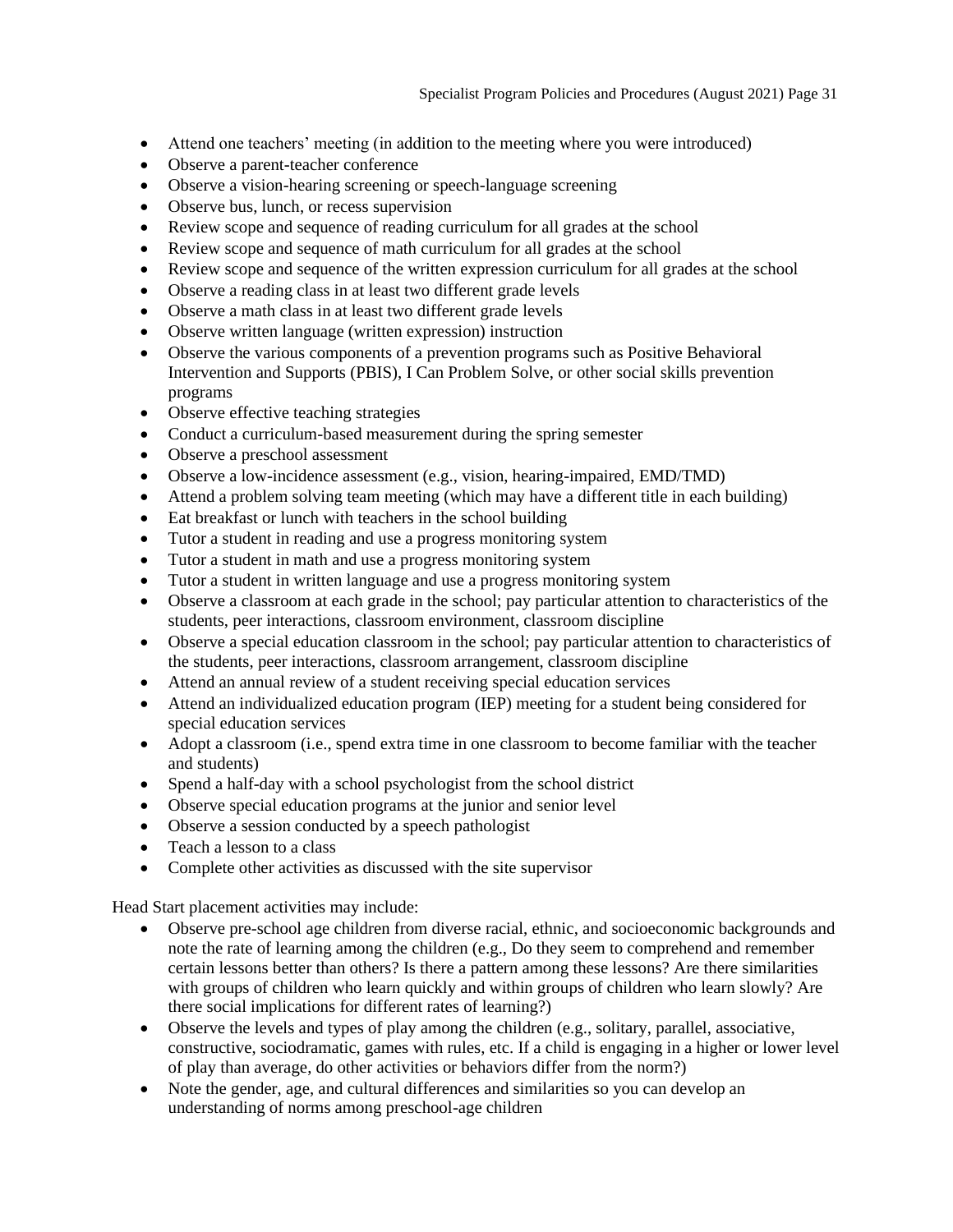- Determine if antecedent conditions precipitate aggressive or noncompliant behavior by difficult children and, if possible, try to alter the conditions and then observe the effects
- Notice children with symptoms of anxiety or depression, which is often overlooked, and research appropriate interventions
- Note children who might be ignored or rejected (e.g., If cliques form and some children are regularly left out, ask the teacher if he/she would approve of you structuring play situations to include the children who are ignored or rejected)
- Assist the Head Start school mental health consultants in completing their psychological assessments by observing children in the classroom, reviewing records, etc.
- Complete the ECERS (environment ratings scale) in selected classrooms
- Tutor individual children in meeting their goals in their individualized plans
- Co-lead classroom sessions or conduct small group "booster sessions" or social skills training program(e.g., Second Step) (graduate students should be trained before implementing this activity in the classroom)
- Assist the Head Start teacher as appropriate
- Attend at least one center meeting for parents and one Head Start board meeting
- Assist with early literacy activities in the classroom
- Attend consistently and complete case presentations on individual children as part of Head Start supervision

The first year fieldwork/practicum exposes trainees to the school setting in a semi-professional capacity as they begin to master basic skills in observation, assessment, and academic and psychosocial intervention. Trainees are expected to know and understand professional issues that occur in general and special education at a level comparable to their coursework. Trainees should gain experience with children from preschool through early adolescence and with children of different racial, linguistic, cultural, and socioeconomic backgrounds. The first year fieldwork/practicum also provides an opportunity to monitor trainees' progress as they begin to develop a knowledge-base and related professional skills in school psychology, and as they apply the skills associated with a data-oriented collaborative problem-solving model.

## **The Autism Place Placement**

First year trainees are assigned to work two hours per week at The Autism Place (TAP). The TAP placement training goals include gaining experience with the following:

- Working with children with autism
- Working in a social skills group or individual treatment team with a team of graduate and undergraduate clinicians
- Working with various methods of assessment and data collection procedures
- Using data to inform treatment plans
- Working with applied behavior analysis, discrete trail training, pivotal response training, prompting, reinforcement procedures, and treatment goal formation
- Planning and leading activities within a treatment session
- Writing final reports
- Learning to form group and individualized behavior plans
- Collaborating with parents
- Overall professional development in a clinic setting

During the fall semester at TAP, trainees are expected to: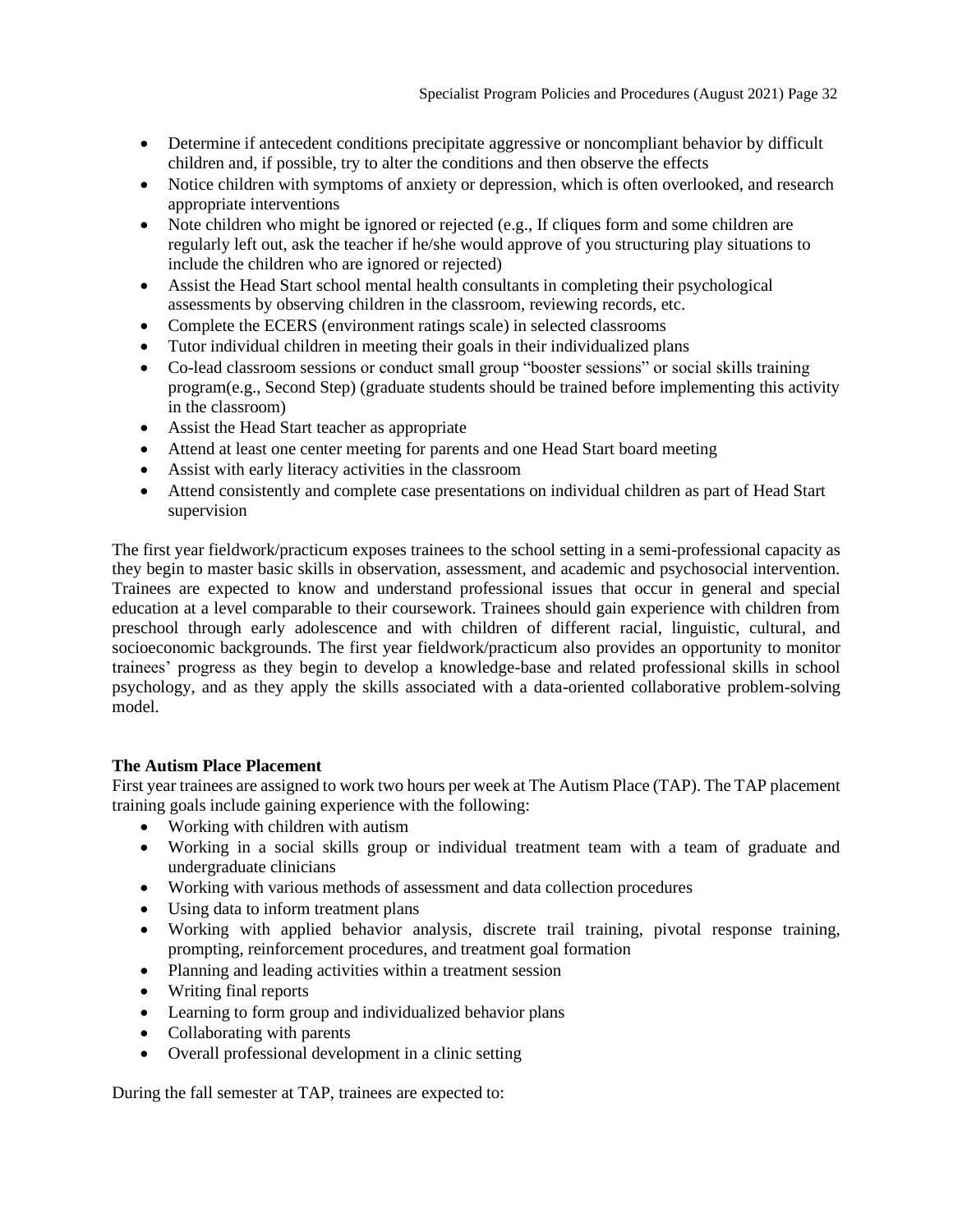- Attend the TAP autism orientation session
- Participate in their assigned social skill group, sibling group, or individual treatment team
- Attend weekly treatment sessions and treatment planning meetings
- Help with data collection procedures
- Assist the second year graduate trainee during each treatment (e.g., helping to set up the room before the session begins, helping with treatment session activities, preparing progress notes, cleaning up the room after the treatment session)
- Help the second year graduate trainee, during November and December, with planning one treatment activity each week

During the spring semester at TAP, trainees are expected to:

- Attend weekly treatment sessions and treatment planning meetings
- Provide assistance with data collection procedures
- Assist the second year trainee during the treatment sessions (e.g., help with setting up the room before the session begins, help with treatment session activities, preparing progress notices, and cleaning up the room after the treatment session)
- Attend a parent meeting with a second year clinician to introduce yourself and your role in the treatment process
- Attend at least one supervision session with the second year clinician and their supervisor
- Gradually take an active role in leading social skills groups by mastering each of the following skills one at a time
	- o Plan a treatment activity
	- o Lead a treatment activity
	- o Write home connections
	- o Run a before group team meeting
	- o Summarize treatment data
	- o Make suggestions for at least one final report

## **Fieldwork/Practicum Supervision and Evaluation**

<span id="page-32-0"></span>First year trainees assigned to public school placements are supervised by advanced doctoral trainees who have completed supervision training and practice or are concurrently enrolled in PSY 536 Seminar and Practicum in Supervision of School Psychological Services. Advanced doctoral trainees meet every week with their first year trainees for individual supervision. On-site supervision in the public school is also provided by the building school psychologist or other designated school personnel. On-site supervision at each Head Start placement is provided by the Head Start classroom teacher, and University supervision is provided by the Head Start Mental Health Consultant who is assigned to trainees' classrooms. Trainees receive on-site supervision at TAP by advanced doctoral trainees and weekly group supervision by second year clinicians.

First year trainees are evaluated by designated University and site supervisors. Trainees also evaluate the quality their fieldwork placement sites, which includes a list of activities performed at each site. All of the fieldwork evaluations are used to determine trainees' grades for each semester of PSY 498A05. The following evaluation forms must be completed for the first year fieldwork:

- First Year Head Start Site Supervisor Evaluation (Qualtrics)
- School Psychology Program Practicum Evaluation (Qualtrics) (completed by university and site supervisors in each of the trainees' three placements)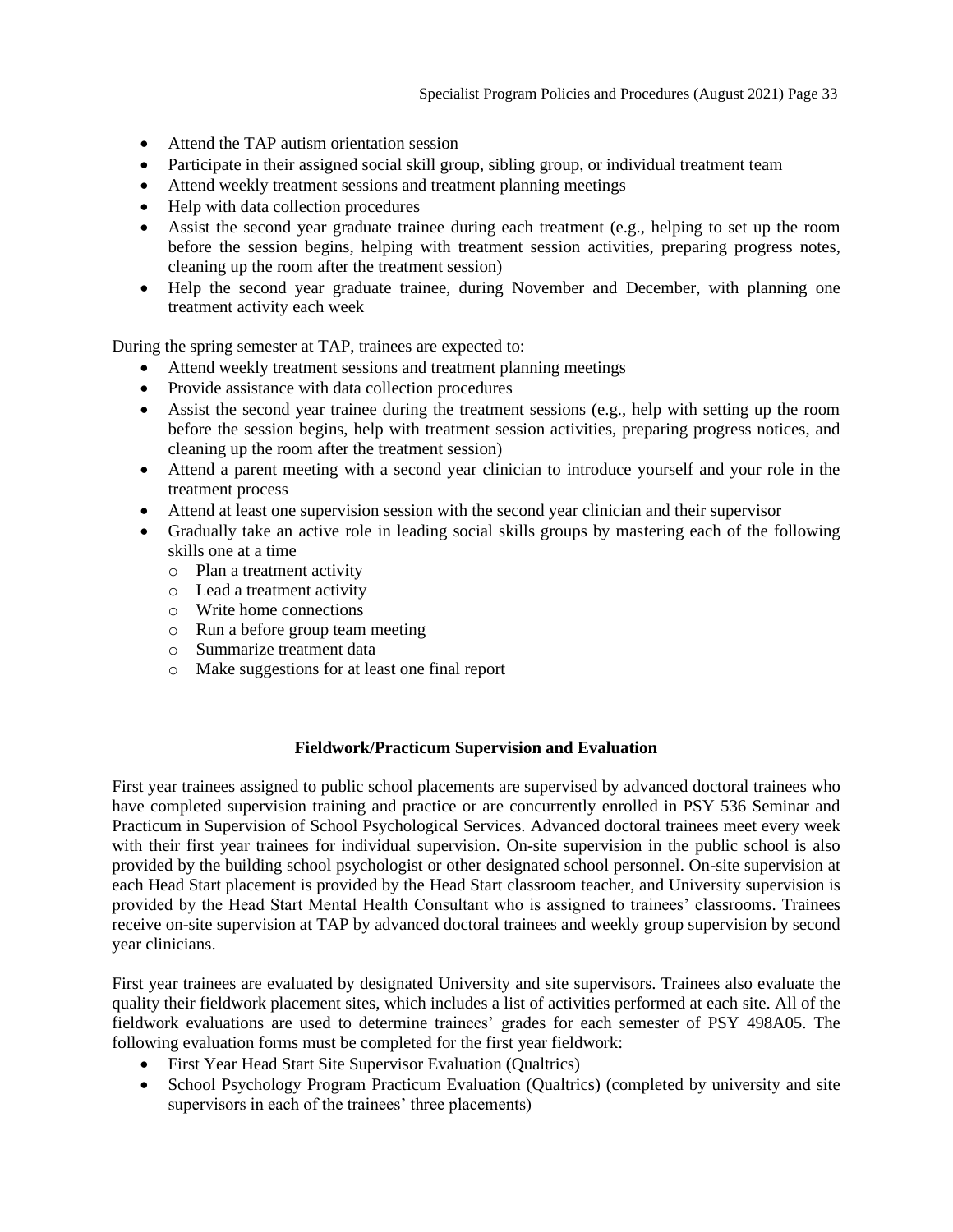A mid-year evaluation is also completed by psychology faculty members for fall semester courses and by faculty supervisors for trainees who are graduate assistants. A sample copy of the First Year Trainee Mid-Year Evaluation form is available on the [Specialist Forms website.](https://psychology.illinoisstate.edu/graduate/school-psychology/specialist-in-school-psychology/forms-and-agreements/) Completed evaluations should be submitted to the program coordinator by the end of each semester.

When all of the evaluation forms are received for the fall semester, the program coordinator will complete the PSY 498A05 First Year Trainee Mid-Year Feedback Conference Summary for each trainee. The program coordinator will review the summary with each trainee and trainees will receive a copy of their Conference Summary. All of the first year fieldwork and practicum forms are available on the [Specialist](https://psychology.illinoisstate.edu/graduate/school-psychology/specialist-in-school-psychology/forms-and-agreements/)  [Forms website.](https://psychology.illinoisstate.edu/graduate/school-psychology/specialist-in-school-psychology/forms-and-agreements/)

## **Second Year Practicum Requirements**

<span id="page-33-0"></span>For the second year of the specialist program, trainees enroll, during the fall and spring semesters, in PSY 436A04 Practicum: Psychoeducational Assessment and PSY 436A05 Practicum: Psychosocial Assessment. The practica are for three graduate credits each semester, which allows trainees under close supervision to perform the roles and functions of a school psychologist. The practica are conducted in conjunction with courses in academic and psychosocial interventions, human development, and physiological psychology.

The psychoeducational assessment practicum includes work for the following PSC services:

- Academic Intervention Consultation Services
- Child and Adolescent Assessment Service
- Multidisciplinary Psychoeducational Assessment Service

Trainees also shadow a school psychologist atschools that are implementing the Problem Solving/Response to Intervention (PS/RtI) model. Under this model, the supervising school psychologist is involved in assessing psychoeducational problems in the school using direct measures of academic behaviors-FBA and curriculum-based measures. Trainees work at the PSC for one semester and at a PS/RtI school site for one semester.

The psychoeducational practicum allows trainees to work with children and adolescents referred for a variety of educational problems. This work includes comprehensive psychoeducational assessment, and the development and implementation of direct and indirect academic interventions to address the referred concerns. Trainees also receive experiences related to the assessment, development and implementation of interventions by participating in school-based intervention teams.

A contract for the psychoeducational practicum should be prepared by trainees, the school district field supervisor and district administrator, and the University supervisor. If the practicum site does not have a contract, trainees and their supervisors should modify the PSY 436A04 Psychoeducational Practicum Contract to identify the parties and the specific learning experience that will be provided at the site. A sample contract is available on the [Specialist Forms website.](https://psychology.illinoisstate.edu/graduate/school-psychology/specialist-in-school-psychology/forms-and-agreements/) The signed contract should be submitted to the program coordinator by September 1.

The psychosocial practicum includes working in other PSC specialty services, such as Child/Adolescent Intervention Services and at The Autism Place. Trainees may deliver mental health services in the schools through the outreach services provided at the PSC. When possible, trainees provide mental health services in the schools they were assigned to during their first year fieldwork/practicum. As part of the psychosocial practicum, trainees work with a variety of cases referred for psychosocial concerns, where they may conduct assessments and generate a variety of interventions. Direct and indirect interventions may include individual and group counseling, behavior management, collaborative consultation, and preventative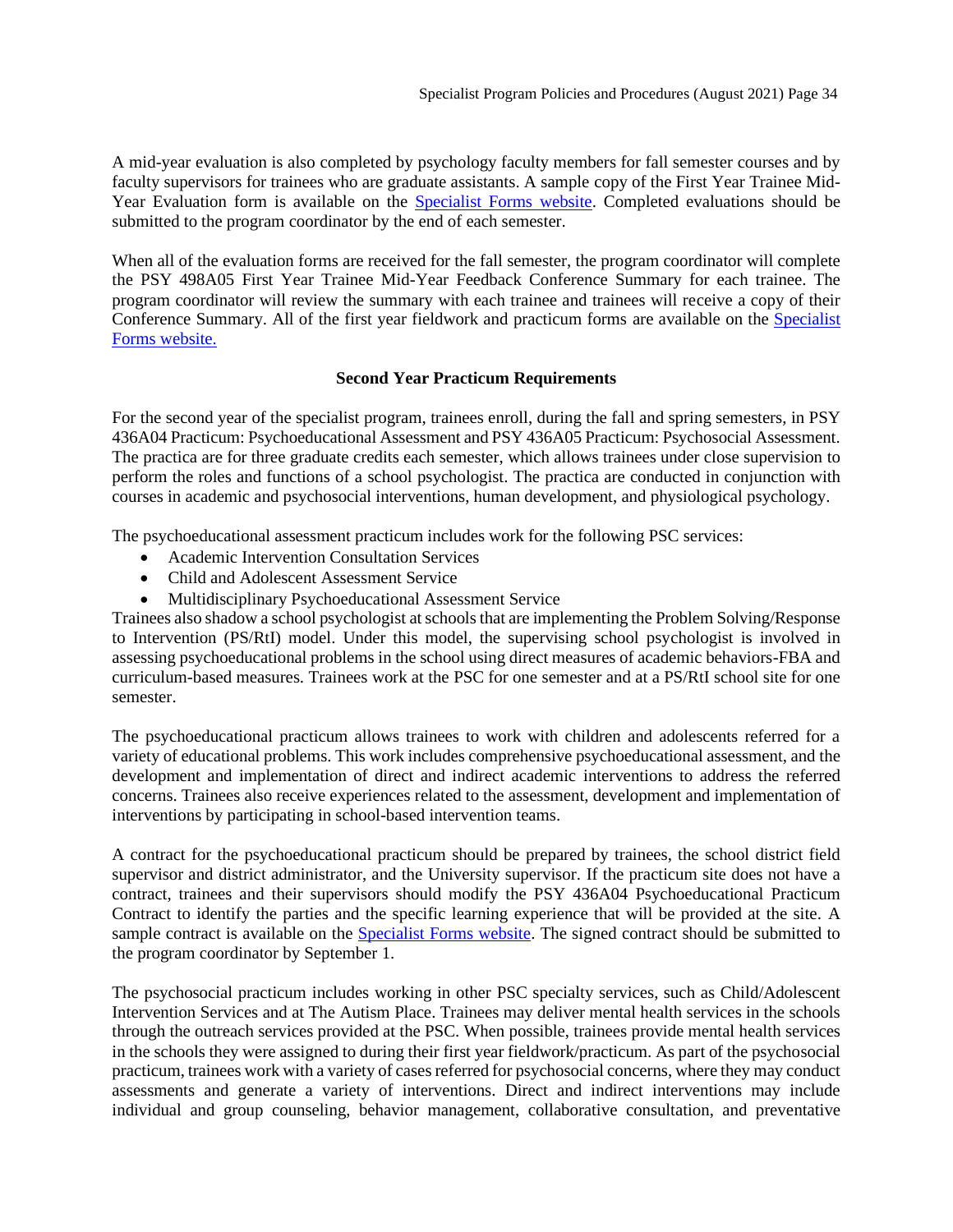mental health services.

As part of practica, trainees should continue to familiarize themselves with the roles, responsibilities, and functions of school psychologists and other pupil-service personnel, as trainees become familiar with the organization and operation of schools. After completing the two-semester practica and other appropriate courses, specialist trainees are eligible to seek an internship in school psychology.

## **Practicum Supervision and Evaluation**

<span id="page-34-0"></span>School Psychology faculty members, who are appropriately licensed, supervise the second year trainees at the PSC and in the public schools. Appropriately licensed/credentialed school psychologists also supervise trainees in the school-based psychoeducational assessment Response to Intervention practicum sites for one semester. Typically, two School Psychology faculty members are assigned to supervise the PSY 436A04 psychoeducational practicum and three faculty members supervise the PSY 436A05 psychosocial practicum.

The psychosocial and psychoeducational practica are evaluated by trainees and the practicum supervisors at the end of the fall and spring semesters. Trainees are also required to evaluate each practicum site and the experiences and opportunities that were provided at each site. The practicum evaluation form is available via Qualtrics, and should be completed by trainee and the site supervisor(s) and submitted to the program coordinator before the end of each semester. A sample copy of the School Psychology Program Practicum Evaluation form (Qualtrics) is available on the [Specialist Forms website.](https://psychology.illinoisstate.edu/graduate/school-psychology/specialist-in-school-psychology/forms-and-agreements/)

## **Financial Issues during Internship**

<span id="page-34-1"></span>Tuition waivers are not usually available for internship hours. If funding is available for a department tuition waiver, the waiver will be for only in-state tuition. Trainees should establish Illinois residency at least six months before the start of their internship. Trainees admitted as out-of-state residents without residency reciprocity should complete the Registrar's [Petition to Change Residency Status.](http://registrar.illinoisstate.edu/downloads/petitionresidencystatus.pdf) If tuition waivers are not available, trainees are liable for tuition, University general fees, and student health insurance, if applicable, during their internship.

Trainees enrolled in internship are eligible for the University's professional practice insurance coverage. Trainees must maintain health insurance either through the University or with private coverage, and must submit the professional practice insurance coverage forms by the deadline for each semester. The Graduate Programs Office will notify trainees about professional practice insurance during their internship. Professional practice insurance may also be purchased from a private provider.

## **Internship**

<span id="page-34-2"></span>In the third and final year of the specialist program, trainees enroll in PSY 498 Professional Practice in School Psychology (internship) for the fall and spring semesters. This internship is for nine months and it requires a minimum of 1200 work hours. The internship is the capstone experience of the specialist program in which interns begin to function independently as school psychologists while demonstrating the entrylevel competencies articulated by the Graduate Programs in School Psychology and NASP.

The Graduate Programs in School Psychology have adopted the Internship Standards set forth in the *NASP Standards for Graduate Preparation of School Psychologists* (2010), which is available on the [Specialist](https://psychology.illinoisstate.edu/graduate/school-psychology/specialist-in-school-psychology/forms-and-agreements/)  [Forms website.](https://psychology.illinoisstate.edu/graduate/school-psychology/specialist-in-school-psychology/forms-and-agreements/) The NASP Standards were incorporated into the Illinois School Psychologist Association's *Illinois School Psychology Internship Manual* (2014), which was adopted by all state-approved school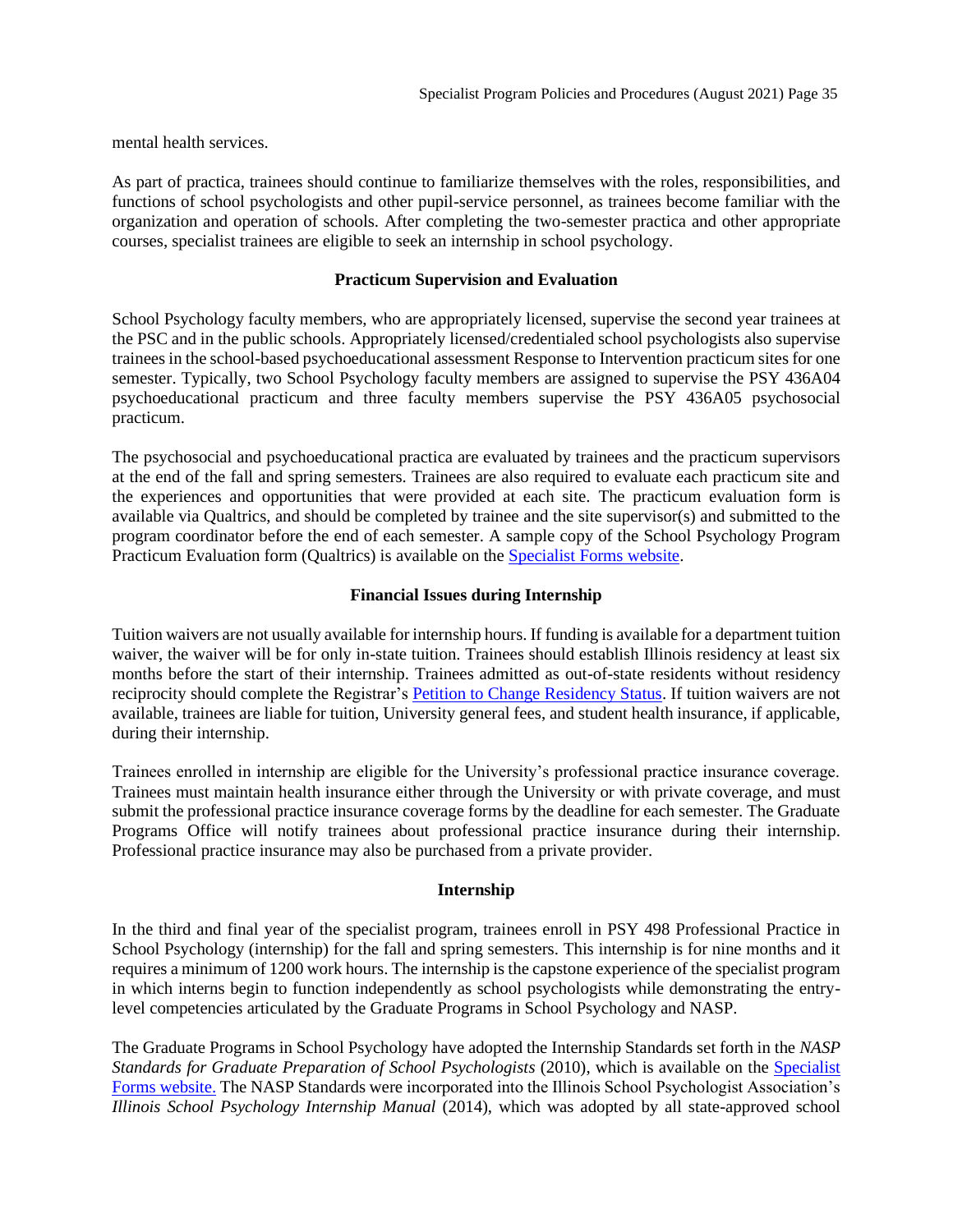psychology graduate programs. The *Internship Manual* is available on the [Specialist Forms website.](https://psychology.illinoisstate.edu/graduate/school-psychology/specialist-in-school-psychology/forms-and-agreements/)

Trainees should review the *Internship Manual* before searching for an internship site. The selection of an internship site is discussed with trainees at group meetings with current interns. Trainees must verify the eligibility of an internship site before seeking placement. The program coordinator will only approve internship plans for sites that meet the NASP Standards. Approval of an internship site is also contingent upon the site's capacity to adequately provide a full range of experiences necessary to meet the specialist program's training objectives. The program coordinator must also approve the internship site supervisor. The NASP Standards relating to field-based supervision and evaluation include the following:

- 1. Supervision: Field-based internship site supervisors shall provide, on an average, at least two hours of direct supervision of each intern per week and may not supervise more than two interns at any time. The University internship supervisor shall not supervise more than twelve interns at any time. The University internship supervisor is responsible for regular contact with site supervisors and interns through scheduled site visits and telephone calls, conducting internship workshops twice a year, documenting the activities of the interns, monitoring the interns' progress, and completing required semester evaluations for each intern.
- 2. Evaluation: The internship experience shall be systematically evaluated in a manner consistent with the training objectives of the specialist program.

After the internship site and site supervisor are approved by the program coordinator, interns and their supervisors should complete an internship agreement that states the goals and objectives of the internship, the activities and responsibilities of interns, and the evaluation procedures. If the internship site does not have its own agreement, interns and their supervisors should modify the Specialist Internship Agreement for the parties and the specific learning experience. A sample agreement is available on the [Specialist Forms](https://psychology.illinoisstate.edu/graduate/school-psychology/specialist-in-school-psychology/forms-and-agreements/)  [website.](https://psychology.illinoisstate.edu/graduate/school-psychology/specialist-in-school-psychology/forms-and-agreements/) The signed Internship Agreement should be submitted to the program coordinator by September 1.

Interns and their supervisors must develop an internship plan with evaluation criteria. The site supervisors should use the Specialist Internship Plan and Evaluation, which is available on the [Specialist Forms website.](https://psychology.illinoisstate.edu/graduate/school-psychology/specialist-in-school-psychology/forms-and-agreements/) Based on the internship plan, interns, site supervisors, and the University internship supervisor should collaboratively determine interns' training goals and monitor their progress. The Specialist Internship Plan and Evaluation, with the Intern's Self-Rating column completed, should be submitted to the University internship supervisor by September 1.

## **Internship Performance Indicators**

<span id="page-35-0"></span>The following is a list of activities interns might complete in order to demonstrate proficiency in each of the NASP Domains. However, interns are not required to complete all of the activities to demonstrate proficiency. The list should be used as a guideline in developing the Specialist Internship Evaluation based the needs of interns and the school district.

## **Domain 1: Data-Based Decision Making**

School psychologists understand and utilize assessment methods for identifying strengths and needs; developing effective interventions, services, and programs; and measuring progress and outcomes within a multitiered system of supports. School psychologists use a problem-solving framework as the basis for all professional activities. School psychologists systematically collect data from multiple sources as a foundation for decision making at the individual, group, and systems levels, and they consider ecological factors (e.g., classroom, family, and community characteristics) as a context for assessment and intervention.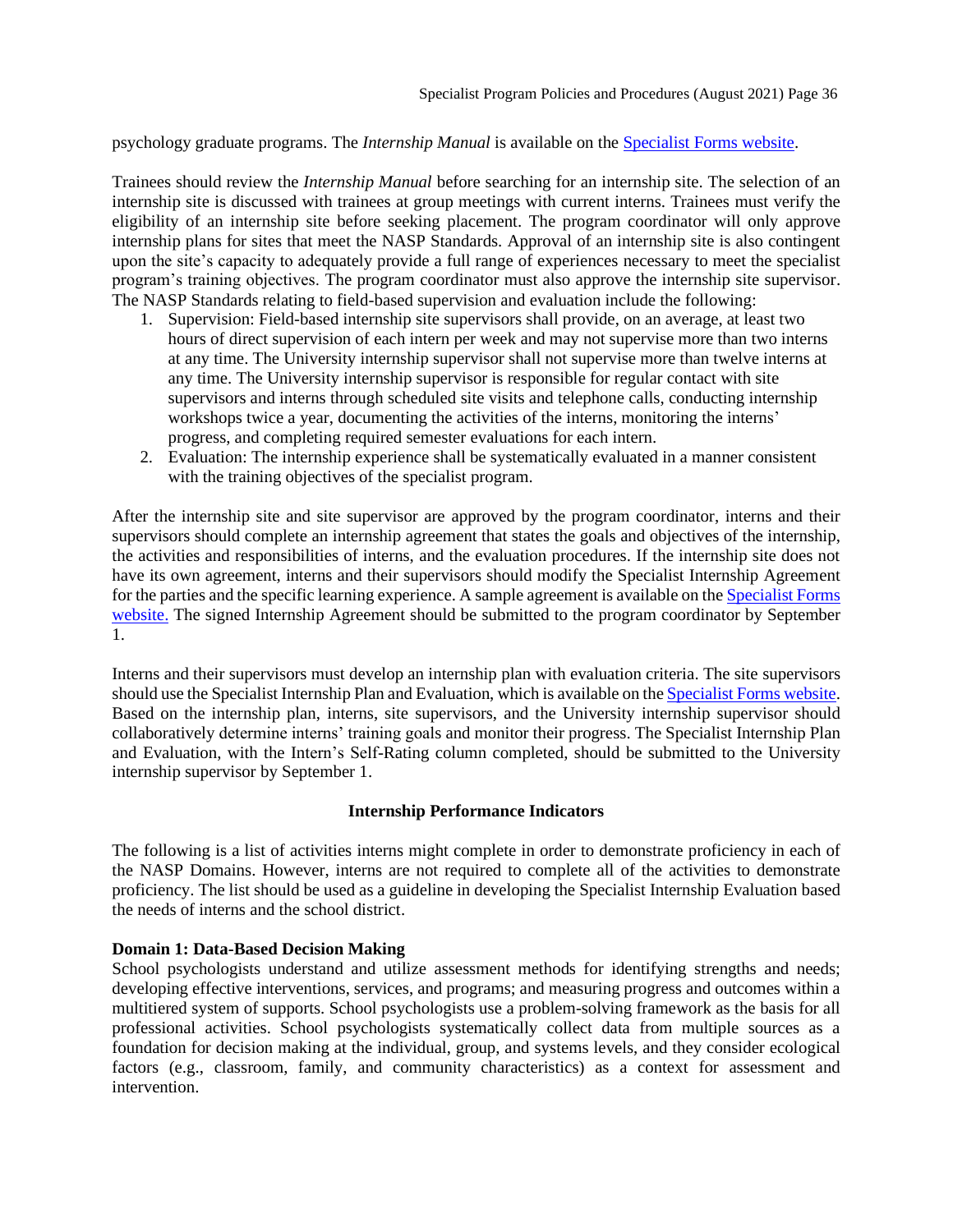- Attending and participating in seminars and workshops designed to develop specific diagnostic and behavioral analysis skills, such as assessing students with low incidence visual or hearing impairments, autism, or health impairments
- Being exposed to a variety of referral questions including
	- o Eligibility for early entry into school
	- o Preschool screening programs
	- o Eligibility for special education and related services
	- o Difficulty with classroom management
	- o Children who have had difficulty in school for a number of years but whose problems and their causes have never been clearly determined
	- o Underachieving children
	- o Eligibility for participation in programs for gifted and talented students,
	- o Retention or promotion
	- o Student behavior
- Comparing and contrasting NASP Standards and district policies
- Completing functional behavior assessments
- Creating/completing curriculum-based measurements (both benchmarks and norming)
- Completing classroom observations
- Conducting structured clinical interviews with students, parents, and school staff members
- Conferring frequently with the supervising school psychologist regarding collection of data, interpretation, report writing, etc.
- Consulting with administrators
- Consulting with parents
- Consulting with teachers
- Creating a database of community resources
- Creating charts/graphs to demonstrate obtained data
- Critiquing published tests
- Developing a resource directory for parents
- Developing individualized education program (IEP) goals that align with regular education standards
- Developing instructional plans
- Developing intervention strategies
- Developing proficiency in behavior modification techniques, cognitive-instructional interventions, and models of alternative service delivery that link assessment to intervention
- Developing proficiency in the administration, scoring, and interpretation of a wide variety of diagnostic instruments, as well as in the appropriate use of observation and assessment approaches such as norm-referenced testing, portfolio assessments, performance based assessments, dynamic assessments, curriculum based assessments, and informal assessment techniques
- Developing and/or evaluating crisis plan
- Doing Internet research
- Participating in creating an in-service program
- Participating in school improvement activities
- Participating in team meetings
- Writing reports
- Reviewing the literature for new information
- Sharing/interpreting results of assessments
- Evaluating at-risk children and children with disabilities at various age and grade levels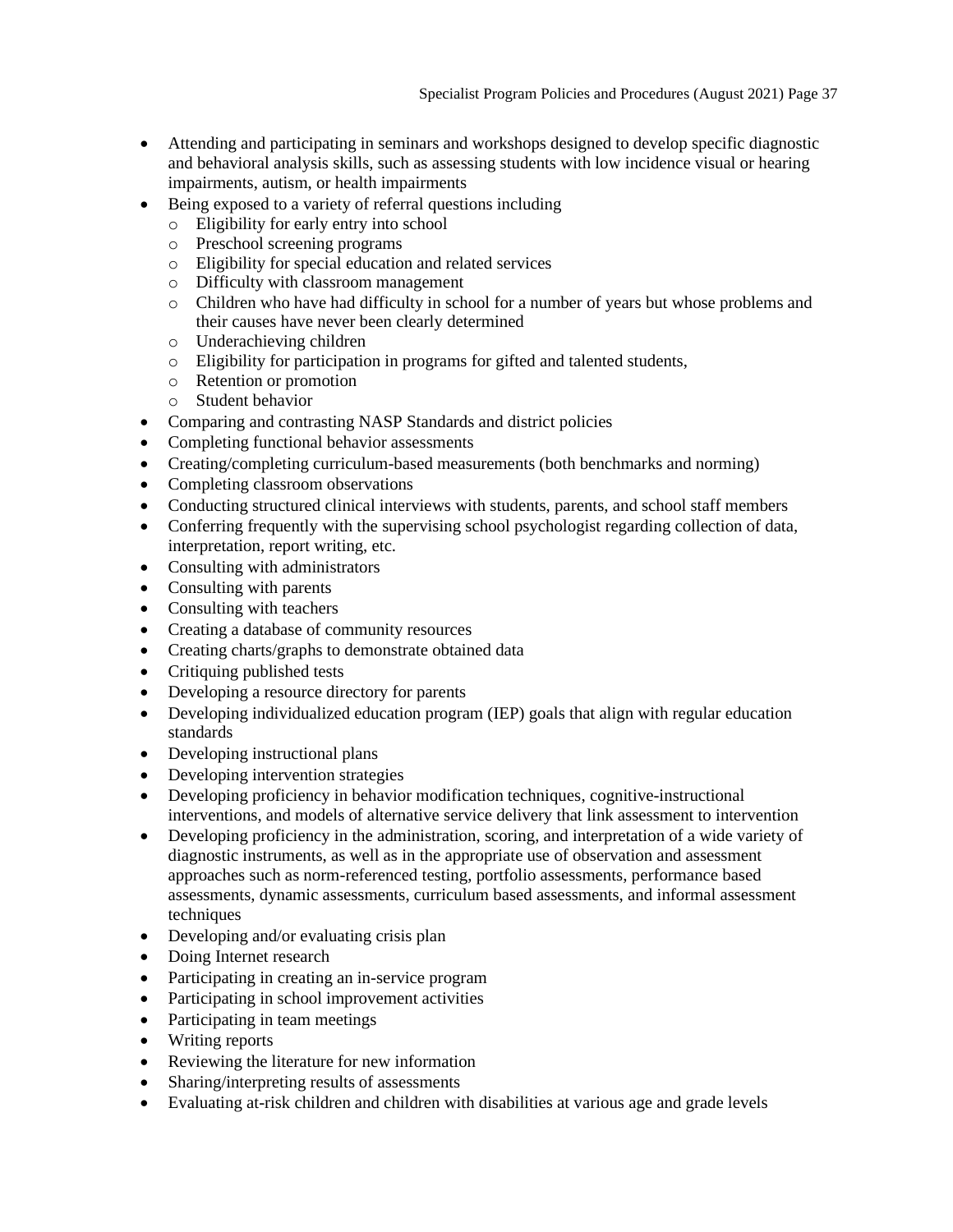• Observing children in various aspects of the school setting (i.e., behavioral observation and assessment of the learning and instructional environment)

## **Domain 2: Consultation and Collaboration**

School psychologists understand varied models and strategies of consultation and collaboration applicable to individuals, families, groups, and systems, as well as methods to promote effective implementation of services. As part of a systematic and comprehensive process of effective decision-making and problem solving that permeates all aspects of service delivery, school psychologists demonstrate skills to consult, collaborate, and communicate effectively with others.

- Attending and participating in in-service training programs for teachers
- Attending IEP meetings
- Attending support team meetings
- Attending team meetings
- Becoming familiar with various models of consultation such as mental health, organizationdevelopment, and behavioral
- Learning from the supervising school psychologist or administrator about school policies, customary channels of communication, consultation procedures, etc.
- Being involved in pre-referral interventions
- Collaborating on multicultural issues within the district
- Communicating with community agencies
- Completing case studies
- Conferring informally with teachers, principals, and pupil-personnel services staff in the schools and developing the ability to function effectively in crisis situations
- Consulting with administrator
- Consulting with parents
- Consulting with a student
- Consulting with teachers
- Developing a resource portfolio for parents
- Developing and implementing various remediation or intervention strategies
- Developing intervention strategies
- Developing websites
- Keeping appropriate counseling notes
- Participating in consultative activities in other applied settings (e.g., community agencies, clinics, hospitals, etc.)
- Participating in case conferences with teachers, building principals, parents, representatives of community agencies, physicians, and specialized personnel in the school setting
- Participating in individual and/or group presentations
- Participating in team meetings
- Participating in the problem-solving process
- Participating in a pupil personnel services team session with joint responsibility for individual diagnostic cases
- Presenting at parent programs
- Providing consultation to instructional staff and students
- Providing in-service training
- Discussing the role and function of the school psychologist with the school staff
- Providing PowerPoint presentations
- Providing school board presentations
- Providing student counseling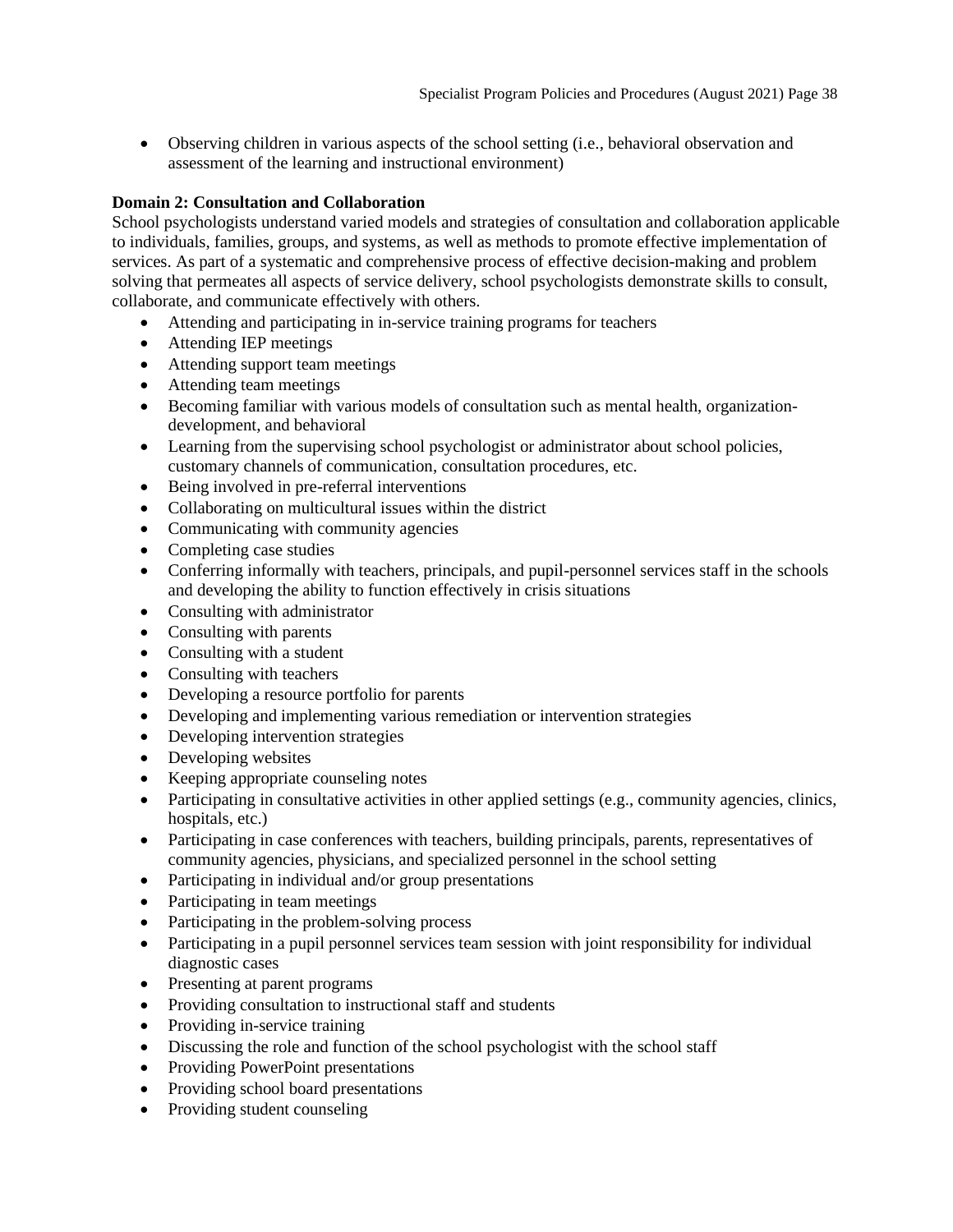- Securing confidential records
- Sharing professional development information
- Utilizing appropriate discretion in sharing information
- Utilizing appropriate staff communication
- Utilizing appropriate written communications
- Utilizing email communications
- Working with all students in collaboration with parents, teachers, and other specialized personnel, such as school social workers, school counselors, speech and language pathologists, etc.
- Writing newsletter articles

## **Domain 3: Academic Interventions and Instructional Supports**

School psychologists understand the biological, cultural, and social influences on academic skills; human learning, cognitive, and developmental processes; and evidence-based curricula and instructional strategies. School psychologists, in collaboration with others, use assessment and data collection methods to implement and evaluate services that support academic skill development in children.

- Applying appropriate criteria for disabilities and eligibility
- Being involved in wraparound services
- Collaborating with a variety of school personnel
- Collaborating with colleagues regarding individualized education program (IEP) goals
- Communicating with on-site supervisor
- Completing curriculum-based measurements (benchmarks and/or norming)
- Completing functional behavioral assessments
- Completing Internet research for evidence based interventions
- Completing PowerPoint presentations regarding appropriate interventions
- Consulting with supervisors regarding alternative assessment measures
- Developing a database of community resources
- Developing and monitoring intervention strategies
- Interviewing administrators and/or teachers
- Joining email listservs
- Observing in classrooms
- Participating in school improvement teams
- Referring to outside agencies
- Analyzing your own performance
- Reviewing and analyzing records
- Reviewing and interpreting existing evaluation techniques
- Reviewing articles for evidence based interventions
- Using standardized tests appropriately
- Working collaboratively with teachers in developing and monitoring intervention strategies
- Working with students across all ages and diverse backgrounds

## **Domain 4: Mental and Behavioral Health Services and Interventions**

School psychologists understand the biological, cultural, developmental, and social influences on mental and behavioral health; behavioral and emotional impacts on learning; and evidence-based strategies to promote social–emotional functioning. School psychologists, in collaboration with others, design, implement, and evaluate services that promote resilience and positive behavior, support socialization and adaptive skills, and enhance mental and behavioral health.

- Being involved in the problem-solving process
- Being involved in transitional planning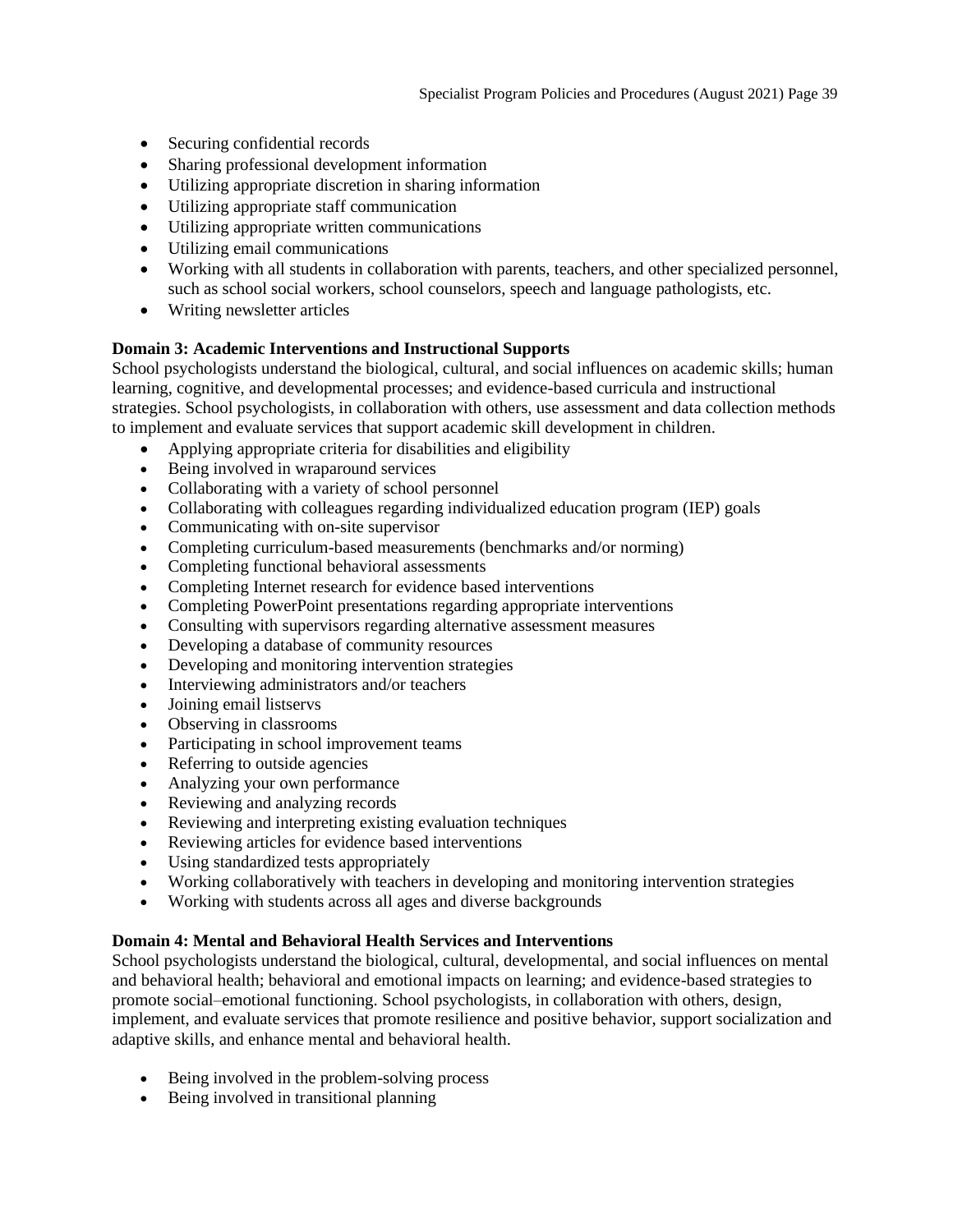- Completing a functional behavioral assessment
- Completing adaptive behavior scales
- Completing an interest inventory
- Completing case studies
- Completing classroom observations
- Creating simulations
- Determining developmental appropriateness of toys/projects
- Developing a resource directory for parents
- Developing an in-service program
- Developing instructional plans
- Developing intervention strategies
- Keeping logs
- Participating in reflective supervision
- Participating in team meetings
- Practicing and utilizing role plays
- Providing consultation to teachers, parents, administrators, and staff
- Providing parent programs
- Providing individual and/or group student counseling
- Analyzing your own performance

## **Domain 5: School-Wide Practices to Promote Learning**

School psychologists understand systems structures, organization, and theory; general and special education programming; implementation science; and evidence-based, school-wide practices that promote learning, positive behavior, and mental health. School psychologists, in collaboration with others, develop and implement practices and strategies to create and maintain safe, effective, and supportive learning environments for students and school staff.

- Attending a board of education meeting
- Attending building meetings
- Attending district meetings
- Attending support team meetings
- Attending team meetings
- Attending the meeting of all new school employees at the beginning of the year
- Developing a database of community resources
- Developing a resource directory for parents
- Developing an e-source portfolio for parents
- Developing an newsletter article
- Interviewing administrators of curriculum, special education, business, technology, etc.
- Interviewing an administrator and/or staff member
- Observing in various types of programs and classes
- Participating in grant writing
- Participating in the school achievement plan
- Reading selected materials regarding public school organization an innovative trends in education

## **Domain 6: Services to Promote Safe and Supportive Schools**

School psychologists understand principles and research related to social–emotional well-being, resilience and risk factors in learning, mental and behavioral health, services in schools and communities to support multitiered prevention and health promotion, and evidence-based strategies for creating safe and supportive schools. School psychologists, in collaboration with others, promote preventive and responsive services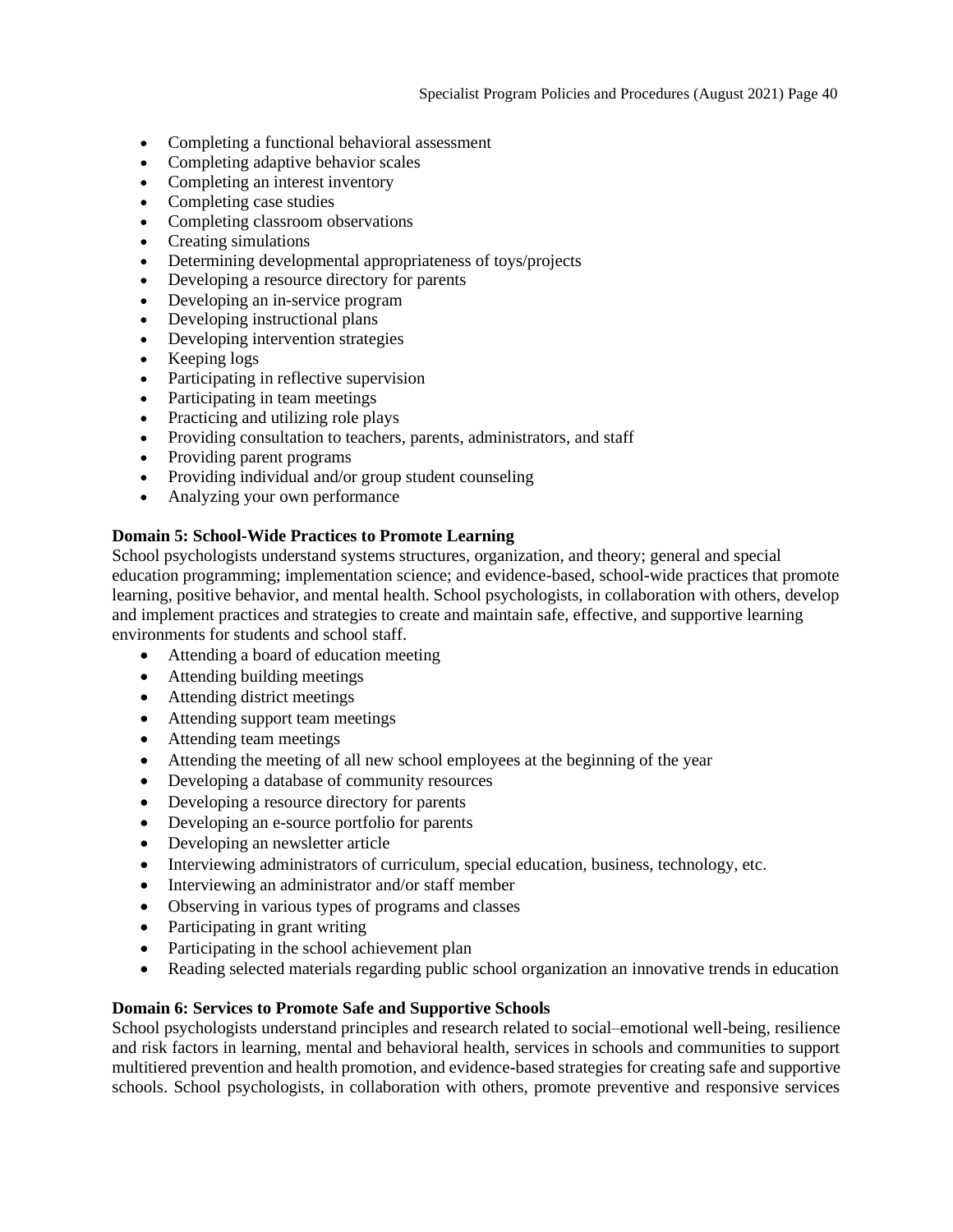that enhance learning, mental and behavioral health, and psychological and physical safety and implement effective crisis prevention, protection, mitigation, response, and recovery.

- Applying various interviewing techniques with students and parents to identify potential problems
- Attending mental health workshops
- Being involved in child find activities
- Being involved in preschool screenings
- Being involved in the problem-solving process
- Being involved in wraparound services
- Completing a functional behavioral assessment
- Completing a record review (discipline referrals, attendance)
- Completing classroom observations
- Completing curriculum-based measurements (benchmarks and norming)
- Completing parent interviews
- Completing teacher interviews
- Consulting with health care professionals outside of school
- Developing intervention plans
- Maintaining an individual counseling load throughout the school year that includes regular and special education students
- Participating in character education
- Participating in the individualized education program (IEP) team process
- Presenting health related workshops
- Providing consultation to parents, teachers, administrators, students, and staff
- Providing crisis intervention services to students, teachers, and administrators
- Providing group intervention or counseling, as directed by the supervising school psychologist;
- Providing information sessions in general education classrooms
- Providing in-service training
- Providing parent presentations
- Reviewing and/or critiquing the district crisis intervention plan;
- Supporting team participation
- Visiting mental health clinics and community resources

## **Domain 7: Family, School, and Community Collaboration**

School psychologists understand principles and research related to family systems, strengths, needs, and cultures; evidence-based strategies to support positive family influences on children's learning and mental health; and strategies to develop collaboration between families and schools. School psychologists, in collaboration with others, design, implement, and evaluate services that respond to culture and context. They facilitate family and school partnerships and interactions with community agencies to enhance academic and social–behavioral outcomes for children.

- Attending conferences with representatives of community agencies concerning such issues as educational and therapeutic planning, referral, follow-up, etc.
- Attending meetings and becoming involved with parent groups, such as the PTO and local associations for parents of children with disabilities
- Attending support teams
- Becoming familiar with state and federal services and programs including vocational rehabilitation services, employment services, and regional programs for mental health
- Being involved in the school improvement plan
- Being involved in the student achievement plan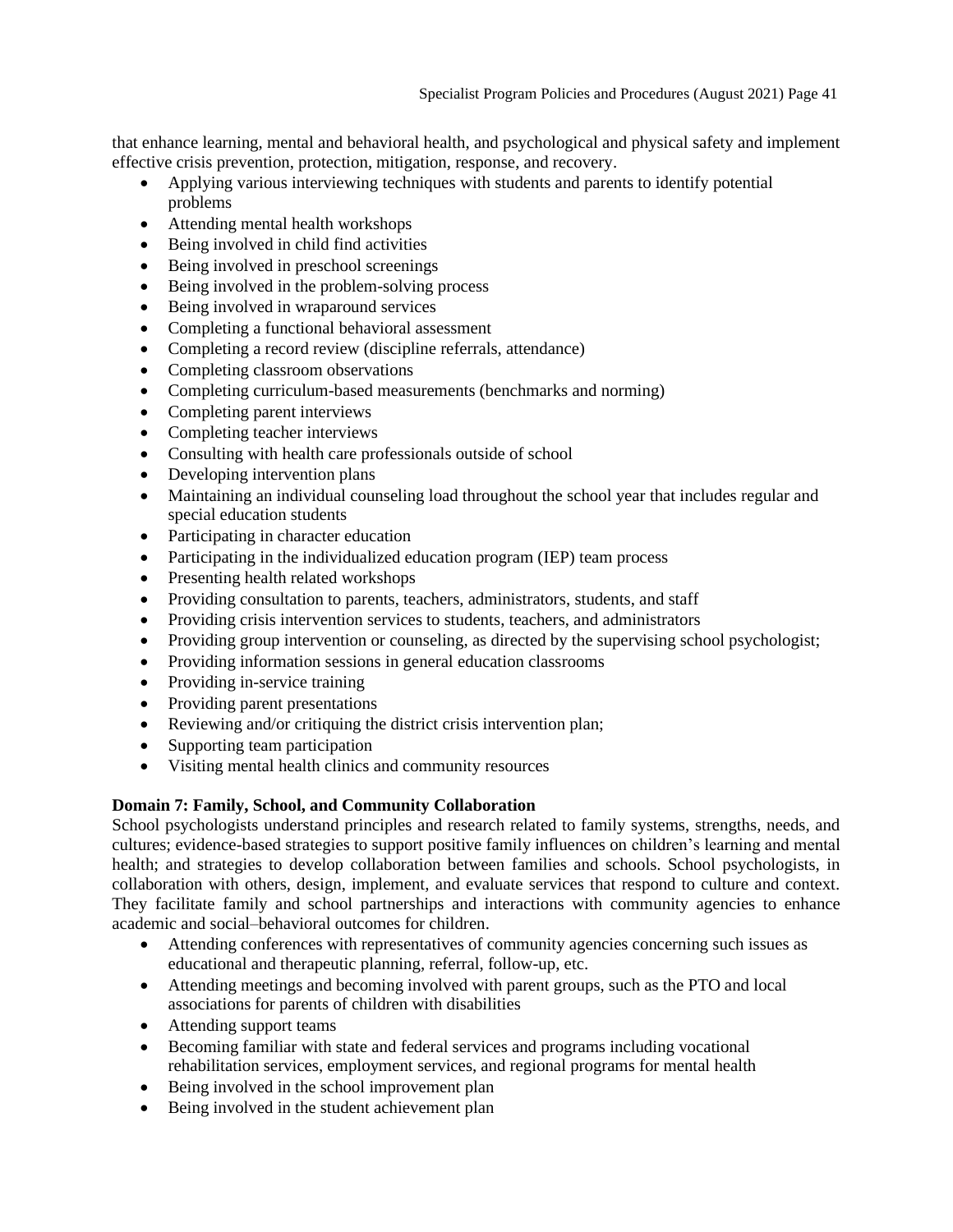- Collaborating closely with parents
- Collaborating with other support staff
- Completing Curriculum-Based Measurements (benchmarks and norming)
- Consulting with the on-site supervisor
- Developing a resource directory for parents
- Developing evidence-based intervention strategies
- Developing problem-solving evidence-based intervention strategies
- Making referrals to community agencies
- Providing individual or/or group counseling
- Providing on-going home and school communication
- Visiting child guidance clinics, child welfare agencies, family service agencies, speech and hearing centers, juvenile courts, residential treatment centers, city and county health departments and residential centers for the blind, deaf, cognitively impaired, and physically disabled to discuss, with the director or appropriate personnel, the agency's relationship to school psychological services
- Visiting community agencies
- Visiting other educational settings (more or less restrictive)
- Working cooperatively with community agencies and facilities to learn how and when to make referrals, procedures for obtaining and sending information about children, and the ethical considerations involved in this type of activity

## **Domain 8: Equitable Practices for Diverse Student Populations**

School psychologists have knowledge of individual differences, abilities, disabilities, and other diverse characteristics and of the impact they have on development and learning. They also understand principles and research related to diversity in children, families, schools, and communities, including factors related to child development, religion, culture and cultural identity, race, sexual orientation, gender identity and expression, socioeconomic status, and other variables. School psychologists implement evidence-based strategies to enhance services in both general and special education and address potential influences related to diversity. School psychologists demonstrate skills to provide professional services that promote effective functioning for individuals, families, and schools with diverse characteristics, cultures, and backgrounds through an ecological lens across multiple contexts. School psychologists recognize that equitable practices for diverse student populations, respect for diversity in development and learning, and advocacy for social justice are foundational to effective service delivery. While equality ensures that all children have the same access to general and special educational opportunities, equity ensures that each student receives what they need to benefit from these opportunities.

- Attending Illinois School Psychologists Association conventions
- Attending NASP conventions
- Attending seminars and workshops
- Attending team meetings
- Being involved in an evaluation of a linguistically diverse student
- Being involved in the problem-solving process
- Comparing and contrasting NASP Standards with district policies
- Completing case studies in an unbiased manner
- Consulting with on-site supervisor
- Developing a database of community resources
- Developing an in-service program
- Developing an in-service program dealing with diversity
- Developing evidence-based intervention strategies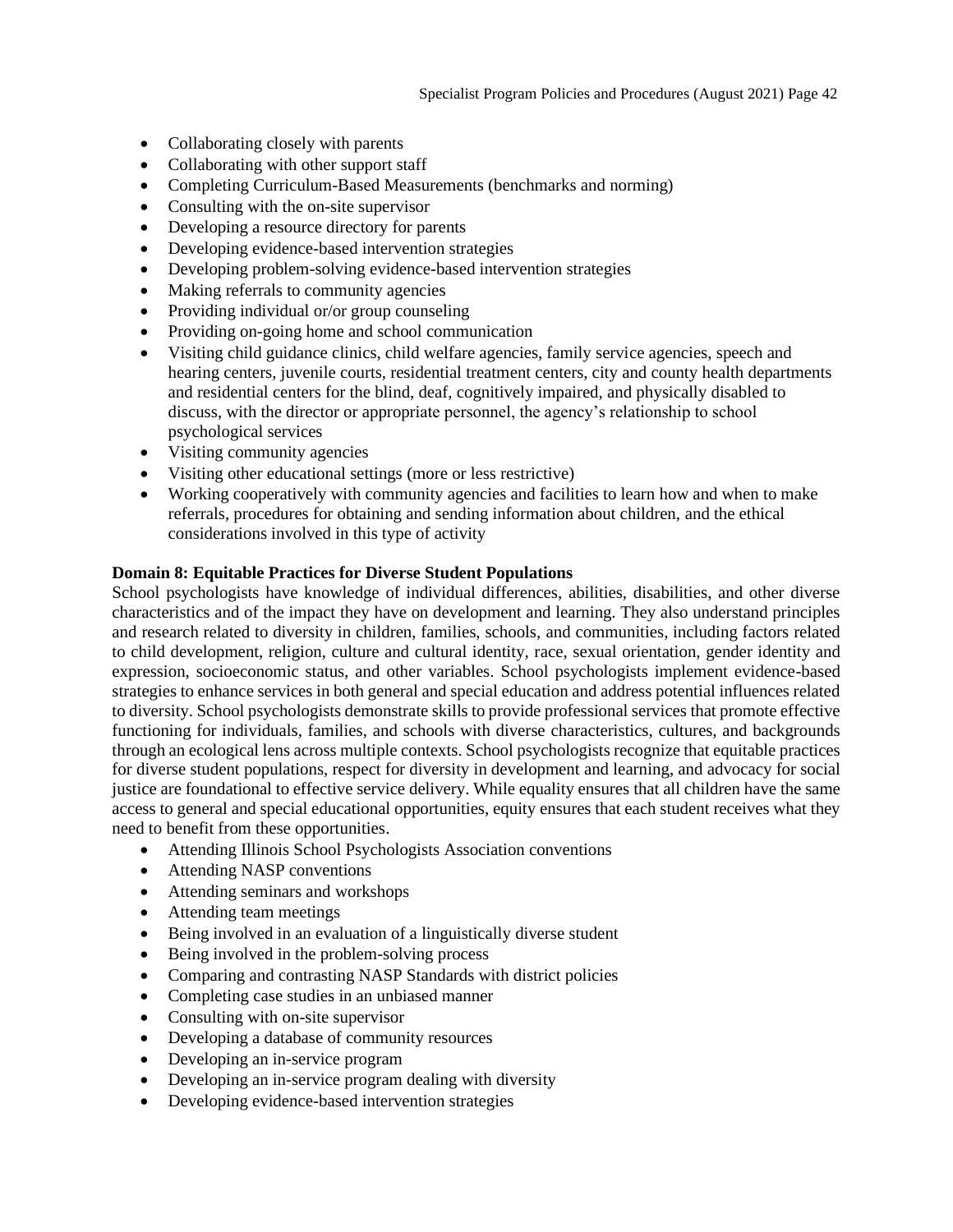- Developing instruction plans
- Developing parent programs
- Evaluating a child with a low incidence disability
- Participating in peer mediation
- Providing an individual and/or group presentation
- Providing consultation to teachers, parents, students, administrators, and staff
- Providing individual and/or group counseling
- Supporting team participation
- Analyzing your own performance

## **Domain 9: Research and Evidence-Based Practice**

School psychologists have knowledge of research design, statistics, measurement, and varied data collection and analysis techniques sufficient for understanding research, interpreting data, and evaluating programs in applied settings. As scientist practitioners, school psychologists evaluate and apply research as a foundation for service delivery and, in collaboration with others, use various techniques and technology resources for data collection, measurement, and analysis to support effective practices at the individual, group, and/or systems levels.

- Assisting in the identification of critical problems that lend themselves to research
- Attending team meetings
- Completing a University-based project (applied research experience or thesis)
- Conducting research or special studies and completing a research project, if applicable
- Conducting simple, informal types of evaluation studies in the schools
- Consulting with site and University supervisors
- Critiquing published tests
- Developing charts and/or graphs to demonstrate information
- Developing evidence-based intervention strategies
- Developing instructional plans
- Evaluating the effectiveness of recommended special education placements
- Interpreting research findings for teachers, parents, and administrators
- Participating in meetings of committees established to examine areas of concern to the school and/or district
- Participating in ongoing research or evaluation studies in the schools
- Providing or being involved in in-service programs
- Providing PowerPoint presentations
- Reading appropriate journals and texts dealing with psychological and educational research
- Reviewing literature
- Reviewing literature on research activities or problems of particular interest to the intern
- Assessing the intern's effectiveness
- Writing a new sletter article
- Analyzing your own performance

## **Domain 10: Legal, Ethical, and Professional Practice**

School psychologists have knowledge of the history and foundations of school psychology; multiple service models and methods; ethical, legal, and professional standards; and other factors related to professional identity and effective practice as school psychologists. School psychologists provide services consistent with ethical, legal, and professional standards; engage in responsive ethical and professional decision making; collaborate with other professionals; and apply professional work characteristics needed for effective practice as school psychologists, including effective interpersonal skills, responsibility,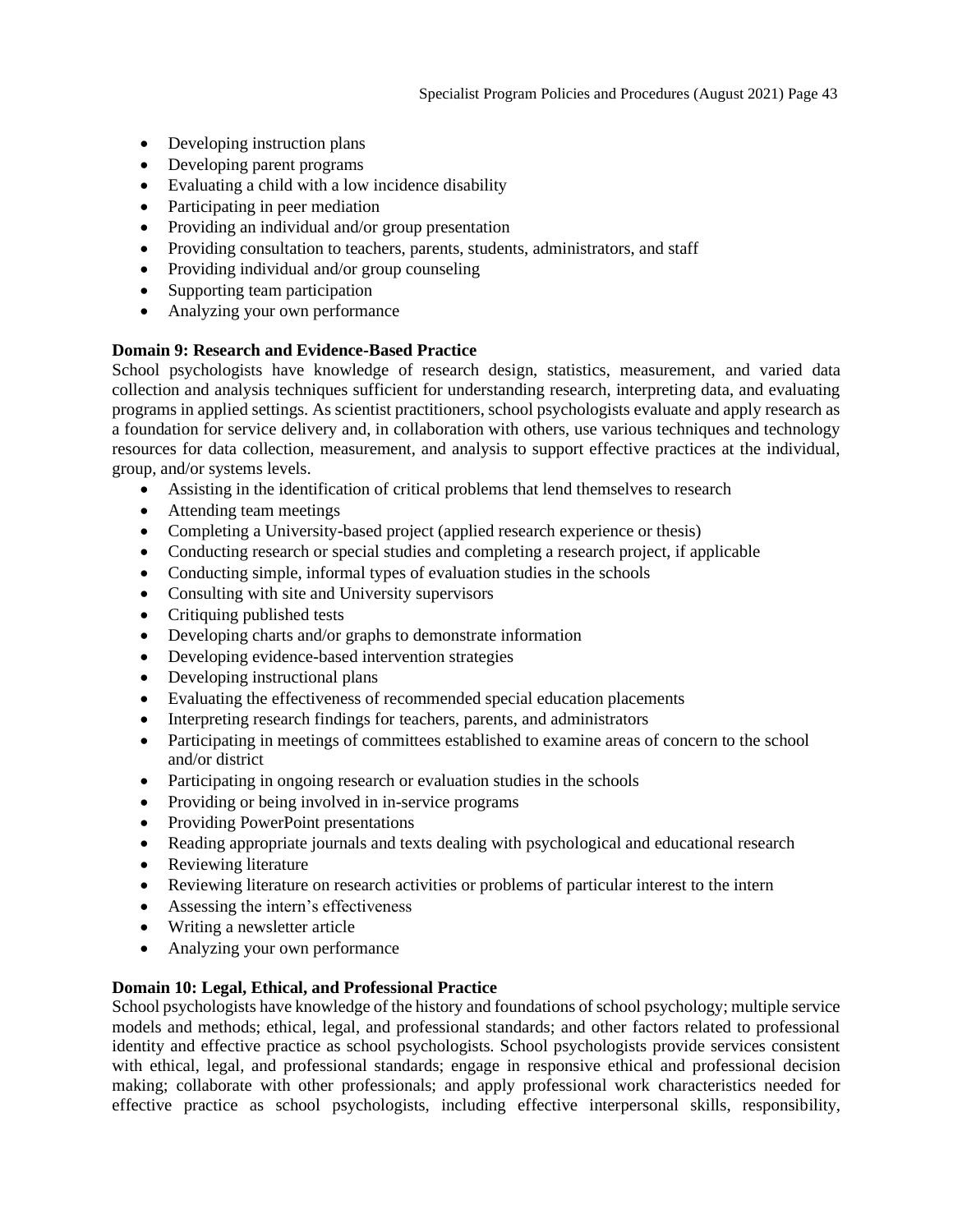adaptability, initiative, dependability, technological competence, advocacy skills, respect for human diversity, and a commitment to social justice and equity.

- Affiliating with professional organizations such as the Illinois School Psychologists Association, Illinois Psychological Association, NASP, APA, Illinois Council for Exceptional Children, Children and Adults with Attention Deficit/Hyperactivity Disorder, and Learning Disabilities Association *of America*, etc.
- Attending and participating in meetings about ethics, legal concerns, and social issues
- Attending and participating in meetings of the local school psychology staff, meetings of school psychologists from neighboring districts, as well as statewide and national meetings relating to the profession
- Attending meetings and conventions of professional school psychology organizations (local, state, and national)
- Attending professional seminars
- Attending team meetings
- Becoming familiar with professional standards governing school psychology adopted by NASP and APA
- Comparing and contrasting NASP Standards and district practices
- Completing case studies appropriately and ethically
- Conducting in-service training programs for school personnel
- Consulting with the site supervisor
- Developing a working knowledge of applicable state and federal regulations affecting the practice of school psychology
- Developing informational displays
- Developing charts and/or graphs to explain information
- Discussing with the site supervisor and administrator of psychological services the difficulties and possible solutions in organizing and administering psychological services
- Keeping logs
- Observing office and clerical procedures relevant to psychological services in the school
- Observing school psychologists in other school systems (i.e., temporary assignments in another school system should be arranged, if at all possible)
- Participating in in-service training programs to develop new skills and refine acquired skills:
	- o Attending building team meetings
	- o Consulting with teachers, coordinators, and curriculum supervisors
	- o Developing an understanding of the special needs of children with disabilities among the school staff and community groups
	- o Formulating recommendations on the development and implementation of special programs
	- o Identifying needs of the school system for special education programs
	- o Studying the proposals for special education programs
- Providing consultation to teachers, parents, students, administrators, and staff
- Reading selections from current professional publications regarding developments, trends, and issues in the fields of education and school psychology
- Receiving training experiences at the elementary and secondary levels and attending and participating in informal gatherings of school psychologists on a regular basis
- Reviewing literature
- Selecting current readings related to the multiple roles of the school psychologist
- Studying the district policy manual
- Studying the Illinois School Student Records Act and the rules and regulations that apply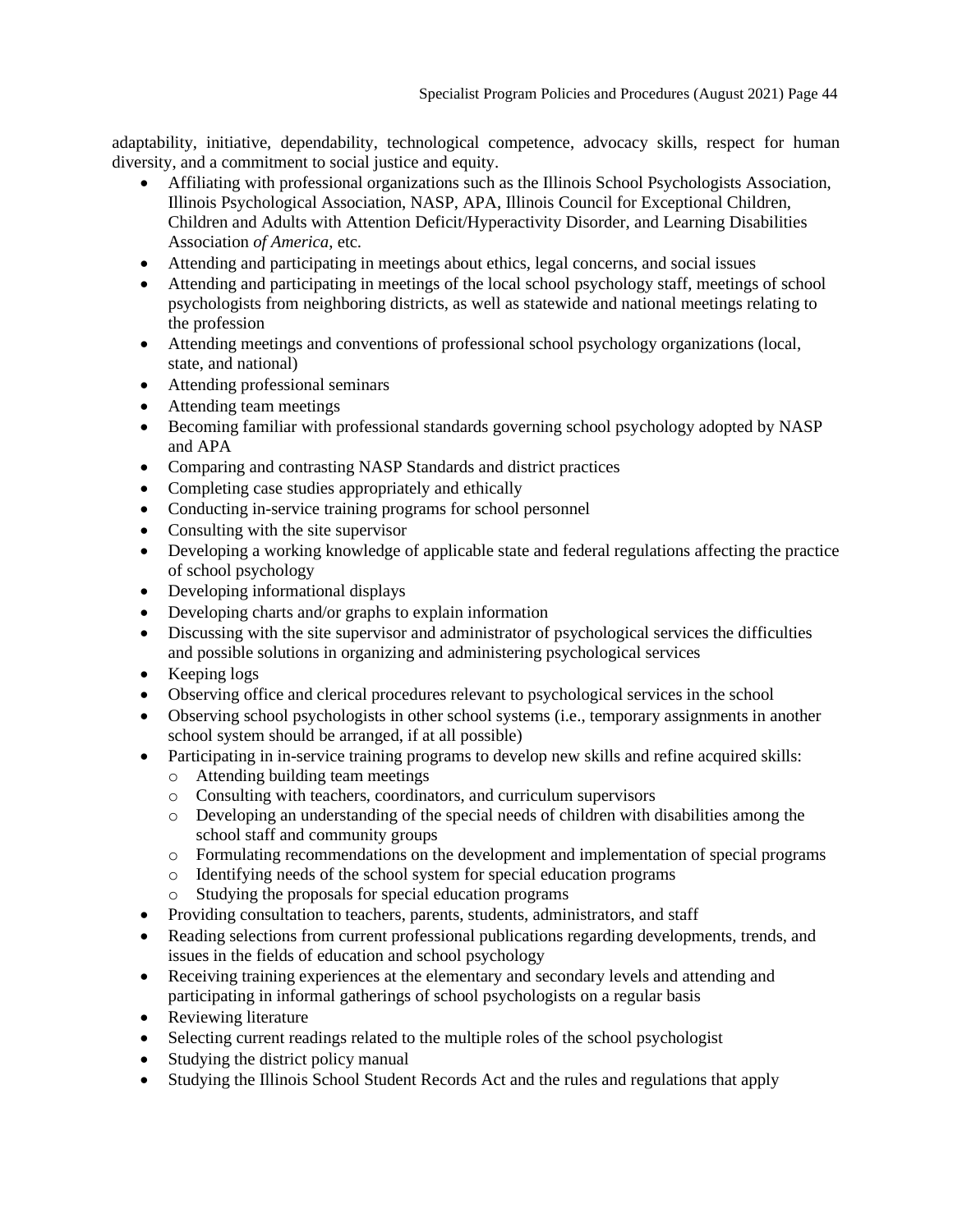• Studying the School Code of Illinois, The Illinois Administrative Code, Part 226, Subchapter F as well as the rules and regulations that apply

## **Internship Supervision and Evaluation**

<span id="page-44-0"></span>Supervision requirements are identified in *[Illinois School Psychology Internship Manual](https://psychology.illinoisstate.edu/graduate/school-psychology/specialist-in-school-psychology/forms-and-agreements/)*. The University internship supervisor should work with interns and internship site supervisors to ensure that interns engage in activities that are consistent with program objectives and competencies. Regular communication should occur between the University internship supervisor and the internship site supervisor. Trainees should receive at least two hours of direct supervision per week. Procedures have been developed for providing evaluation and feedback during the internship, which include the following:

- 1. The University internship supervisor shall visit or call the internship site once or twice each semester. Any visits to the internship site shall include a separate consultation with the internship site supervisors and the intern(s).
- 2. Interns shall submit weekly logs and periodic evaluation reports to the University internship supervisor.
- 3. The internship site supervisor shall submit two intern evaluations to the University internship supervisor (i.e., amid-year rating due December 1 for the fall semester and a summative rating due May 1 for the spring semester). Both evaluations are submitted to the University internship supervisor.
- 4. The University internship supervisor shall conduct an all-day workshop at Illinois State twice a year for in-state interns (i.e., during the fall and spring semesters). During these workshops, interns should discuss their internship experiences with each other and the University internship supervisor. Informational sessions with current first and second year trainees are also held during the workshops.
- 5. If needed, periodic telephone conferences may be conducted between the internship site supervisor and the University internship supervisor, and interspersed between site visits.
- 6. If needed, periodic telephone conferences may be conducted between interns and the University internship supervisor, and interspersed between site visits and the workshops.

At the end of the spring semester, interns will receive "Deferred" credits from the University internship supervisor. After the specialist program receives the internship site supervisors' final evaluations and the interns have submitted the internship site evaluations, the program coordinator will change the deferred credits to the earned grades for the internships.

The University internship supervisor should receive evaluation reports from interns and internship site supervisors. The Specialist Internship Site Plan and Evaluation Formative column is completed by interns at the beginning of the fall semester, and a mid-year rating Interim column) and a final rating (Summative column) are completed by the internship site supervisor. The Specialist Internship Plan and Evaluation is available on the [Specialist Forms website.](https://psychology.illinoisstate.edu/graduate/school-psychology/specialist-in-school-psychology/forms-and-agreements/) In the summative evaluation, the internship site supervisor should make a recommendation regarding the endorsement of the intern for licensure. If the internship site supervisor, University internship supervisor, and School Psychology Coordinating Committee agree an intern should be recommended for licensure, the program coordinator will submit the recommendation to the Lauby Teacher Education Center for the intern's license through entitlement as a school psychologist.

If there is a conditional endorsement or no endorsement for licensure, the interns and University internship supervisor should be aware of this fact before the summative evaluation is submitted. Every effort should have been made to help the interns complete the internship prior to the submission of the summative evaluation. If the University internship supervisor and Coordinating Committee concur with the internship site supervisor's recommendation to deny the endorsement for licensure and the intern disagree with the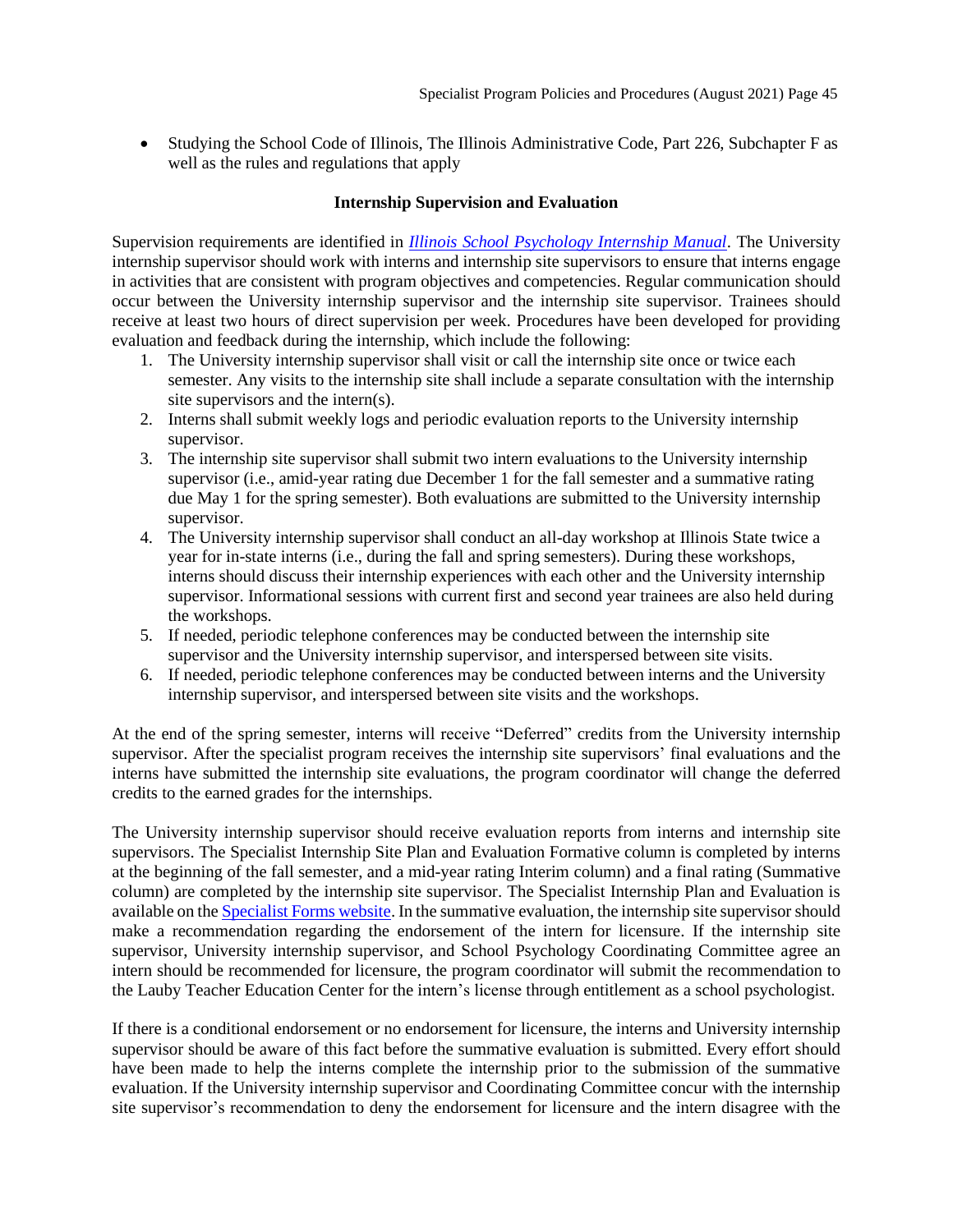decision, the intern may initiate the appeal procedures as provided by the specialist program. The intern may also request the Illinois State Board of Education (School Psychology Representative) serve as a mediator of the appeal.

#### **Required Examinations for Graduation and Licensure**

<span id="page-45-0"></span>By the end of the fall semester of the internship, trainees must pass the Content Test in School Psychology. The Content Test is administered by the Illinois State Board of Education. Trainees must register for this test on the [Illinois Licensure Testing System \(ILTS\) website.](http://www.icts.nesinc.com/) Test frameworks, study guides, and practice tests are available on the ILTS website, and trainees may review their test results. The Illinois State Board of Education's [Educator Licensure website](https://www.isbe.net/licensure/) also provides the similar information.

For purposes of program accountability and self-assessment, trainees must also complete the Praxis II School Psychologist test by April 1, even if not seeking licensure in Illinois. The Praxis II test is administered by the Educational Testing Service (ETS). The test is available on the ETS [PRAXIS website.](http://www.ets.org/praxis/nasp) The website also provides testing preparation materials. Trainee should submit a copy of their Praxis II test results to the program coordinator by May 1.

#### **Annual Progress Report**

<span id="page-45-1"></span>During the spring semester, trainees must also complete the Specialist Trainee Annual Progress Report, which is available on the **Specialist Forms website**. The Progress Report must be submitted to the Graduate Programs Office by April 15. The Graduate Programs Office will give the Progress Reports to the program coordinator. The program coordinator will discuss the Progress Report with each trainee. Trainees will receive a copy of their Progress Report with the program coordinator's comments.

## **Degree Audit**

<span id="page-45-2"></span>Trainees must complete a Master's Degree Audit before the end of the fall semester of their internship year. Information about the form is available on the department's [Advising Resources \(Degree Audit\)](https://psychology.illinoisstate.edu/graduate/gradAdvisingResources/degreeAudit/) website. Outdated courses including any transferred credits that are beyond the 6-year degree limit, should not be included in the Degree Audit. The completed Degree Audit should be sent as an email attachment to the program coordinator by December 1. The program coordinator will submit the Degree Audit to the Graduate School. The Graduate School must approve the Degree Audit before trainees are eligible for graduation.

Trainees can amend an approved Degree Audit by completing the Request for Change in Graduate Degree Audit. Information about the form is available on the Graduate School's [Academic \(Graduation and](https://grad.illinoisstate.edu/students/graduation/)  [Commencement\) website.](https://grad.illinoisstate.edu/students/graduation/) Trainees should discuss any changes to the Degree Audit with the program coordinator before completing the form. The completed form should be printed, and signed by the trainee and program coordinator, who will submit the signed form to the Graduate School. The Graduate School has final approval of any change in the Degree Audit.

#### **Licensure**

<span id="page-45-3"></span>The Illinois State Board of Education (SBE) may issue a license that allows graduates to work in the public schools as a school psychologist. Certain criminal convictions may preclude eligibility for a Professional Educator license in Illinois. Provided below are the steps for ISBE licensure through Illinois State University graduate programs (including school psychology).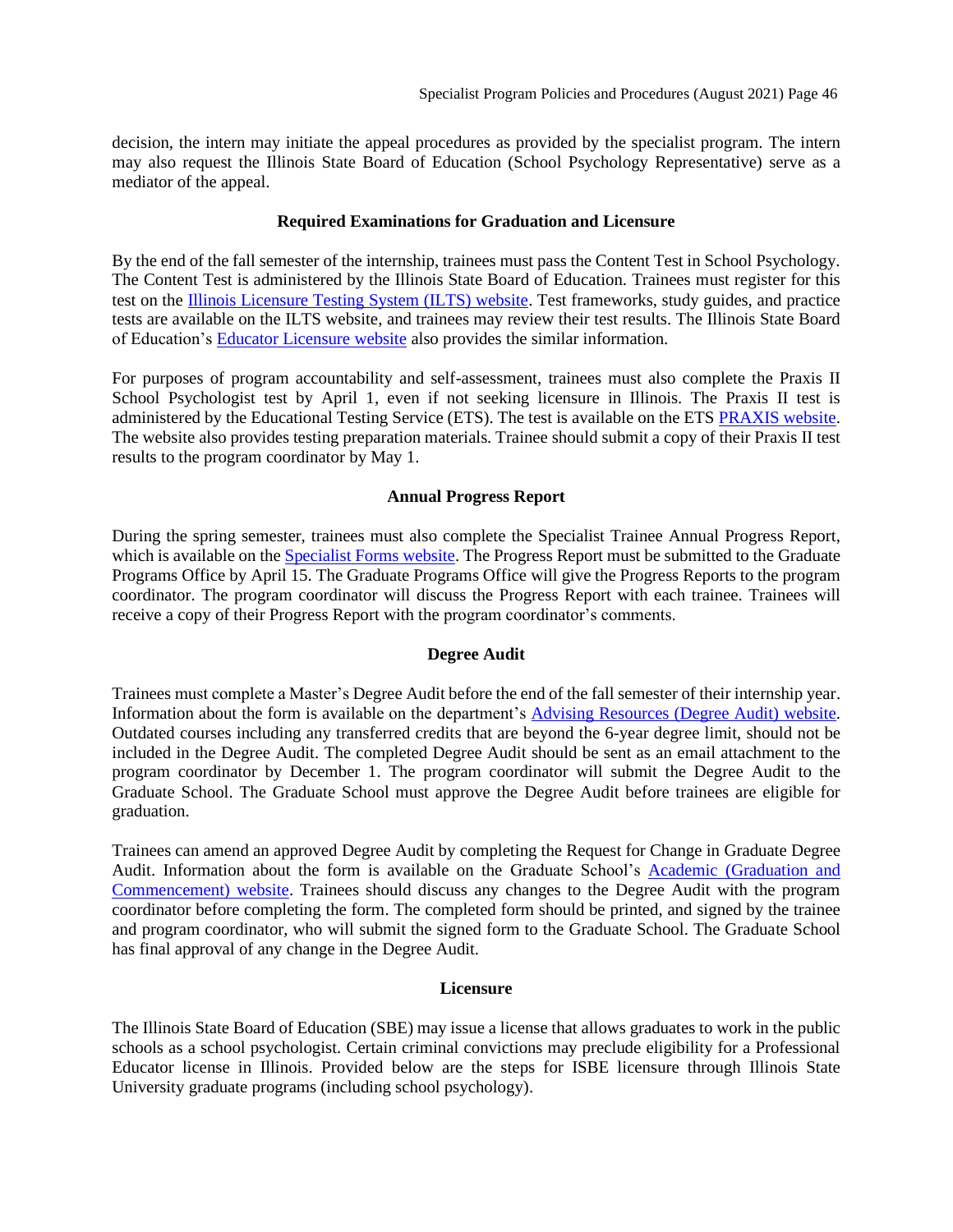- 1. Trainees should complete the Intent for Licensure form by December 1 of their internship year. The form and instructions are available on the College of Education's Cecil J. Lauby Teacher Education Center's [Get Licensed website](https://education.illinoisstate.edu/teacher/licensures/) under Graduate/Advanced Licensure This form authorizes the Lauby Teacher Education Center to complete an initial evaluation of trainees' eligibility for state licensure. Trainees should receive a copy of their evaluation from the Lauby Teacher Education Center approximately four weeks after submitting the Intent for Licensure form.
- 2. Trainees should create an Educator Licensure Information System Account (ELIS) through ISBE. Information about creating an ELIS account is available on the Lauby [Teacher Education Center](https://education.illinoisstate.edu/teacher/gateways/elis.php)  [website.](https://education.illinoisstate.edu/teacher/gateways/elis.php)
- 3. Trainees must pass all required ISBE tests. Testing includes the Content Test in School Psychology).
- 4. Trainees must send proof of all test scores to Illinois State, which should be directly linked to trainee's ELIS account, for verification by the Lauby Teacher Education Center.
- 5. Trainees should send an email to [TeacherEdCenter@ilstu.edu](mailto:TeacherEdCenter@ilstu.edu) at the beginning of the spring semester of their internship year. This email should authorized the Lauby Teacher Education Center to examine trainee's file and communicate any licensure deficiencies that may exist while also confirming information needed for trainee's entitlement, which is Illinois State's approval of trainee's licensure as a school psychologist in the ELIS system.
- 6. Trainees must order an Illinois State transcript for ISBE. The transcript should be ordered from the Registrar's [Transcripts website.](http://registrar.illinoisstate.edu/transcripts/) On the order, trainees should indicate sending the transcript after completion of trainee's internship. When ordering the transcript, trainees should include **"ISBE/ELIS Requirement"** in the order form's special instructions box. The transcript order also requires the ISBE address, which is ISBE, 100 N. 1st Street, Springfield, IL 62777. After completing the internship, the transcript will be uploaded directly to trainee's ELIS account.
- 7. Trainees must complete all specialist and graduate degree requirements
- 8. The Teacher Education Center will notify trainees when entitlement is complete. Trainees should log in to their ELIS account and apply for licensure.

If Trainees have any questions about the licensure process, contact the Lauby Teacher Education Center at [TeacherEdCenter@ilstu.edu](mailto:TeacherEdCenter@ilstu.edu) or (309) 438-3541. The Lauby Teacher Education Center is located in 56 DeGarmo Hall.

## **Graduation**

<span id="page-46-0"></span>To apply for graduation, trainees must meet all curriculum requirements and complete the internship. Trainees should complete the Application for Degree Completion and Commencement Participation, which is available on the Graduate School's [Academics \(Graduation and Commencement\)](https://grad.illinoisstate.edu/students/graduation/) website, early in the spring semester during their internship. The completed form and application fee should be submitted to the Graduate School by the application deadline (i.e., early in January). See the application and fee deadline on the Graduate School's [Graduation and Commencement website.](https://grad.illinoisstate.edu/students/graduation/) Specialist trainees graduate at the end of the spring semester after completing their internship.

## **Alumni Employment**

<span id="page-46-1"></span>Many of our alumni are employed as school psychologists or administrators of school psychological services in Illinois and throughout the nation. A list of alumni is available from the program coordinator. The information includes names, home and work addresses, telephone numbers, and current positions of alumni. See the School Psychology's [Employment of Graduates website](https://psychology.illinoisstate.edu/graduate/school-psychology/employment-of-graduates/) for a list of known employment sites of our specialist alumni.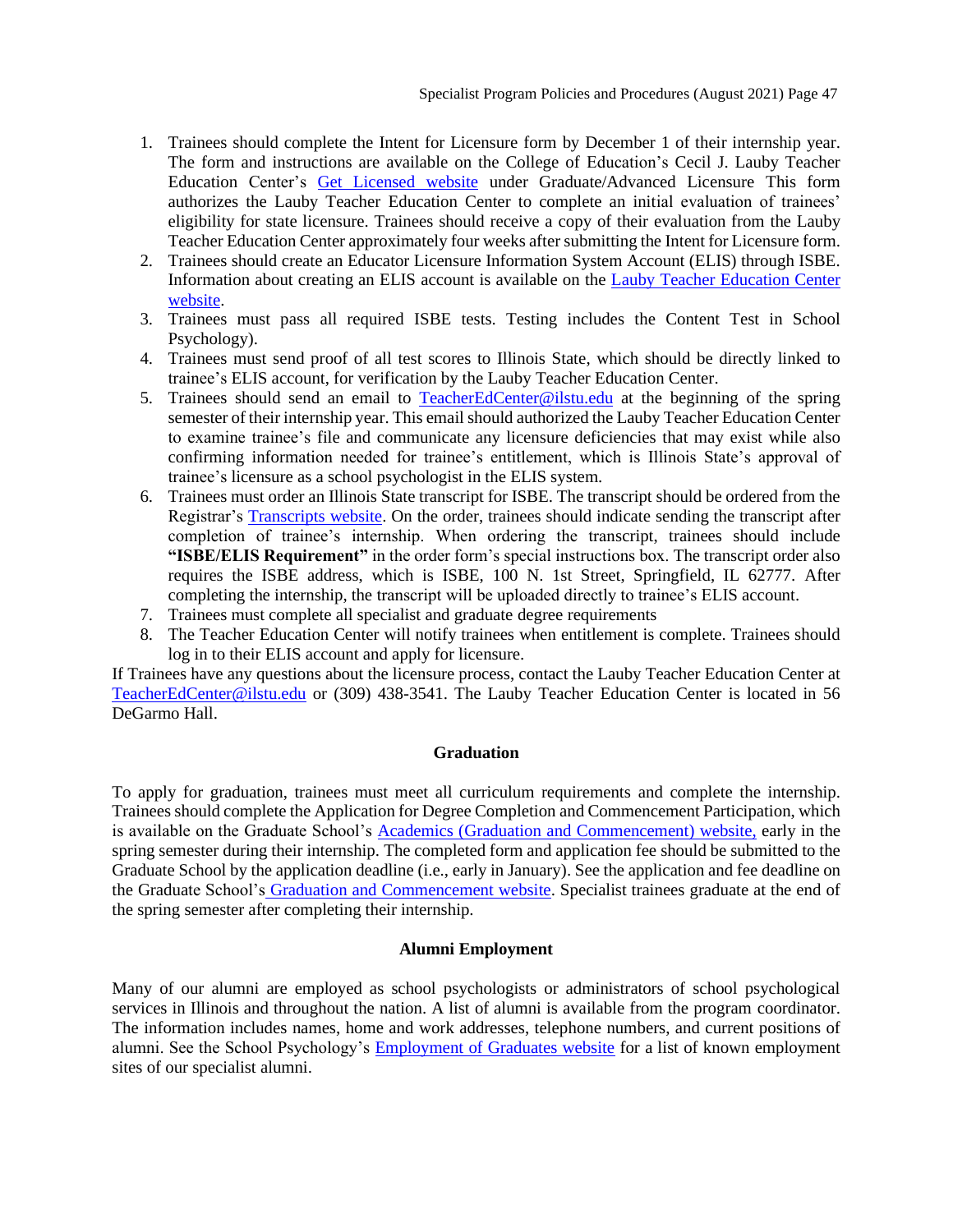The [NASP Career Center website](https://nasponline-jobs.careerwebsite.com/) has a list of nationwide employment sites for school psychologists. The [Illinois School Psychologists Association website](http://www.ilispa.org/) also includes a list of job openings in Illinois.

## <span id="page-47-0"></span>**[Continuing Professional Development](#page-47-0)**

The Graduate Programs in School Psychology have a strong commitment to providing continuing professional development for area licensed school psychologists. School Psychology faculty members provide "contract" courses for local school districts based on their needs (e.g., a recent contract course was offered on data-based decision making). The Graduate Programs also sponsor an annual [School Psychology](https://psychology.illinoisstate.edu/graduate/school-psychology/annual-institute/)  [Institute.](https://psychology.illinoisstate.edu/graduate/school-psychology/annual-institute/) The Institute consists of a free half-day skill-based workshop for local school psychologists and an afternoon research colloquium. Recent Institute presenters have included Drs. Desiree Vega (Assessment of Emergent Bilingual Students), Sherrie L. Proctor (Identity Matters), Leandra Parris (crisis prevention and preparedness in the schools), Patrick Friman (advanced treatment concepts), Kris Varjas (assessing legal and medical issues in practice), and Heather Ringeisen (child maltreatment and well-being). Other workshops for area professionals occur throughout the year. The Graduate Programs in School Psychology is a NASP-approved continuing education provider and Continuing Education Units are offered for qualifying professional development events.

## <span id="page-47-1"></span>**[Annual Program Assessment](#page-47-2)**

<span id="page-47-2"></span>The Graduate Programs in School Psychology are committed to the goal of continuous self-evaluation in order to meet training needs of the field. The School Psychology Coordinating Committee annually reviews all program evaluation data. School Psychology retreats are held annually. The self-evaluation plan is presented below.

## **Program Assessment Methods and Frequency**

- Review grade point averages each semester for all trainees; a minimum 3.0 out of 4.0 is required
- The SPCC conducts annual reviews of all students currently enrolled in the doctoral program. This review includes all faculty and practicum supervisor evaluations\*, progress on apprenticeship or thesis and dissertation research requirements to assess trainees' progress including achieving predetermined Minimal Levels of Achievement for each Discipline Specific Knowledge area and Profession Wide competency.
- Hold at least one meeting or phone conference with internship supervisors each year; review final internship evaluation for all interns
- Hold individual meetings, at least annually, with the school psychologist and or other designated site supervisor at field sites about first year trainee placements
- Review the results of the comprehensive exam completed by advanced trainees
- Review the School Psychology Content Area Test and Praxis II exam results for all students and Exam for Professional Practice in Psychology (EPPP) results for graduates who apply for licensure
- Convene the School Psychology Coordinating Committee at least monthly with agenda items devoted to trainee concerns articulated by trainee representatives
- Convene the School Psychology Community Advisory Committee meetings once a year in the fall
- Distribute alumni surveys 2 and 5 years post degree
- Review annual APA ARO data of graduates including employment status, professional accomplishments, and licensure status
- Complete the APA accreditation self-study periodically as required by APA
- Complete the doctoral program review by internal review committees of Illinois State University every seven years, with a report to the Illinois Board of Higher Education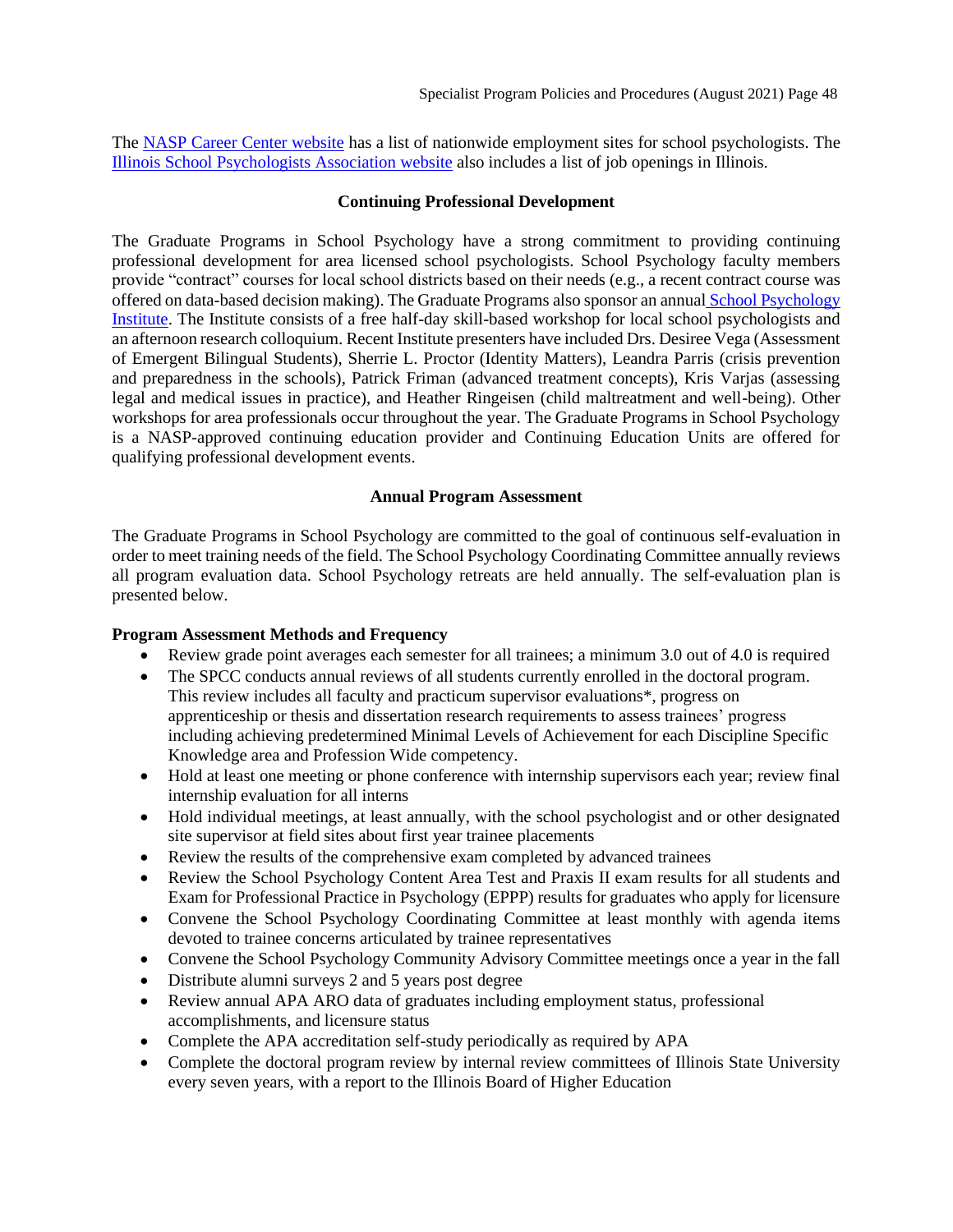\* Minimal performance levels expected on each of the required case studies are listed on the descriptions of each.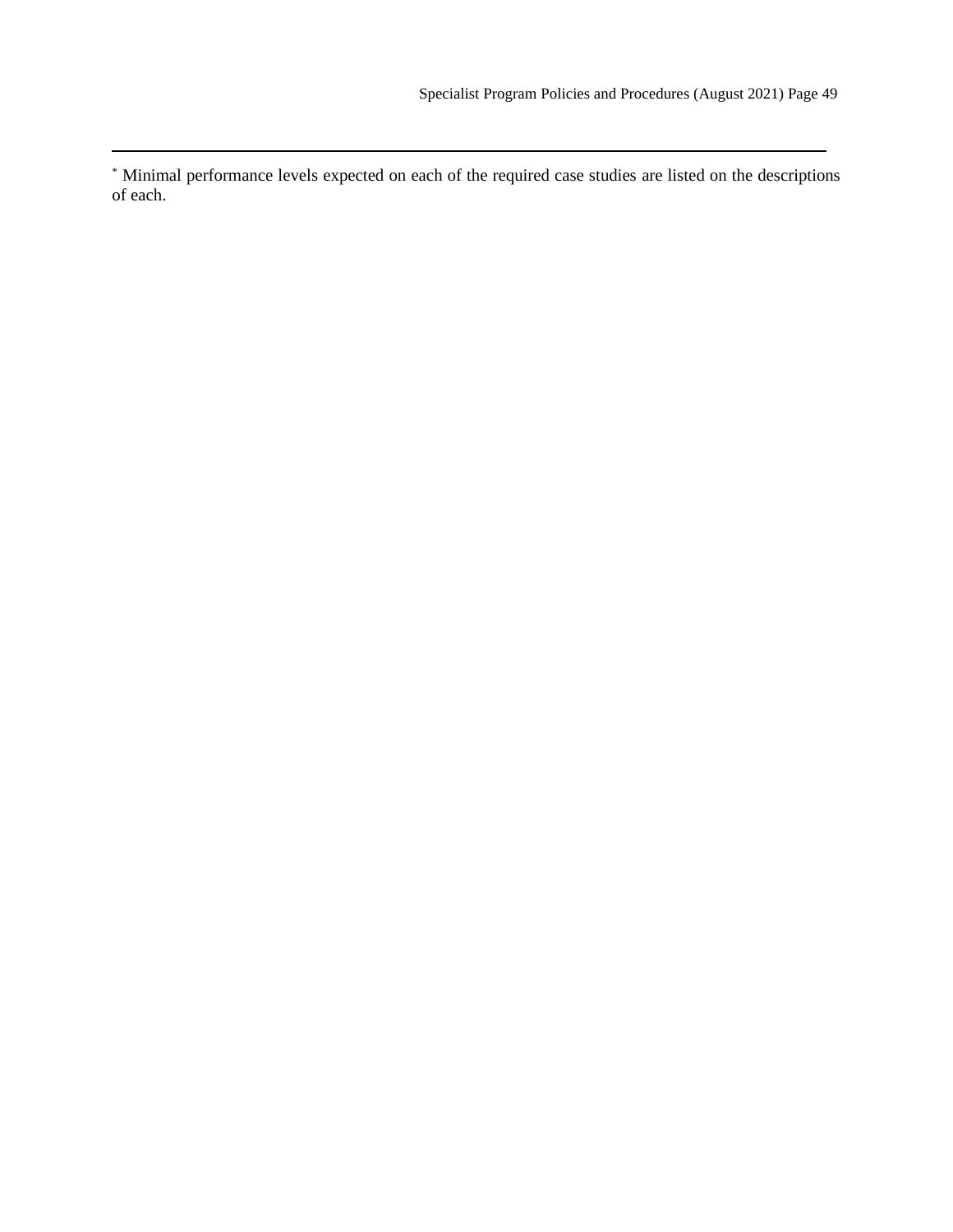<span id="page-49-0"></span>

| 5<br>$\mathbf{1}$<br>$\boldsymbol{2}$<br>3<br>$\overline{\mathbf{4}}$<br>6<br>7<br>8<br>9<br>10<br><b>Required Program Courses</b><br>PSY 402 Applied Research Experience in<br>X<br>X<br><b>School Psychology</b><br>PSY 421 Advanced Behavior Modification<br>X<br>$\mathbf X$<br>X<br>X<br>X<br>PSY 432 Theory and Practice of Cognitive<br>$\mathbf X$<br>$\mathbf X$<br>$\mathbf X$<br>X<br>Assessment<br>PSY 433 Social, Emotional, and Behavioral<br>$\boldsymbol{\mathrm{X}}$<br>$\boldsymbol{\mathrm{X}}$<br>$\mathbf X$<br>X<br>X<br>X<br>X<br>Assessment and Intervention<br>PSY 435 Academic Assessment and<br>$\mathbf X$<br>$\boldsymbol{\mathrm{X}}$<br>$\boldsymbol{\mathrm{X}}$<br>X<br>X<br>X<br>Intervention<br>PSY 436A04 Practicum: Psychoeducational<br>$\boldsymbol{\mathrm{X}}$<br>$\boldsymbol{\mathrm{X}}$<br>$\mathbf X$<br>X<br>X<br>X<br>X<br>Assessment and Intervention<br>PSY 436A05 Practicum: Psychosocial<br>$\mathbf X$<br>$\boldsymbol{\mathrm{X}}$<br>$\boldsymbol{\mathrm{X}}$<br>$\boldsymbol{\mathrm{X}}$<br>$\boldsymbol{\mathrm{X}}$<br>$\mathbf X$<br>$\boldsymbol{\mathrm{X}}$<br>X<br>Assessment and Intervention<br>PSY 440 Statistics: Data Analysis and<br>X<br>Methodology |                                  | <b>NASP Domains</b> |  |  |  |  |  |  |  |  |  |
|------------------------------------------------------------------------------------------------------------------------------------------------------------------------------------------------------------------------------------------------------------------------------------------------------------------------------------------------------------------------------------------------------------------------------------------------------------------------------------------------------------------------------------------------------------------------------------------------------------------------------------------------------------------------------------------------------------------------------------------------------------------------------------------------------------------------------------------------------------------------------------------------------------------------------------------------------------------------------------------------------------------------------------------------------------------------------------------------------------------------------------------------------------------------------------------------------------------------------|----------------------------------|---------------------|--|--|--|--|--|--|--|--|--|
|                                                                                                                                                                                                                                                                                                                                                                                                                                                                                                                                                                                                                                                                                                                                                                                                                                                                                                                                                                                                                                                                                                                                                                                                                              |                                  |                     |  |  |  |  |  |  |  |  |  |
|                                                                                                                                                                                                                                                                                                                                                                                                                                                                                                                                                                                                                                                                                                                                                                                                                                                                                                                                                                                                                                                                                                                                                                                                                              |                                  |                     |  |  |  |  |  |  |  |  |  |
|                                                                                                                                                                                                                                                                                                                                                                                                                                                                                                                                                                                                                                                                                                                                                                                                                                                                                                                                                                                                                                                                                                                                                                                                                              |                                  |                     |  |  |  |  |  |  |  |  |  |
|                                                                                                                                                                                                                                                                                                                                                                                                                                                                                                                                                                                                                                                                                                                                                                                                                                                                                                                                                                                                                                                                                                                                                                                                                              |                                  |                     |  |  |  |  |  |  |  |  |  |
|                                                                                                                                                                                                                                                                                                                                                                                                                                                                                                                                                                                                                                                                                                                                                                                                                                                                                                                                                                                                                                                                                                                                                                                                                              |                                  |                     |  |  |  |  |  |  |  |  |  |
|                                                                                                                                                                                                                                                                                                                                                                                                                                                                                                                                                                                                                                                                                                                                                                                                                                                                                                                                                                                                                                                                                                                                                                                                                              |                                  |                     |  |  |  |  |  |  |  |  |  |
|                                                                                                                                                                                                                                                                                                                                                                                                                                                                                                                                                                                                                                                                                                                                                                                                                                                                                                                                                                                                                                                                                                                                                                                                                              |                                  |                     |  |  |  |  |  |  |  |  |  |
|                                                                                                                                                                                                                                                                                                                                                                                                                                                                                                                                                                                                                                                                                                                                                                                                                                                                                                                                                                                                                                                                                                                                                                                                                              |                                  |                     |  |  |  |  |  |  |  |  |  |
|                                                                                                                                                                                                                                                                                                                                                                                                                                                                                                                                                                                                                                                                                                                                                                                                                                                                                                                                                                                                                                                                                                                                                                                                                              |                                  |                     |  |  |  |  |  |  |  |  |  |
|                                                                                                                                                                                                                                                                                                                                                                                                                                                                                                                                                                                                                                                                                                                                                                                                                                                                                                                                                                                                                                                                                                                                                                                                                              |                                  |                     |  |  |  |  |  |  |  |  |  |
|                                                                                                                                                                                                                                                                                                                                                                                                                                                                                                                                                                                                                                                                                                                                                                                                                                                                                                                                                                                                                                                                                                                                                                                                                              |                                  |                     |  |  |  |  |  |  |  |  |  |
|                                                                                                                                                                                                                                                                                                                                                                                                                                                                                                                                                                                                                                                                                                                                                                                                                                                                                                                                                                                                                                                                                                                                                                                                                              |                                  |                     |  |  |  |  |  |  |  |  |  |
|                                                                                                                                                                                                                                                                                                                                                                                                                                                                                                                                                                                                                                                                                                                                                                                                                                                                                                                                                                                                                                                                                                                                                                                                                              |                                  |                     |  |  |  |  |  |  |  |  |  |
|                                                                                                                                                                                                                                                                                                                                                                                                                                                                                                                                                                                                                                                                                                                                                                                                                                                                                                                                                                                                                                                                                                                                                                                                                              |                                  |                     |  |  |  |  |  |  |  |  |  |
|                                                                                                                                                                                                                                                                                                                                                                                                                                                                                                                                                                                                                                                                                                                                                                                                                                                                                                                                                                                                                                                                                                                                                                                                                              |                                  |                     |  |  |  |  |  |  |  |  |  |
|                                                                                                                                                                                                                                                                                                                                                                                                                                                                                                                                                                                                                                                                                                                                                                                                                                                                                                                                                                                                                                                                                                                                                                                                                              | PSY 452 Seminar in Developmental |                     |  |  |  |  |  |  |  |  |  |
| X<br>X<br>X<br>Psychology                                                                                                                                                                                                                                                                                                                                                                                                                                                                                                                                                                                                                                                                                                                                                                                                                                                                                                                                                                                                                                                                                                                                                                                                    |                                  |                     |  |  |  |  |  |  |  |  |  |
| PSY 463 Brain and Behavior Relationships<br>X<br>X<br>$\mathbf X$                                                                                                                                                                                                                                                                                                                                                                                                                                                                                                                                                                                                                                                                                                                                                                                                                                                                                                                                                                                                                                                                                                                                                            |                                  |                     |  |  |  |  |  |  |  |  |  |
| PSY 472 Legal, Ethical, and Professional<br>$\boldsymbol{\mathrm{X}}$<br>X<br>X<br>X<br>X<br>X<br>X<br>X<br>X<br>X                                                                                                                                                                                                                                                                                                                                                                                                                                                                                                                                                                                                                                                                                                                                                                                                                                                                                                                                                                                                                                                                                                           |                                  |                     |  |  |  |  |  |  |  |  |  |
| Issues in School Psychology                                                                                                                                                                                                                                                                                                                                                                                                                                                                                                                                                                                                                                                                                                                                                                                                                                                                                                                                                                                                                                                                                                                                                                                                  |                                  |                     |  |  |  |  |  |  |  |  |  |
| PSY 473 Theories and Techniques of<br>$\boldsymbol{\mathrm{X}}$<br>X<br>X<br>X                                                                                                                                                                                                                                                                                                                                                                                                                                                                                                                                                                                                                                                                                                                                                                                                                                                                                                                                                                                                                                                                                                                                               |                                  |                     |  |  |  |  |  |  |  |  |  |
| Counseling: Children and Adolescents                                                                                                                                                                                                                                                                                                                                                                                                                                                                                                                                                                                                                                                                                                                                                                                                                                                                                                                                                                                                                                                                                                                                                                                         |                                  |                     |  |  |  |  |  |  |  |  |  |
| PSY 474 Theory and Practice of Mental<br>X<br>X<br>X<br>X<br>X<br>X<br>X                                                                                                                                                                                                                                                                                                                                                                                                                                                                                                                                                                                                                                                                                                                                                                                                                                                                                                                                                                                                                                                                                                                                                     |                                  |                     |  |  |  |  |  |  |  |  |  |
| Health Consultation in the Schools                                                                                                                                                                                                                                                                                                                                                                                                                                                                                                                                                                                                                                                                                                                                                                                                                                                                                                                                                                                                                                                                                                                                                                                           |                                  |                     |  |  |  |  |  |  |  |  |  |
| PSY 477 School Based Prevention and<br>X<br>X<br>X<br>X                                                                                                                                                                                                                                                                                                                                                                                                                                                                                                                                                                                                                                                                                                                                                                                                                                                                                                                                                                                                                                                                                                                                                                      |                                  |                     |  |  |  |  |  |  |  |  |  |
| <b>Intervention Services</b>                                                                                                                                                                                                                                                                                                                                                                                                                                                                                                                                                                                                                                                                                                                                                                                                                                                                                                                                                                                                                                                                                                                                                                                                 |                                  |                     |  |  |  |  |  |  |  |  |  |
| PSY 498A05 First Year Fieldwork in<br>$\mathbf X$<br>$\mathbf X$<br>X<br>X<br>X<br>X<br>X<br>X<br>X                                                                                                                                                                                                                                                                                                                                                                                                                                                                                                                                                                                                                                                                                                                                                                                                                                                                                                                                                                                                                                                                                                                          |                                  |                     |  |  |  |  |  |  |  |  |  |
| School Psychology                                                                                                                                                                                                                                                                                                                                                                                                                                                                                                                                                                                                                                                                                                                                                                                                                                                                                                                                                                                                                                                                                                                                                                                                            |                                  |                     |  |  |  |  |  |  |  |  |  |
| PSY 498A90 Professional Practice in<br>X<br>$\mathbf X$<br>X<br>X<br>X<br>X<br>X<br>X<br>X<br>X                                                                                                                                                                                                                                                                                                                                                                                                                                                                                                                                                                                                                                                                                                                                                                                                                                                                                                                                                                                                                                                                                                                              |                                  |                     |  |  |  |  |  |  |  |  |  |
| <b>School Psychology</b><br>X                                                                                                                                                                                                                                                                                                                                                                                                                                                                                                                                                                                                                                                                                                                                                                                                                                                                                                                                                                                                                                                                                                                                                                                                |                                  |                     |  |  |  |  |  |  |  |  |  |
| $\mathbf X$<br>X<br>$\mathbf X$<br>$\mathbf X$<br>PSY 547 Advanced Child Psychopathology<br>X                                                                                                                                                                                                                                                                                                                                                                                                                                                                                                                                                                                                                                                                                                                                                                                                                                                                                                                                                                                                                                                                                                                                |                                  |                     |  |  |  |  |  |  |  |  |  |
| $\overline{\text{X}}$<br>X<br>SED 422 Teaching Diverse Learners<br>X<br>$\boldsymbol{\mathrm{X}}$                                                                                                                                                                                                                                                                                                                                                                                                                                                                                                                                                                                                                                                                                                                                                                                                                                                                                                                                                                                                                                                                                                                            |                                  |                     |  |  |  |  |  |  |  |  |  |
| SED 593A03 Computer Applications in<br>X<br>X                                                                                                                                                                                                                                                                                                                                                                                                                                                                                                                                                                                                                                                                                                                                                                                                                                                                                                                                                                                                                                                                                                                                                                                |                                  |                     |  |  |  |  |  |  |  |  |  |
| <b>Special Education</b><br>TCH 407 Learning in Educational Settings<br>$\mathbf X$<br>X<br>$\boldsymbol{\mathrm{X}}$<br>$\mathbf X$                                                                                                                                                                                                                                                                                                                                                                                                                                                                                                                                                                                                                                                                                                                                                                                                                                                                                                                                                                                                                                                                                         |                                  |                     |  |  |  |  |  |  |  |  |  |

## **Appendix A: NASP Domains**

Domain descriptions are available in the Program Objectives and Competencies section above.

1: Data Based Decision Making and Accountability

2: Consultation and Collaboration

3: Interventions and Instructional Support to Develop Academic Skills

4: Interventions and Mental Health Services to Develop Social and Life Skills

5: School-Wide Practices to Promote Safe and Supportive Schools

6: Preventive and Responsive Services

7: Family, School, and Community Collaboration

8: Diversity in Development and Learning

9. Research and Program Evaluation

10: Legal, Ethical, and Professional Practice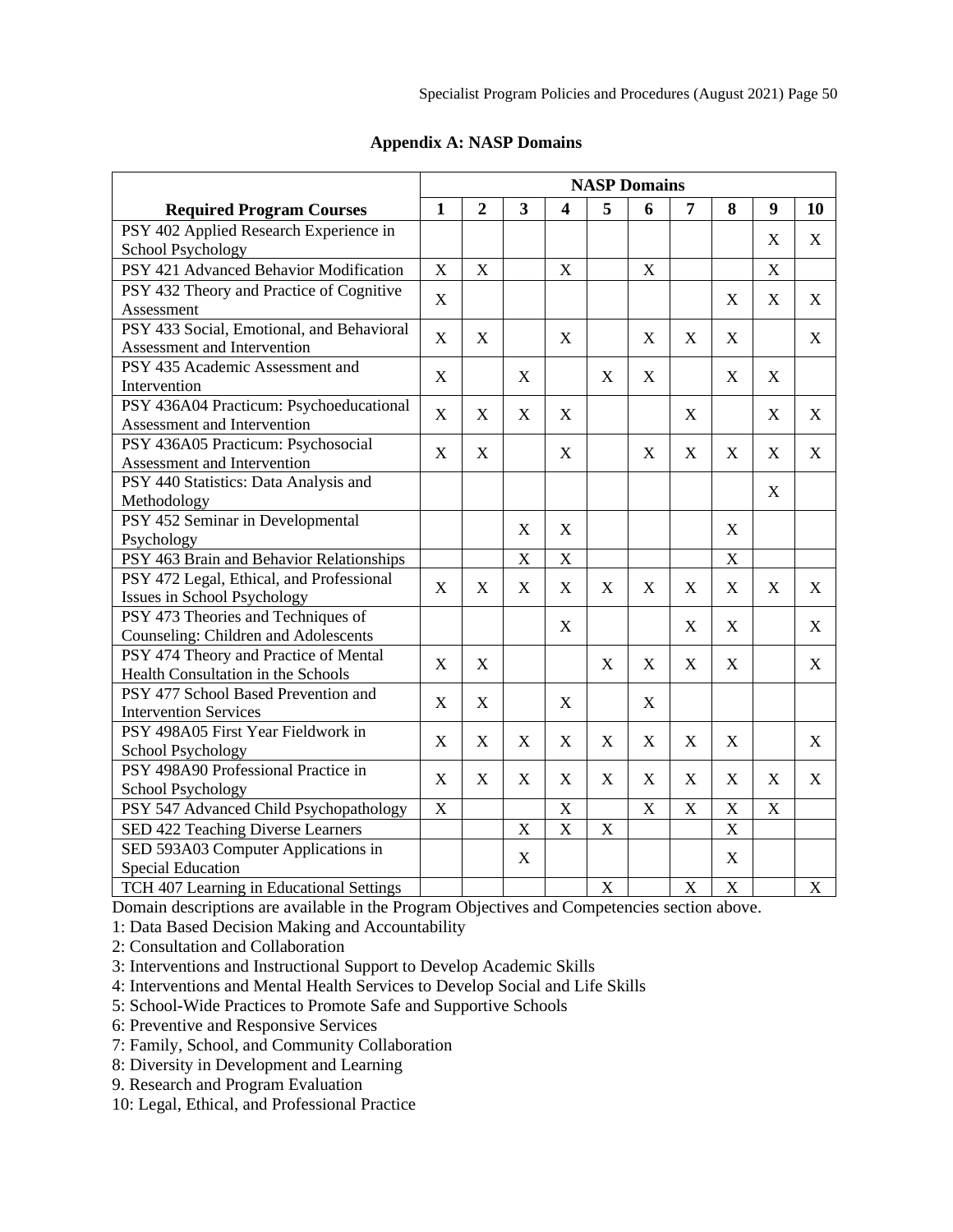## **Appendix B: Important Program Deadlines**

## <span id="page-50-0"></span>**First Year**

- Before the start of the fall semester, complete a physical examination and a criminal background check that may require fingerprinting; submit the results to the program coordinator by September 1
- By September 1, complete the Graduate Assistant Health Insurance Certification and submit the form to the Graduate Programs Office (448 DeGarmo Hall)
- By September 1, complete the First Year Fieldwork/Practicum Agreement(s) and submit the agreement(s) to the program coordinator
- By September 1, complete the Professional Practice Insurance Coverage and the Professional Practice Health Insurance Certification and submit the forms to the Graduate Programs Office
- By September 15, complete and submit the Applied Research Experience in School Psychology form to the program coordinator (if not completing a master's thesis)
- By October 30, graduate assistants must complete the Mandatory Governmental Ethics Online Training
- By January 31, complete the Graduate Assistant Health Insurance Certification and submit the form to the Graduate Programs Office
- By January 31, complete the Professional Practice Insurance Coverage and the Professional Practice Health Insurance Certification and submit the forms to the Graduate Programs Office
- During the spring semester, register for the University Research Symposium and present a poster reflecting your research results (if not completing a master's thesis)
- By April 15, complete the Specialist Program Progress Report and submit the Report and an unofficial transcript to the Graduate Programs Office
- By August 15, pass the Illinois State Board of Education's Test of Academic Proficiency or submit a waiver for official ACT or SAT scores

## **Second Year**

- By September 1, complete the Graduate Assistant Health Insurance Certification an submit the form to the Graduate Programs Office
- By September 1, complete the Professional Practice Insurance Coverage and the Professional Practice Health Insurance Certification and submit the forms to the Graduate Programs Office
- By October 30, graduate assistants must complete the Mandatory Governmental Ethics Online Training
- By January 31, complete and submit the Graduate Assistant Health Insurance Certification to the Graduate Programs Office
- By January 31, complete the Professional Practice Insurance Coverage and the Professional Practice Health Insurance Certification and submit the forms to the Graduate Programs Office
- By February 15, obtain approval of your master's thesis proposal from your Thesis Committee (if not completing the applied research experience)
- By April 15, update the Specialist Program Progress Report and submit the Report and an unofficial transcript to the Graduate Programs Office

## **Third Year (Internship)**

- By September 1, complete the Professional Practice Insurance Coverage and the Professional Practice Health Insurance Certification and submit the forms to the Graduate Programs Office
- By September 1, complete the Specialist Internship Agreement and submit the signed agreement to the program coordinator
- By September 1, complete the Specialist Internship Plan and Evaluation, including the Formative column and submit the Plan and Evaluation to the University internship supervisor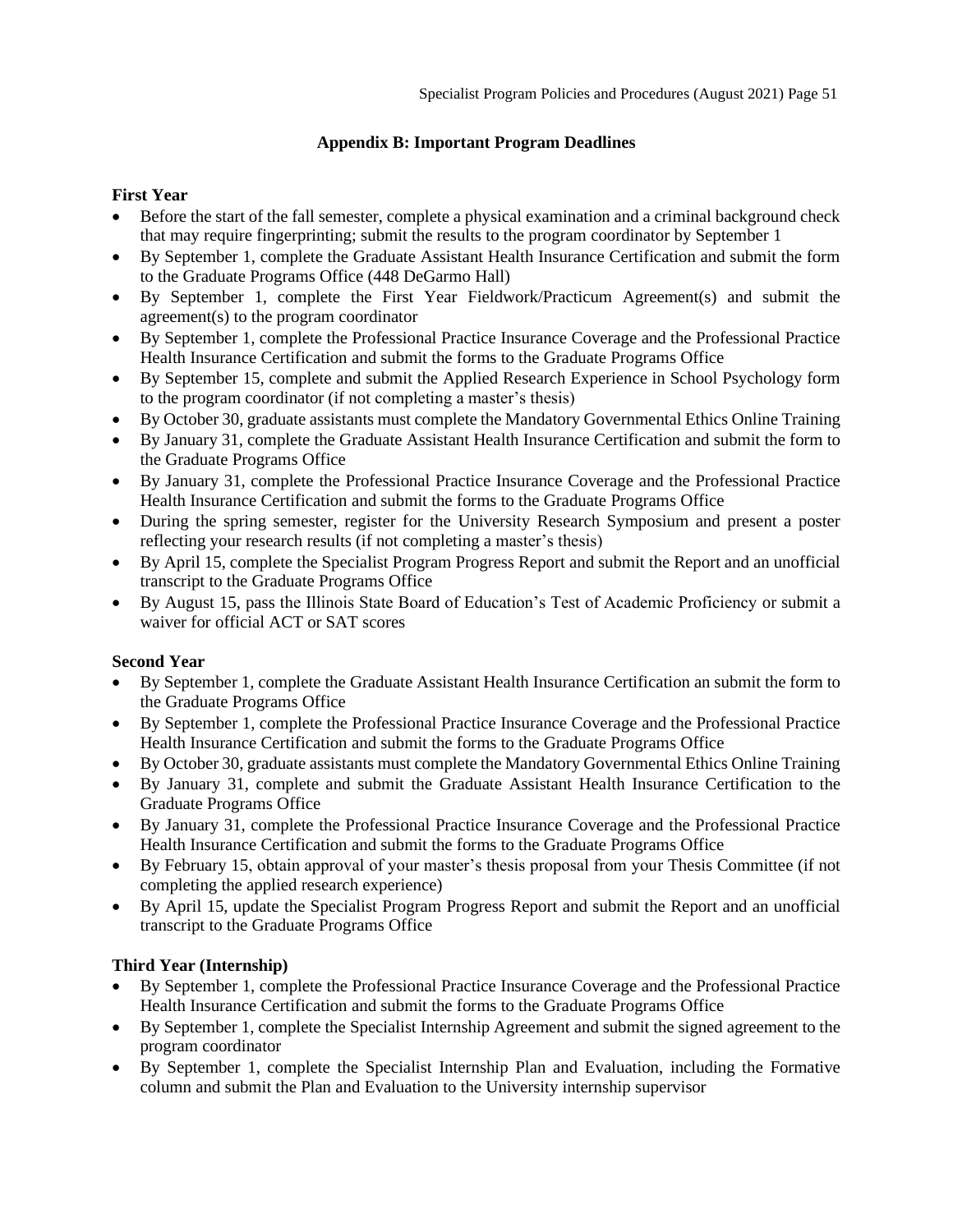- By December 1, complete and submit the Intent to File for Licensure form to the Lauby Teacher Education Center
- By December 1, update the Specialist Program Internship Plan and Evaluation with the mid-year evaluation (i.e., Interim column) and submit the Plan and Evaluation to the University internship coordinator
- By December 1, complete the Illinois State Board of Education's School Psychology Content Area Test in School Psychology
- By December 1, complete the Master's Degree Audit and submit the form to the program coordinator
- By December 1, notify the Lauby Teacher Education Center that you are entering the final semester of the specialist program
- By January 31, complete the Professional Practice Insurance Coverage and the Professional Practice Health Insurance Certification and submit the forms to the Graduate Programs Office
- By April 1, pass the Praxis II Exam in School Psychology
- By April 15, update the Specialist Program Progress Report and submit the Report and an unofficial transcript to the Graduate Programs Office
- By May 1, update the Specialist Internship Plan and Evaluation with the Summative evaluation and submit the Plan and Evaluation to the University internship supervisor
- By May 1, submit the Praxis II Exam report to the program coordinator
- By July 15, submit licensure materials to ISBE

Trainees must also comply with the Graduate School's [Dates and Deadlines](https://grad.illinoisstate.edu/students/thesis-dissertation/deadlines/) in order to satisfy their degree requirements. The deadlines vary each semester.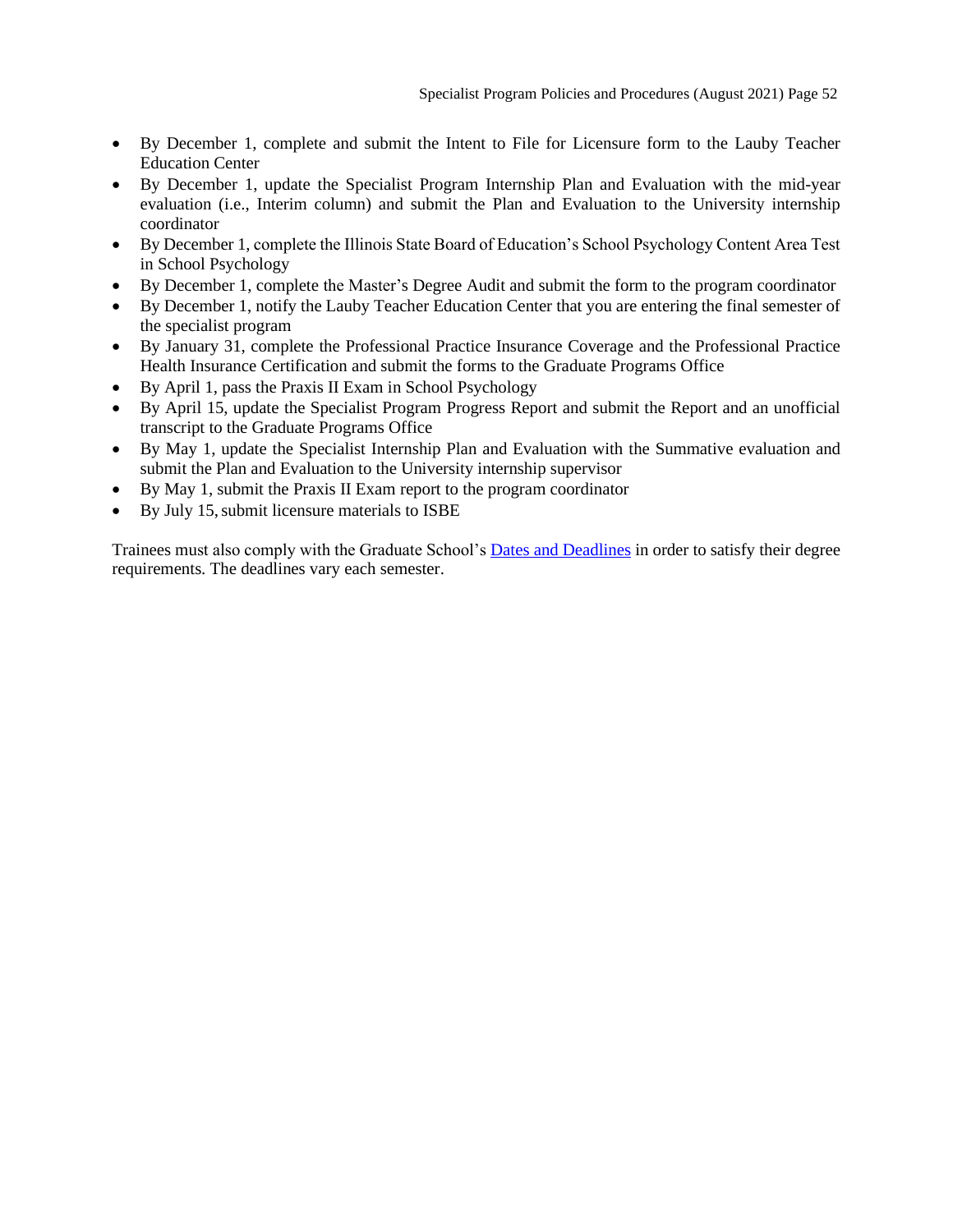## **See the Department's Graduate Independent Study Website**

<span id="page-52-1"></span><span id="page-52-0"></span>Independent Study Contract for PSY 400

## **See the Specialist Forms Website**

<span id="page-52-15"></span><span id="page-52-14"></span><span id="page-52-13"></span><span id="page-52-12"></span><span id="page-52-11"></span><span id="page-52-10"></span><span id="page-52-9"></span><span id="page-52-8"></span><span id="page-52-7"></span><span id="page-52-6"></span><span id="page-52-5"></span><span id="page-52-4"></span><span id="page-52-3"></span><span id="page-52-2"></span>Course Exemption Request Critical Skill Development Plan (review PDF) Discussion of Employment First Year Trainee Mid-Year Evaluation by Faculty (review PDF) Graduate Assistant Performance Evaluation (review PDF) Mid-Year Feedback Conference Summary (review PDF) NASP Nondiscrimination and Equal Opportunity Policy (February, 2012) (review PDF) Program Log (Excel spreadsheet for fieldwork, practica, and internship) PSY 402 Applied Research Experience in School Psychology PSY 436A04 Psychoeducational Practicum Problem Solving/RtI School Placement Agreement (sample agreement) PSY 498A05 Classroom Observation Guide PSY 498A05 First Year Fieldwork/Practicum Head Start Placement Agreement (sample agreement) PSY 498A05 First Year Fieldwork/Practicum Public School Placement Agreement (sample agreement) PSY 498A05 First Year Fieldwork/Practicum TAP Placement Agreement (sample agreement) PSY 498A05 First Year Fieldwork/Practicum Weekly Reflection Log PSY 498A05 First Year Head Start Site supervisor Evaluation (review PDF) School Psychology Program Practicum Evaluation (for PSY 498A05, 436A04, 436A05) (review PDF) Specialist Internship Agreement (sample agreement) Specialist Internship Assignment and Evaluation with Scoring Rubrics (review PDF) Specialist Internship Plan and Evaluation Specialist Trainee Annual Progress Report Specialist Trainee Internship Site Evaluation

## **See the Specialist Thesis Website**

<span id="page-52-26"></span><span id="page-52-25"></span><span id="page-52-24"></span><span id="page-52-23"></span><span id="page-52-22"></span><span id="page-52-21"></span><span id="page-52-20"></span><span id="page-52-19"></span><span id="page-52-18"></span><span id="page-52-17"></span><span id="page-52-16"></span>Change in Thesis Committee/Project

<span id="page-52-27"></span>Department Approval of Thesis Committee Chair and Topic

<span id="page-52-28"></span>Preliminary Department Approval of Thesis Committee and Topic